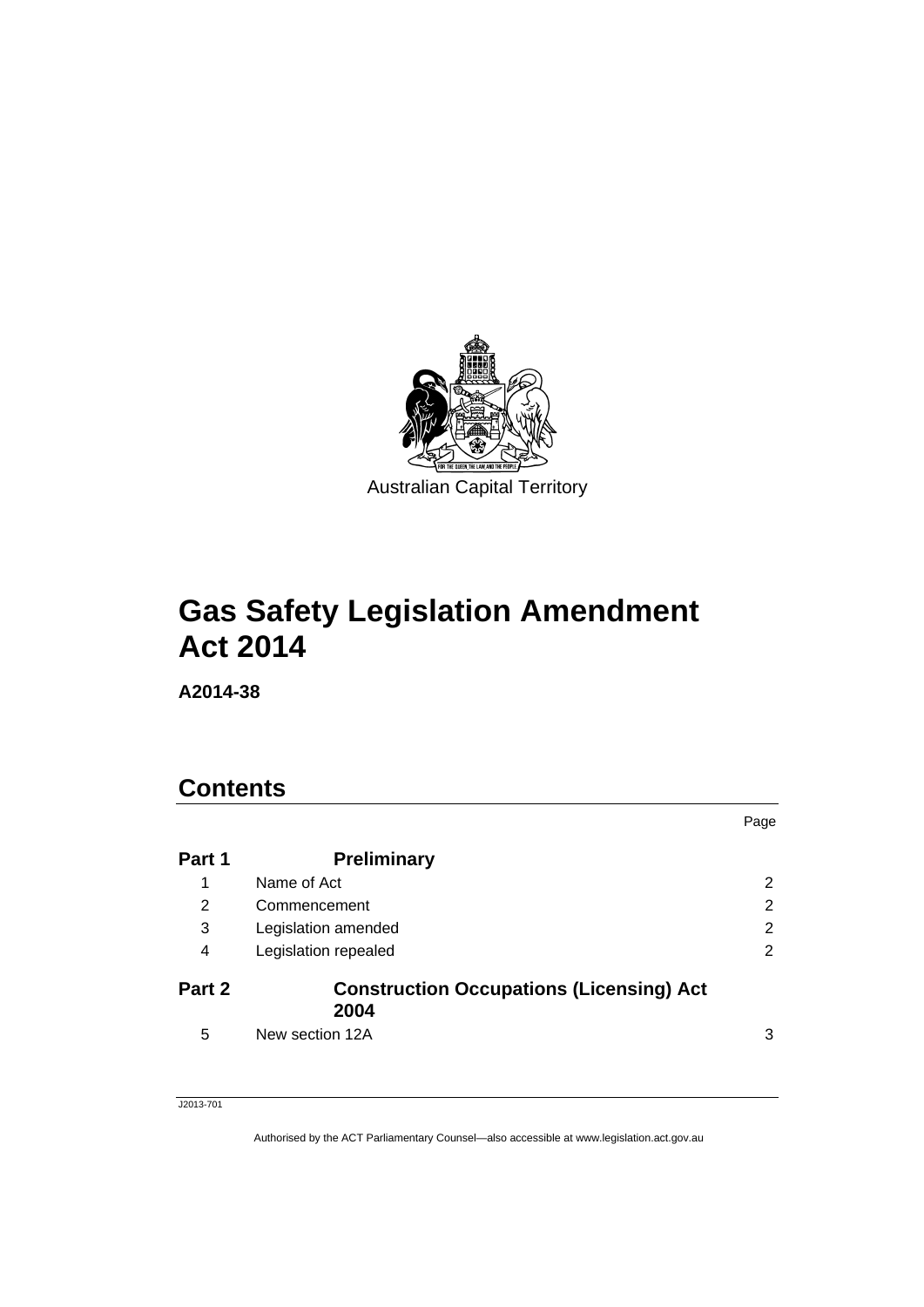| 6          | Construction occupations registrar<br>New section 103 (2) (ha)                    | 3        |
|------------|-----------------------------------------------------------------------------------|----------|
| 7          | New part 21                                                                       | 4        |
| Part 3     | <b>Construction Occupations (Licensing)</b><br><b>Regulation 2004</b>             |          |
| 8          | Term of licences generally-Act, s 24<br>New section $7(1)(g)$                     | 10       |
| 9          | New section 31B                                                                   | 10       |
| 10         | Considerations for endorsing under s 30 and s 31 etc<br>Section 32 (1)            | 11       |
| 11         | New section 41A                                                                   | 11       |
| 12         | Schedule 1, new part 1.7A                                                         | 11       |
| 13         | Gasfitters licence demerit grounds for occupational discipline-Act,<br>s 55(1)(a) |          |
|            | Schedule 2, part 2.5, item 2.5.1, column 2                                        | 12       |
| 14         | Schedule 2, part 2.5, item 2.5.26                                                 | 13       |
| 15         | Schedule 2, part 2.5, item 2.5.27, column 2                                       | 14       |
| 16         | Reviewable decisions<br>Schedule 4, new item 28A                                  | 14       |
| Part 4     | <b>Gas Safety Act 2000</b>                                                        |          |
| 17         | New division 1.1 heading                                                          | 15       |
| 18         | Section 5                                                                         | 15       |
| 19         | Section 8                                                                         | 20       |
| 20         | Section 9                                                                         | 21       |
| 21         | Misuse of compliance indicators etc<br>Section 10                                 | 22       |
| 22         | Section 12                                                                        | 22       |
| 23         | Division 2.2 heading                                                              | 23       |
| 24         | Work to be done by accredited people<br>Section 13                                | 23       |
| 25         | Section 14                                                                        | 23       |
| 26         | Consumer piping system-owner's responsibility<br>Section 15 (3)                   | 24       |
| 27         | Section 16 heading                                                                | 25       |
| contents 2 | Gas Safety Legislation Amendment Act 2014                                         | A2014-38 |

A2014-38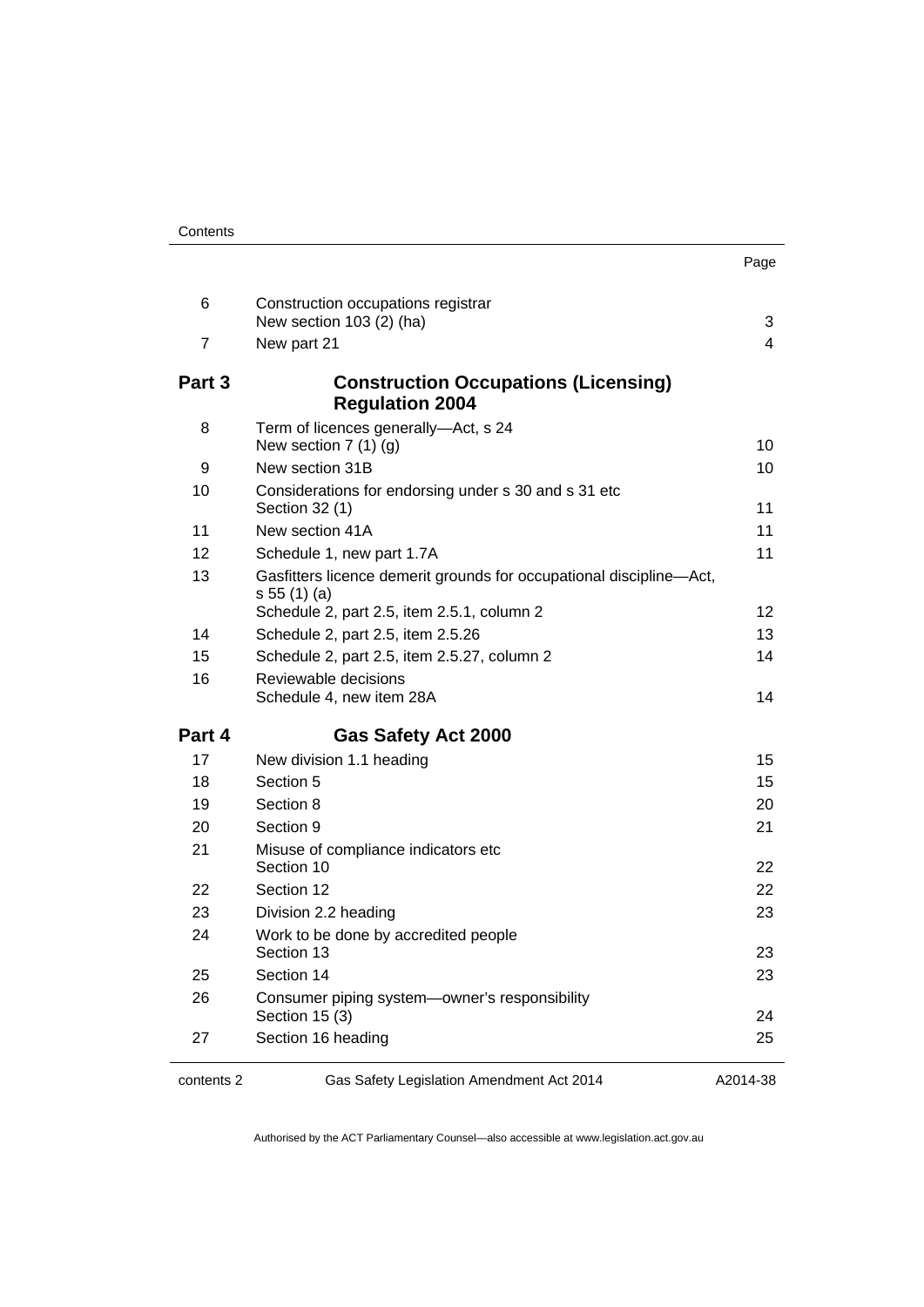| ×<br>× | I |
|--------|---|

| 28 | Section 16 (1)                       | 25 |
|----|--------------------------------------|----|
| 29 | Section 16 (2) (a) (ii)              | 25 |
| 30 | Section 17 heading                   | 25 |
| 31 | Section 17 (1)                       | 25 |
| 32 | Section 17 (2) (a) (ii)              | 26 |
| 33 | Part 4 heading                       | 26 |
| 34 | Definitions for pt 4                 |    |
|    | Section 18, new definitions          | 26 |
| 35 | Section 18, definition of trader     | 27 |
| 36 | Section 19                           | 27 |
| 37 | Division 4.2 heading                 | 27 |
| 38 | Sections 20 to 24                    | 27 |
| 39 | Compliance indicators to be attached | 32 |
| 40 | Section 25 (1)<br>Section 25 (2)     | 32 |
| 41 | Section 25 (3)                       | 32 |
| 42 | Section 25 (3)                       | 33 |
| 43 | Section 25 (4)                       | 33 |
| 44 | Misuse of compliance indicators etc  |    |
|    | Section 26                           | 33 |
| 45 | Division 4.3 heading                 | 33 |
| 46 | Section 27 heading                   | 34 |
| 47 | Section 27 (1)                       | 34 |
| 48 | Section 27 (1)                       | 34 |
| 49 | Section 27 (2)                       | 34 |
| 50 | Section 27 (4)                       | 35 |
| 51 | Section 27 (5)                       | 35 |
| 52 | Section 28 heading                   | 35 |
| 53 | Section 28 (1) to (3)                | 35 |
| 54 | Section 29 heading                   | 36 |
| 55 | Section 29                           | 36 |
| 56 | Section 29                           | 36 |
| 57 | Section 29                           | 36 |
| 58 | Section 29                           | 37 |
|    |                                      |    |

| A2014-38 |  |
|----------|--|
|----------|--|

Gas Safety Legislation Amendment Act 2014

contents 3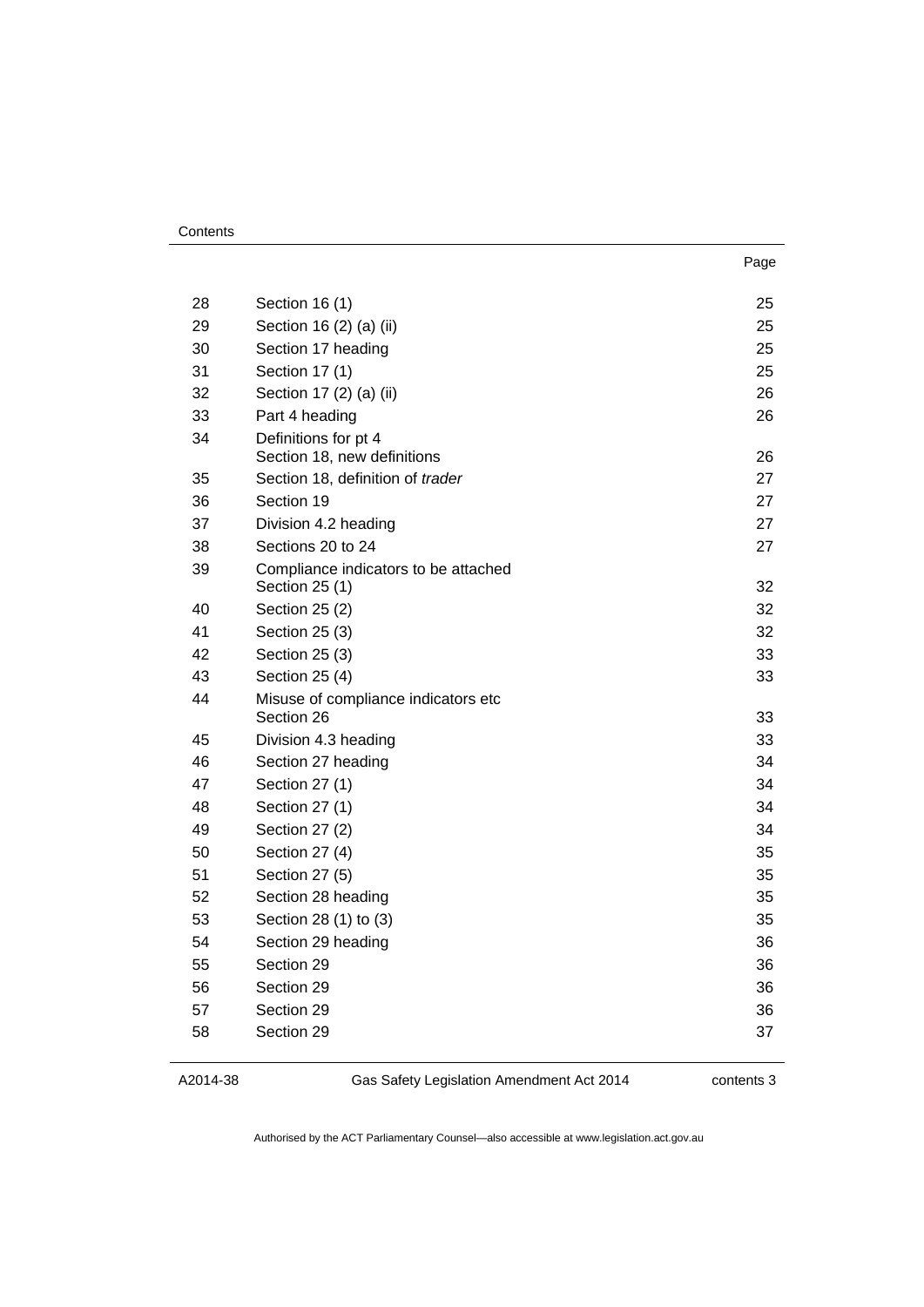| . .<br>× | ۰.<br>× |
|----------|---------|

| 59 | Publication of safety warnings etc<br>Section 30 (1)            | 37 |
|----|-----------------------------------------------------------------|----|
| 60 | Section 30 (1)                                                  | 37 |
| 61 | Section 30 (2)                                                  | 37 |
| 62 | Section 30 (2) (a)                                              | 38 |
| 63 | Section 30 (2) (b)                                              | 38 |
| 64 | Reporting by occupiers and gasfitters etc<br>Section 32 (2)     | 38 |
| 65 | Sections 33 to 35                                               | 38 |
| 66 | Section 38 heading                                              | 39 |
| 67 | Section 38                                                      | 39 |
| 68 | Section 38                                                      | 39 |
| 69 | Section 39 heading                                              | 39 |
| 70 | Appointment of inspectors<br>Section 40                         | 40 |
| 71 | Section 40                                                      | 40 |
| 72 | Identity cards<br>Section 41                                    | 40 |
| 73 | General powers on entry to premises<br>Section 47 (2) (a)       | 40 |
| 74 | Section 47 (2) (a) and (b)                                      | 41 |
| 75 | Section 49 heading                                              | 41 |
| 76 | Section 49 (1)                                                  | 41 |
| 77 | Powers in relation to consumer piping systems<br>Section 50 (2) | 41 |
| 78 | New section 50 (4A) to (4C)                                     | 42 |
| 79 | Section 51 heading                                              | 43 |
| 80 | Section 51 (1) (a)                                              | 43 |
| 81 | Section 51 (1) (b)                                              | 43 |
| 82 | Section 51 (2)                                                  | 43 |
| 83 | Section 51 (3)                                                  | 44 |
| 84 | Defective equipment-disconnection etc<br>Section 52 (1)         | 45 |
| 85 | Section 52 (1) (b)                                              | 45 |
| 86 | Section 52 (2)                                                  | 45 |
|    |                                                                 |    |

contents 4 Gas Safety Legislation Amendment Act 2014

A2014-38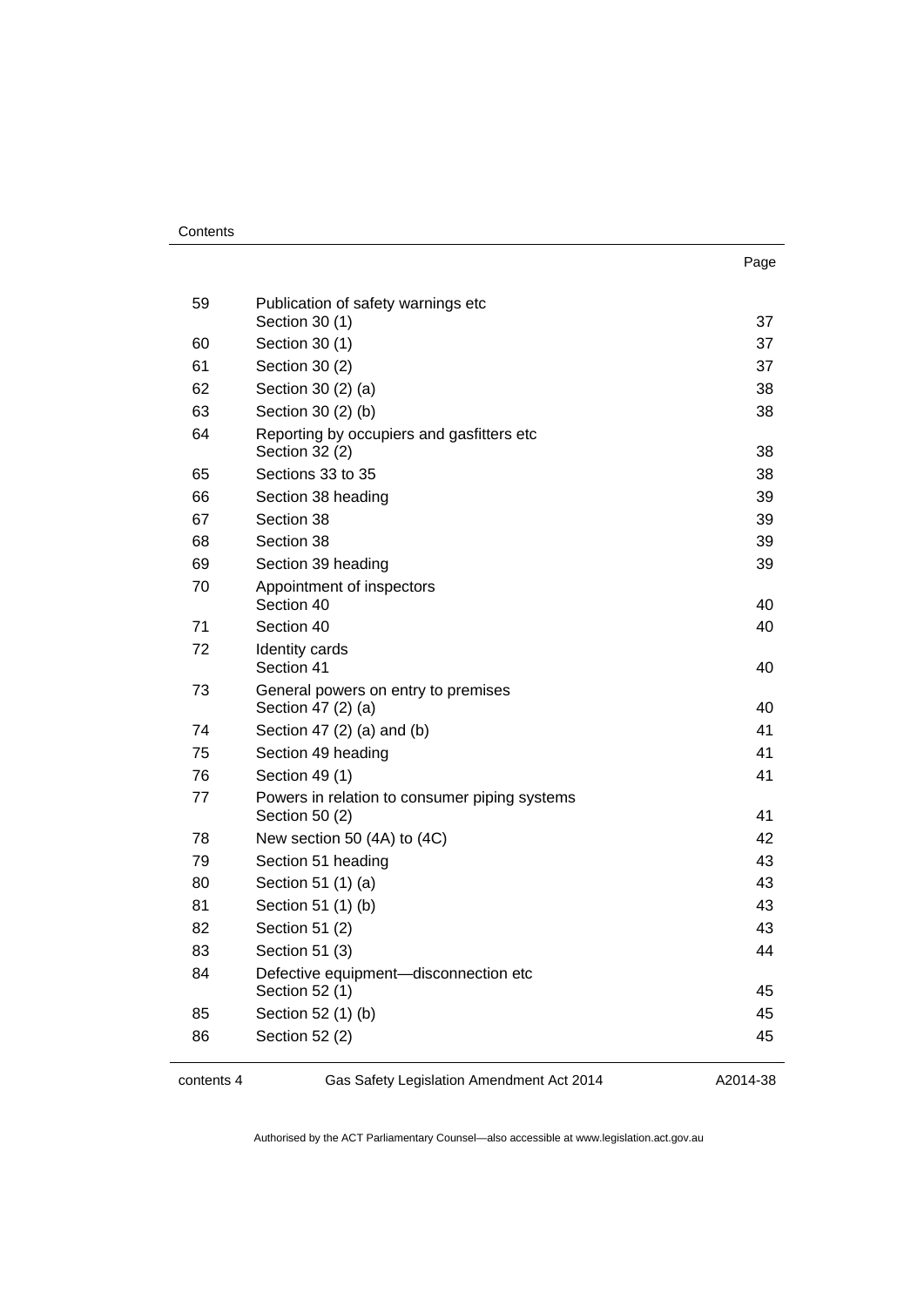#### **Contents**

| 87  | Power to seize evidence<br>Section 54 (5)                           | 45 |
|-----|---------------------------------------------------------------------|----|
| 88  | Return of things seized<br>Section 57 (3)                           | 46 |
| 89  | Codes of practice<br>Section 65 (2) (b) (i)                         | 46 |
| 90  | Section 65 (2) (b) (ii)                                             | 46 |
| 91  | Section 65 (4)                                                      | 46 |
| 92  | Approved forms<br>Section 68                                        | 47 |
| 93  | Regulation-making power<br>Section 69 (2) (a)                       | 47 |
| 94  | Section 69 (2) (b)                                                  | 47 |
| 95  | Section 69 (2) (c)                                                  | 47 |
| 96  | Section 69 (2) (d)                                                  | 48 |
| 97  | Section 69 (2) (f)                                                  | 48 |
| 98  | New section 69 (2) (h) and (i)                                      | 48 |
| 99  | New section 69 (2A) and (2B)                                        | 49 |
| 100 | Section 69 (3), penalty                                             | 49 |
| 101 | Dictionary, definitions of accredited, appliance and appliance work | 49 |
| 102 | Dictionary, definition of approved                                  | 49 |
| 103 | Dictionary, new definitions                                         | 50 |
| 104 | Dictionary, definition of certificate of compliance                 | 50 |
| 105 | Dictionary, definition of compliance indicator                      | 50 |
| 106 | Dictionary, definition of corresponding law                         | 50 |
| 107 | Dictionary, new definitions                                         | 50 |
| 108 | Dictionary, definitions of gasfitter and gasfitting work            | 51 |
| 109 | Dictionary, definition of gas safety legislation                    | 51 |
| 110 | Dictionary, definition of prohibited                                | 51 |
| 111 | Dictionary, new definition of relevant standard                     | 51 |
| 112 | Dictionary, definition of responsible gasfitter                     | 51 |
| 113 | Dictionary, definitions of sell and trader                          | 52 |
| 114 | Dictionary, new definitions                                         | 52 |

A2014-38

Gas Safety Legislation Amendment Act 2014

contents 5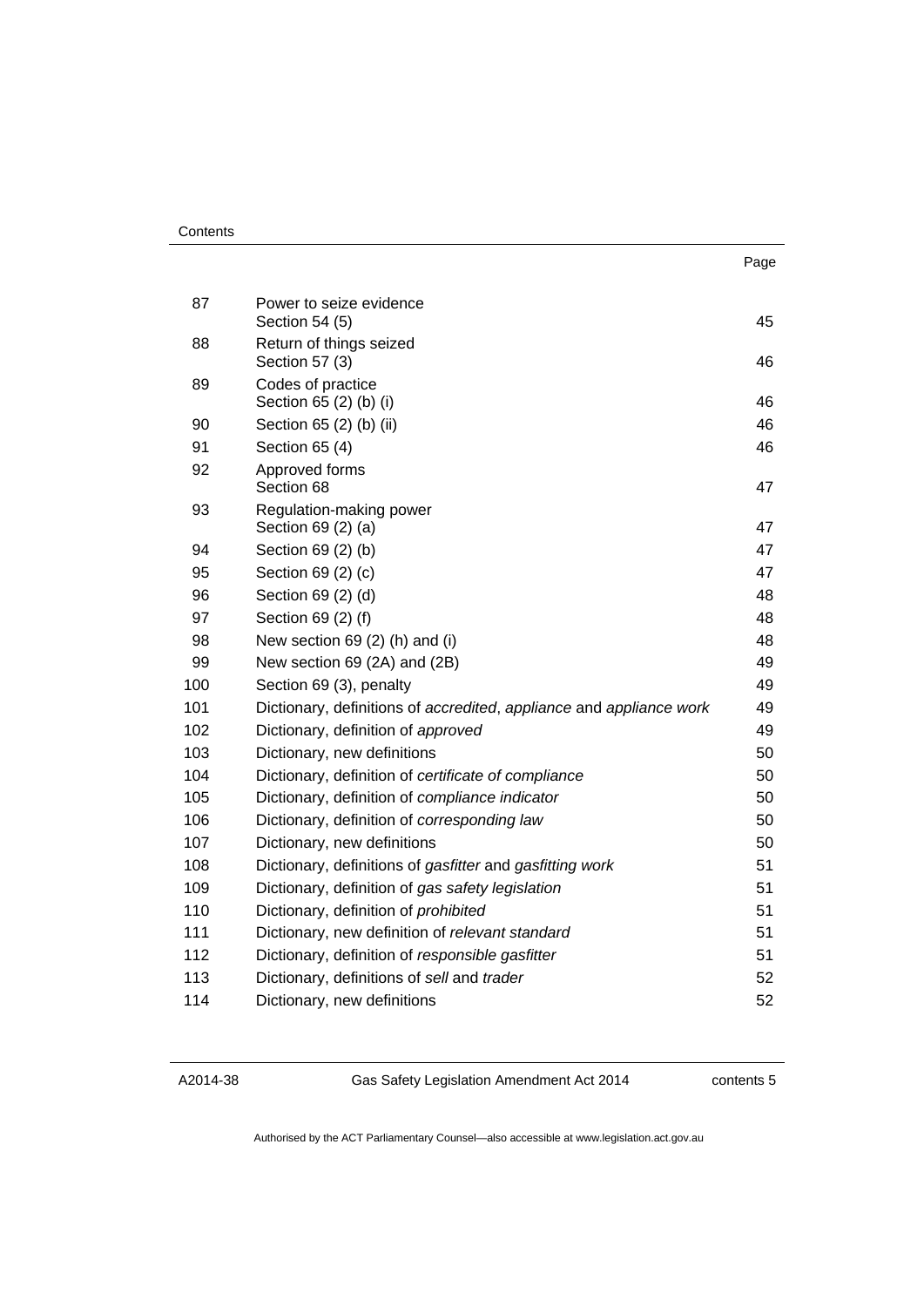| Part 5 | <b>Gas Safety Regulation 2001</b>                                                   |    |
|--------|-------------------------------------------------------------------------------------|----|
| 115    | Offences against regulation-application of Criminal Code etc<br>Section 4AA, note 1 | 53 |
| 116    | New section 5                                                                       | 53 |
| 117    | Testing gasfitting work on consumer piping system—Act, s 8<br>Section 6             | 53 |
| 118    | Section 6 (a)                                                                       | 54 |
| 119    | Testing gas connection service<br>Section 7 (1)                                     | 54 |
| 120    | Section 7 (2)                                                                       | 54 |
| 121    | Section 7 (2)                                                                       | 54 |
| 122    | Section 7 (2)                                                                       | 55 |
| 123    | Section 7 (3)                                                                       | 55 |
| 124    | Section 9 heading                                                                   | 55 |
| 125    | Section $9(1)$ and $(2)$                                                            | 55 |
| 126    | Section 9 (3)                                                                       | 56 |
| 127    | Section 10 heading                                                                  | 56 |
| 128    | Section 10 (1) (a)                                                                  | 56 |
| 129    | Section 10 (1) (c)                                                                  | 57 |
| 130    | Section 10 (3)                                                                      | 57 |
| 131    | Compliance indicators<br>Section 11                                                 | 57 |
| 132    | Certificates of compliance<br>Section 12 (2)                                        | 57 |
| 133    | Section 12 (4)                                                                      | 58 |
| 134    | Interfering with compliance indicators<br>Section 13                                | 58 |
| 135    | Unsafe consumer piping system-Act, s 12<br>Section 15                               | 58 |
| 136    | Section 17 heading                                                                  | 58 |
| 137    | Section 17 (1) and (2)                                                              | 58 |
| 138    | Division 2.2 heading                                                                | 59 |
| 139    | Accreditation to do appliance work<br>Section 17A                                   | 59 |
| 140    | Sections 17B and 17C                                                                | 59 |

contents 6 Gas Safety Legislation Amendment Act 2014

A2014-38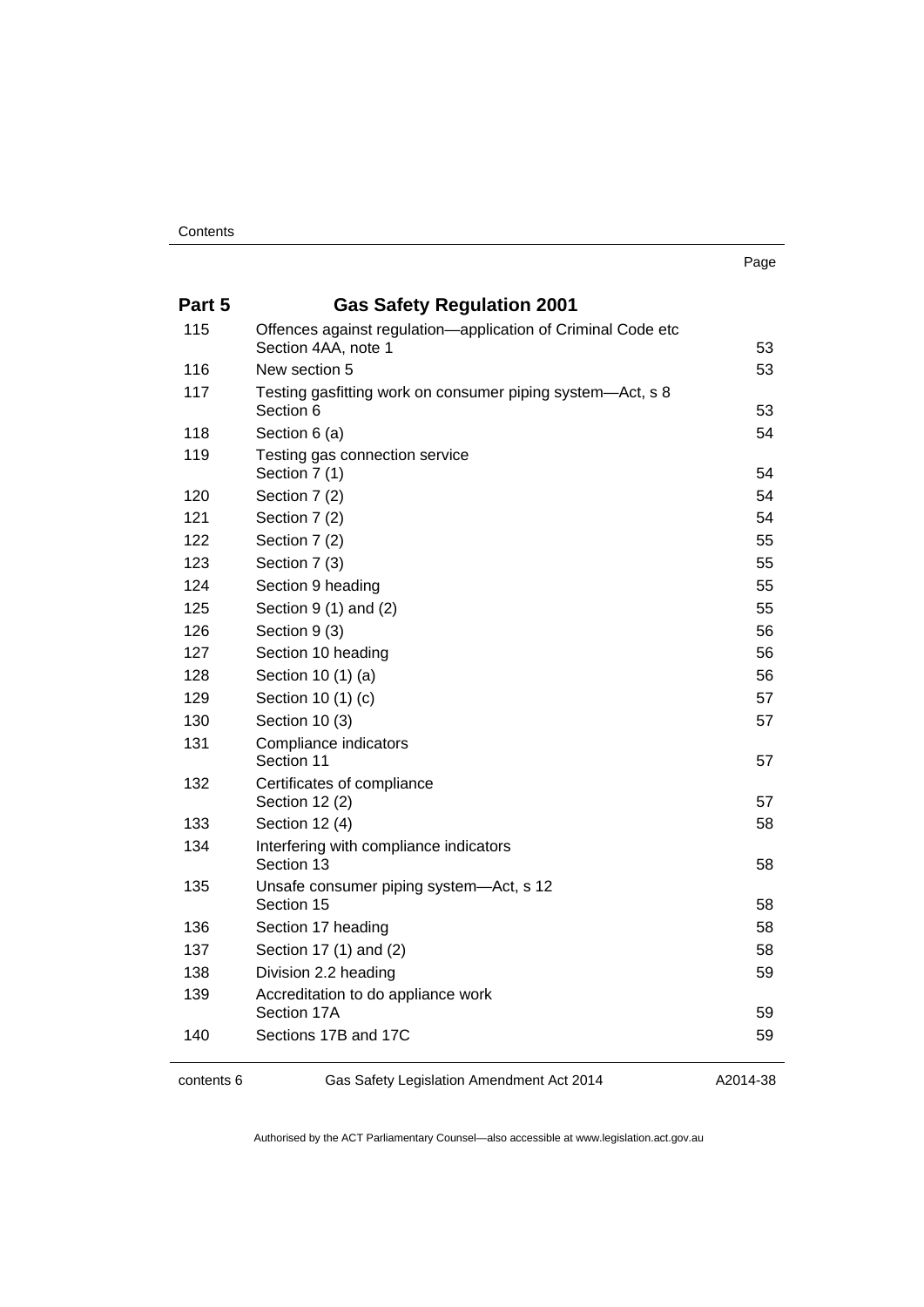#### **Contents**

| 141 | Section 17D heading                                                               | 60 |
|-----|-----------------------------------------------------------------------------------|----|
| 142 | Section 17D (1)                                                                   | 60 |
| 143 | Section 17D (1) (a)                                                               | 60 |
| 144 | Section 17D (2)                                                                   | 61 |
| 145 | Section 17D (2) (a)                                                               | 61 |
| 146 | Section 17D (2) (c) (iv)                                                          | 61 |
| 147 | Section 17D (3) and (4)                                                           | 61 |
| 148 | Section 17D (5)                                                                   | 62 |
| 149 | Section 17D (6) and (7)                                                           | 62 |
| 150 | Interfering with defect tag<br>Section 17E                                        | 63 |
| 151 | Part 3 heading                                                                    | 63 |
| 152 | Consumer piping system not to be used unless certified safe<br>Section 18 (2) (a) | 63 |
| 153 | Section 18 (3)                                                                    | 63 |
| 154 | New section 18 (4)                                                                | 64 |
| 155 | Part 3A heading                                                                   | 64 |
| 156 | Sections 18B and 18C                                                              | 64 |
| 157 | Sections 18D to 18H                                                               | 64 |
| 158 | Sections 19 and 19A                                                               | 68 |
| 159 | Section 20A                                                                       | 69 |
| 160 | Reviewable decisions-Act and regulation<br>Schedule 1, part 1.1 heading           | 69 |
| 161 | Schedule 1, part 1.1, items 1 and 2                                               | 69 |
| 162 | Schedule 1, part 1.1, item 3, column 3                                            | 69 |
| 163 | Schedule 1, part 1.1, item 6, column 4                                            | 69 |
| 164 | Schedule 1, part 1.1, items 11 to 13, column 3                                    | 70 |
| 165 | Reviewable decisions-code approved under s 17A                                    |    |
|     | Schedule 1, part 1.2                                                              | 70 |
| 166 | Dictionary, note 3                                                                | 70 |
| 167 | Dictionary                                                                        | 70 |
| 168 | Dictionary, definitions of type A appliance and type B appliance                  | 70 |
|     |                                                                                   |    |

A2014-38

Gas Safety Legislation Amendment Act 2014

contents 7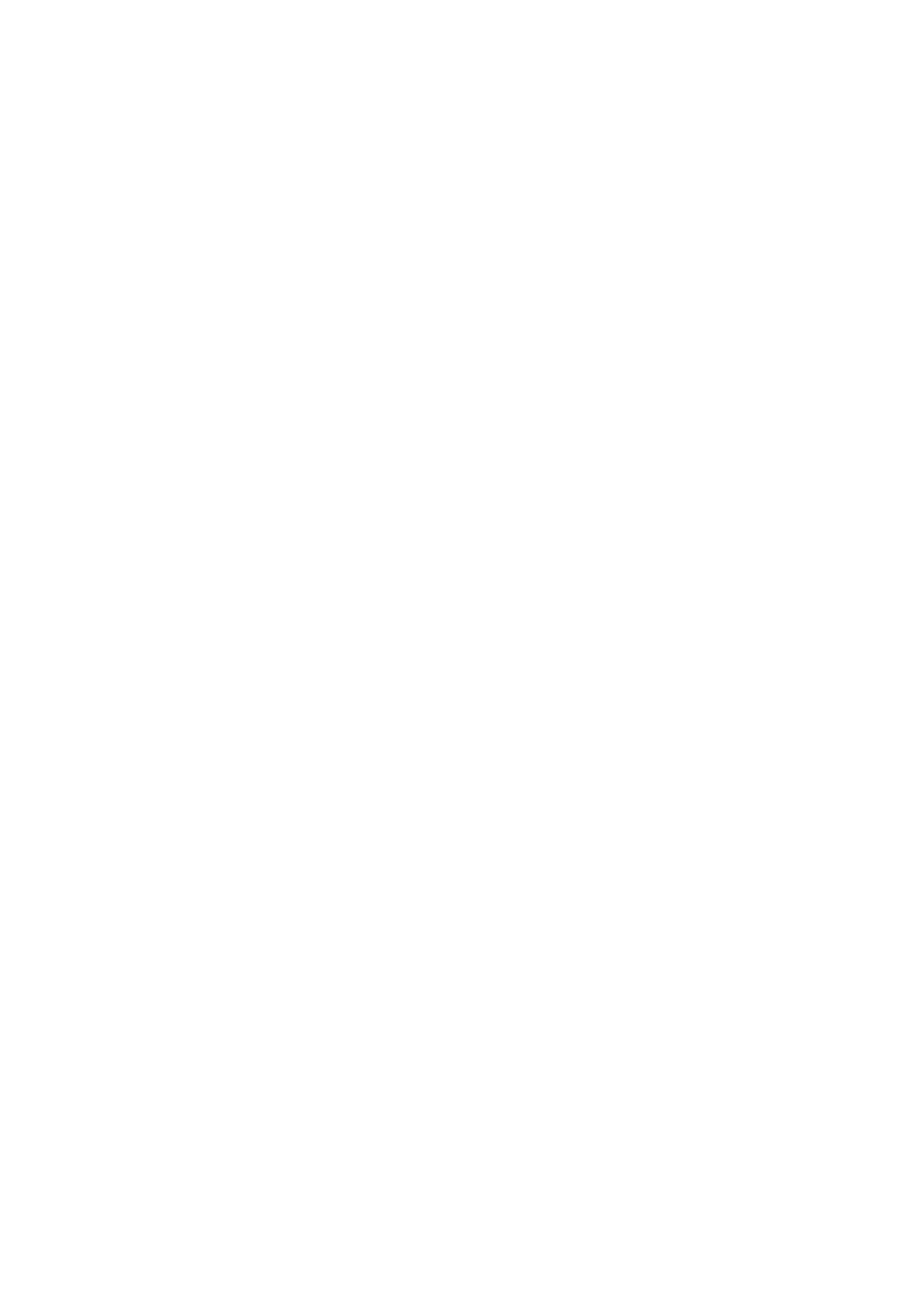

# **Gas Safety Legislation Amendment Act 2014**

**A2014-38** 

l

An Act to amend legislation about gas safety, and for other purposes

The Legislative Assembly for the Australian Capital Territory enacts as follows:

J2013-701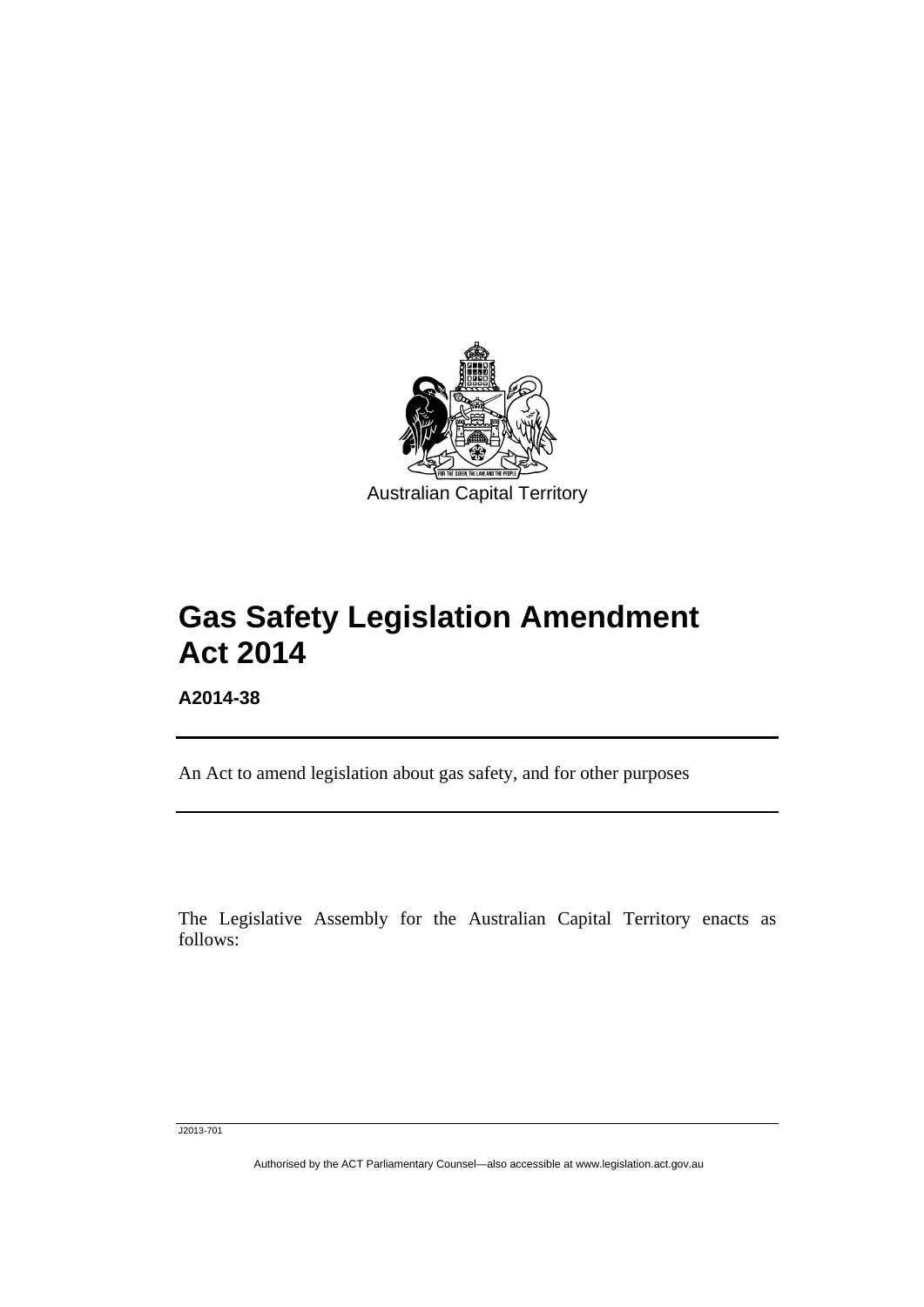#### Part 1 **Preliminary**

Section 1

### <span id="page-9-0"></span>**Part 1** Preliminary

#### <span id="page-9-1"></span>**1 Name of Act**

This Act is the *Gas Safety Legislation Amendment Act 2014*.

#### <span id="page-9-2"></span>**2 Commencement**

This Act commences on a day fixed by the Minister by written notice.

- *Note 1* The naming and commencement provisions automatically commence on the notification day (see [Legislation Act,](http://www.legislation.act.gov.au/a/2001-14) s 75 (1)).
- *Note 2* A single day or time may be fixed, or different days or times may be fixed, for the commencement of different provisions (see [Legislation](http://www.legislation.act.gov.au/a/2001-14)  [Act](http://www.legislation.act.gov.au/a/2001-14), s 77 (1)).
- *Note 3* If a provision has not commenced within 6 months beginning on the notification day, it automatically commences on the first day after that period (see [Legislation Act,](http://www.legislation.act.gov.au/a/2001-14) s 79).

#### <span id="page-9-3"></span>**3 Legislation amended**

This Act amends the following legislation:

- *[Construction Occupations \(Licensing\) Act 2004](http://www.legislation.act.gov.au/a/2004-12)*
- *[Construction Occupations \(Licensing\) Regulation 2004](http://www.legislation.act.gov.au/sl/2004-36)*
- *[Gas Safety Act 2000](http://www.legislation.act.gov.au/a/2000-67)*
- *[Gas Safety Regulation 2001](http://www.legislation.act.gov.au/sl/2001-18)*.

#### <span id="page-9-4"></span>**4 Legislation repealed**

The *[Gas Safety \(Appliance Worker Accreditation Code\)](http://www.legislation.act.gov.au/di/2007-33/default.asp)  [Approval 2007](http://www.legislation.act.gov.au/di/2007-33/default.asp)* (DI2007-33) is repealed.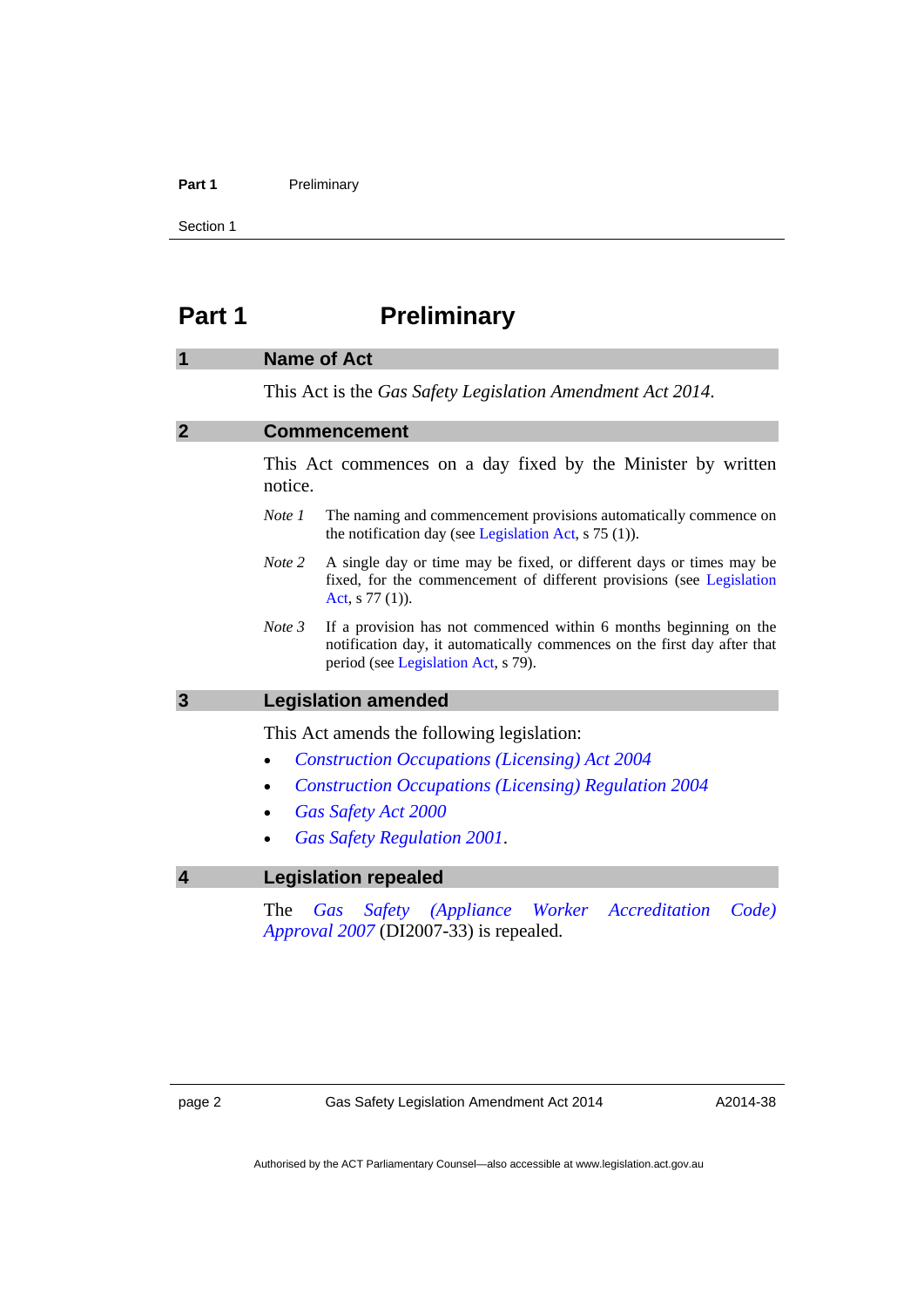### <span id="page-10-0"></span>**Part 2 Construction Occupations (Licensing) Act 2004**

#### <span id="page-10-1"></span>**5 New section 12A**

*insert* 

#### **12A What is a** *gas appliance worker***?**

- (1) A *gas appliance worker* is an entity that provides, has provided or proposes to provide a gas appliance service.
- (2) A *gas appliance service* is the doing or supervising of type A gas appliance work or type B gas appliance work.
- (3) In this section:

*type A gas appliance work*—see the *[Gas Safety Act 2000](http://www.legislation.act.gov.au/a/2000-67)*, section 6B.

*type B gas appliance work*—see the *[Gas Safety Act 2000](http://www.legislation.act.gov.au/a/2000-67)*, section 6C.

#### <span id="page-10-2"></span>**6 Construction occupations registrar New section 103 (2) (ha)**

*insert* 

(ha) gas appliance work;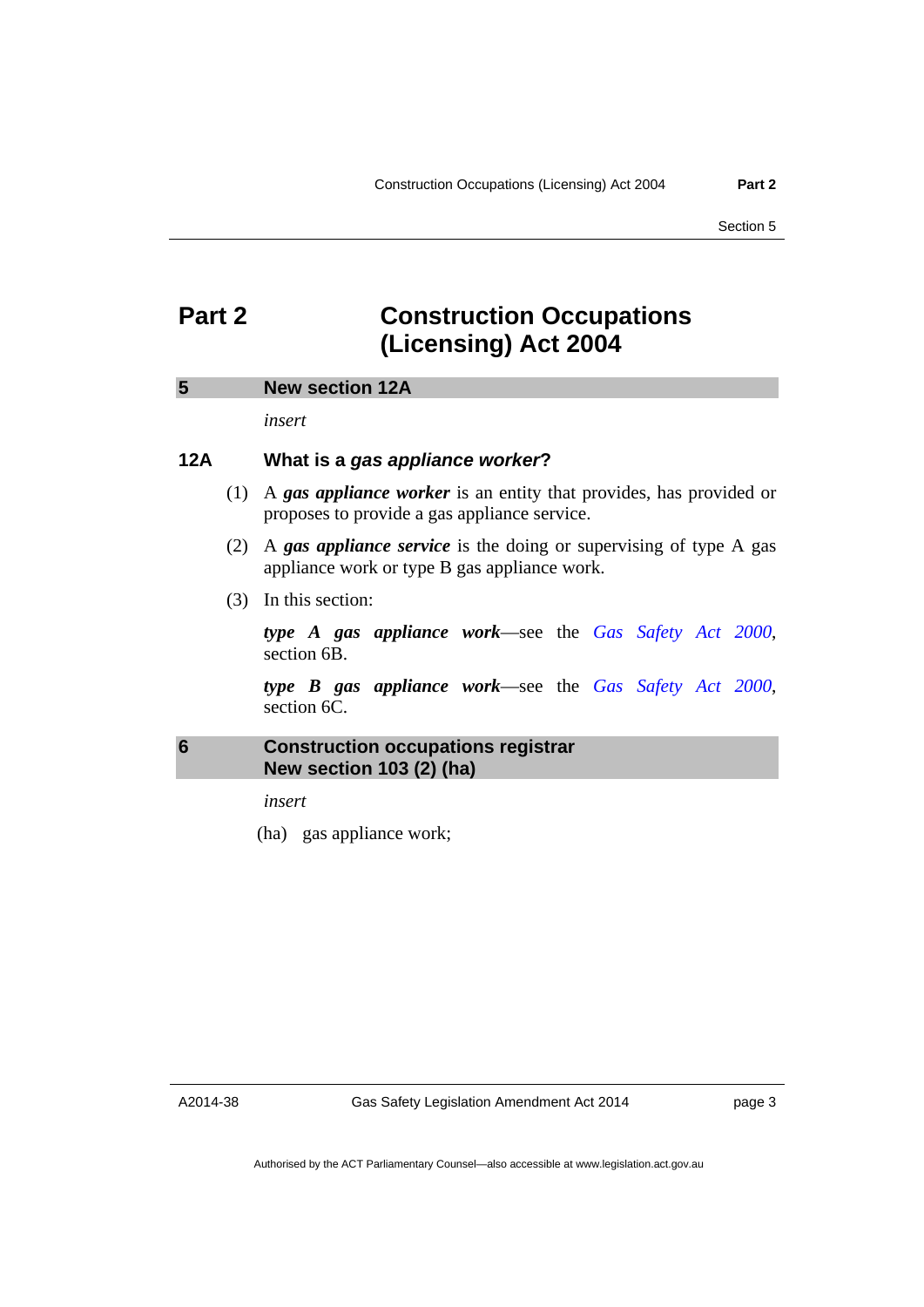#### <span id="page-11-0"></span>**7 New part 21**

*insert* 

### **Part 21 Transitional—Gas Safety Legislation Amendment Act 2014**

#### **182 Definitions—pt 21**

In this part:

*code* means the *[Gas Safety \(Appliance Worker Accreditation Code\)](http://www.legislation.act.gov.au/di/2007-33/default.asp)  [Approval 2007](http://www.legislation.act.gov.au/di/2007-33/default.asp)* (repealed).

*commencement day* means the day the *Gas Safety Legislation Amendment Act 2014*, part 2 commences.

#### **183 Validation of code**

 The code is taken to be, and always to have been, valid as if the purported subdelegation of power to approve a code in relation to the accreditation of people to do appliance work under the *[Gas](http://www.legislation.act.gov.au/sl/2001-18)  [Safety Regulation 2001](http://www.legislation.act.gov.au/sl/2001-18)*, section 17A (1) had been a valid delegation of power under the *[Gas Safety Act 2000](http://www.legislation.act.gov.au/a/2000-67)*.

#### **184 Accreditation under code**

- (1) This section applies to a person if—
	- (a) immediately before the commencement day, the person was accredited to do appliance work under the code; and
	- (b) section 187 (Pending suspension or cancellation of accreditation) does not apply to the person.
- (2) The person is taken to be licensed as a gas appliance worker under section 19.

page 4 Gas Safety Legislation Amendment Act 2014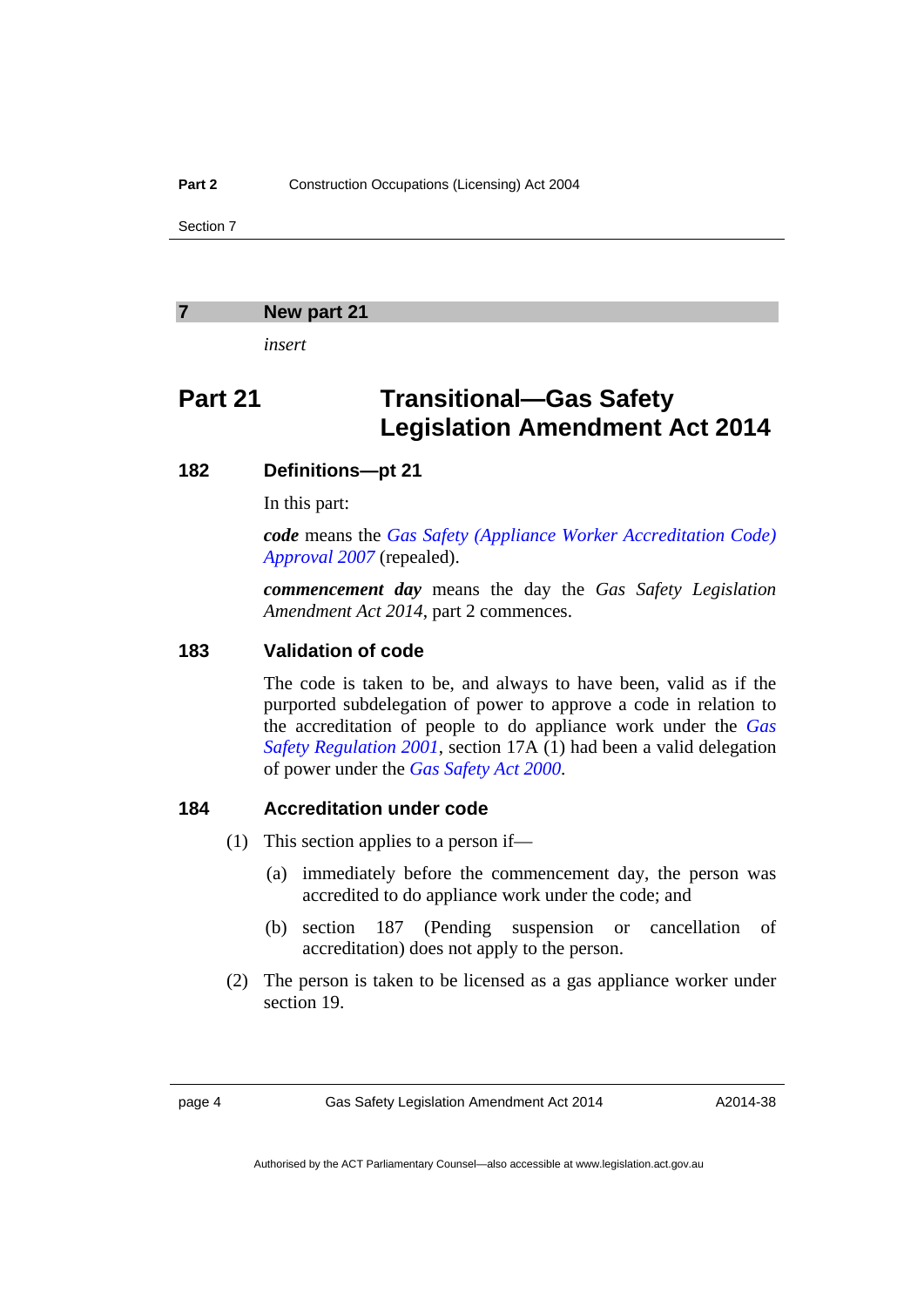- (3) The registrar must—
	- (a) if the person was accredited under the code to do appliance work that is directly equivalent to an occupation class of gas appliance worker under this Act—issue a licence to the person in that occupation class; or
	- (b) if the person was accredited under the code to do appliance work that is not directly equivalent to an occupation class of gas appliance worker under this Act—do one of the following:
		- (i) issue a licence in an occupation class under this Act with a condition that the person undertake stated training to become fully eligible for a licence in that occupation class;
		- (ii) issue a licence in an occupation class for which the person would be eligible under this Act.
- (4) The licence issued to the person ends when the person's accreditation under the code would have ended.
- (5) A licence issued to the person under subsection (3) is—
	- (a) if the person's accreditation under the code is subject to a condition—taken to have been issued under this Act subject to that condition; and
	- (b) if the person's accreditation under the code was in suspension on the commencement day—taken to have been suspended until the time when the suspension would have ended under the code.
- (6) The registrar must enter in the register the particulars mentioned in the *[Construction Occupations \(Licensing\) Regulation 2004](http://www.legislation.act.gov.au/sl/2004-36)*, section 9 in relation to the person.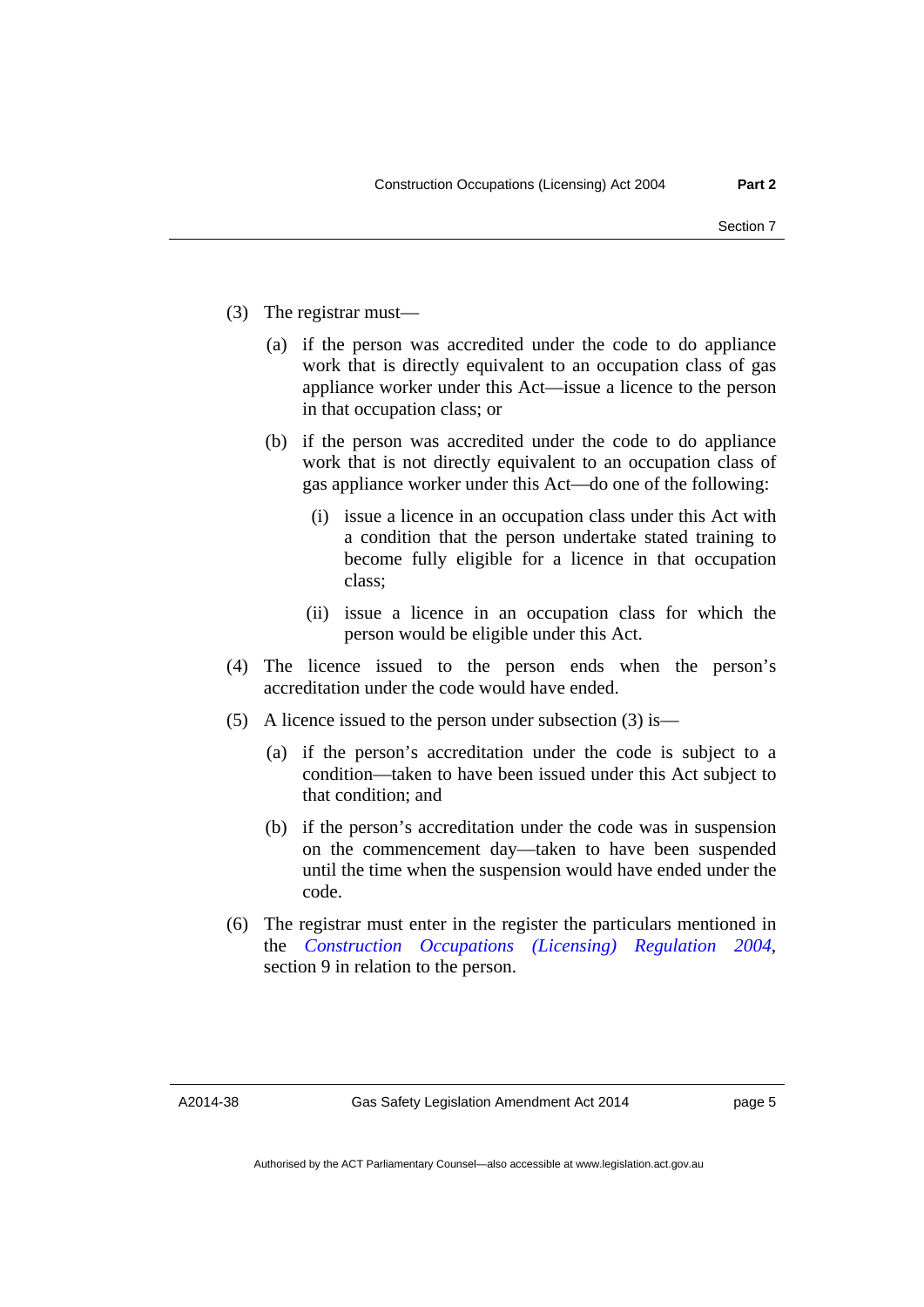(7) In this section:

*directly equivalent*—an accreditation under the code is *directly equivalent* to a gas appliance worker licence if the appliance work that the person was accredited to do under the code corresponds to the gas appliance work to which the licence applies.

#### **185 Certain information to be given to registrar**

- (1) This section applies if a licensee has not given the registrar the licensee's mobile telephone number and email address (the *required information*).
- (2) The licensee must give the registrar the required information within 6 months after the day this section commences.
	- *Note* If a form is approved under s 128 for this provision, the form must be used.
- (3) If the licensee's licence is due for renewal within 6 months after the day this section commences, the licensee may include the required information in the application for renewal instead of an approved form for this provision (if any).

#### **186 Pending applications for accreditation**

- (1) This section applies if, before the commencement day—
	- (a) a person applied to the chief executive for accreditation or renewal of accreditation under the code; and
	- (b) the chief executive has not decided the application.
- (2) The application is taken to be an application for a licence as a gas appliance worker under this Act.
- (3) However, the eligibility of the person for the licence must be assessed against the eligibility criteria in the code.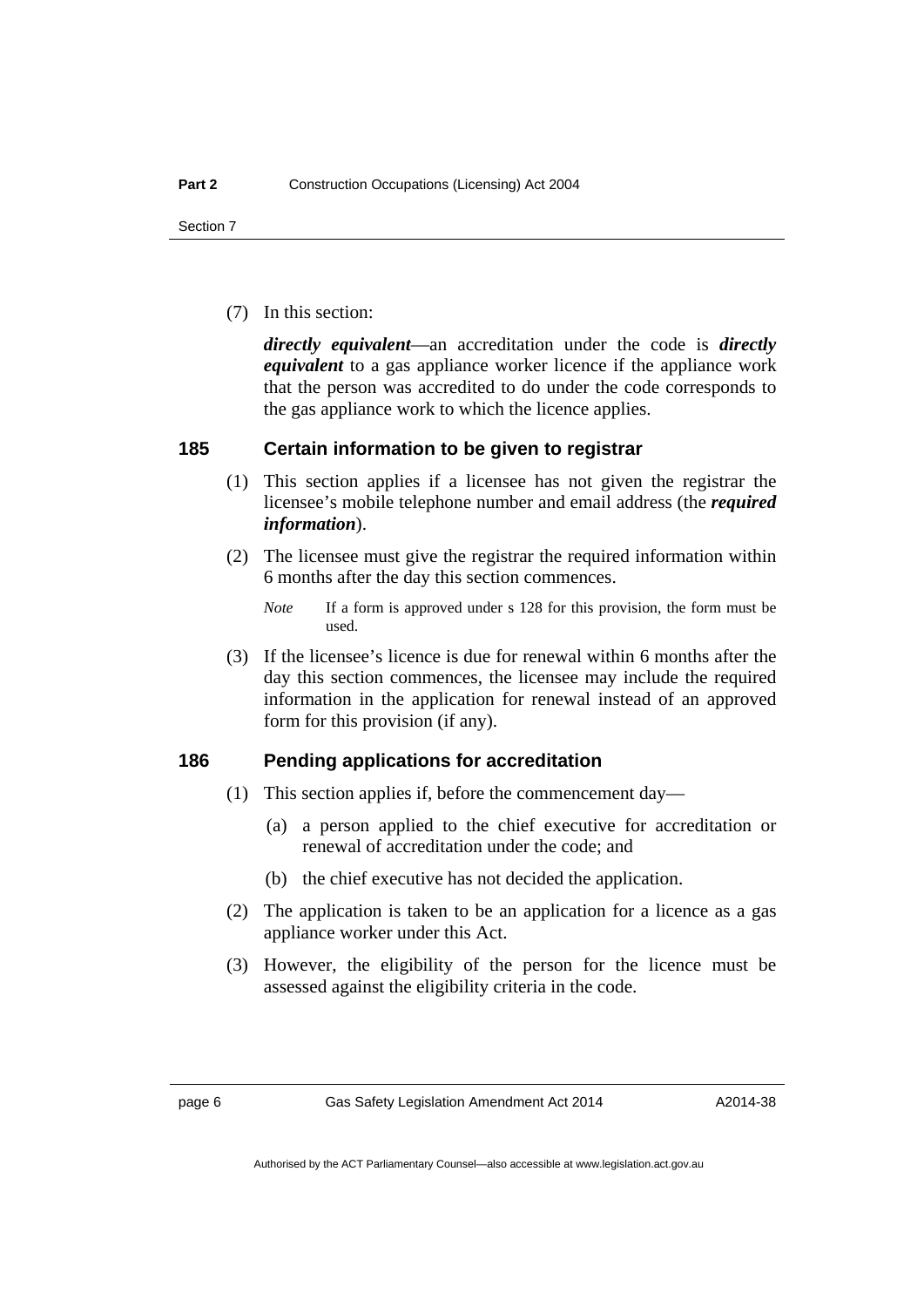#### **187 Pending suspension or cancellation of accreditation**

- (1) This section applies to a person if, on the commencement day—
	- (a) the chief planning executive has taken action under the code to suspend or cancel the person's accreditation; and
	- (b) the chief planning executive has not made a final decision on the suspension or cancellation action.
- (2) The chief planning executive must proceed to make a final decision in relation to the person following the process stated in the code.
- (3) If the chief planning executive's final decision is to suspend the person's accreditation—
	- (a) the person is taken to be licensed as a gas appliance worker under section 19 (Decision on licence application); and
	- (b) the person's licence is taken to be suspended under part 8 (Demerit points system); and
	- (c) the registrar must serve a notice of licence suspension on the person in accordance with section 97 (Licence suspension).
- (4) If the chief planning executive's final decision is to cancel the person's accreditation—
	- (a) the person is taken to have been disqualified under part 8 from holding a gas appliance worker's licence; and
	- (b) the registrar must serve a notice of licence disqualification on the person in accordance with section 98 (Licence disqualification).
- (5) If the chief planning executive's final decision is to not suspend or cancel the person's accreditation, section 184 applies to the person.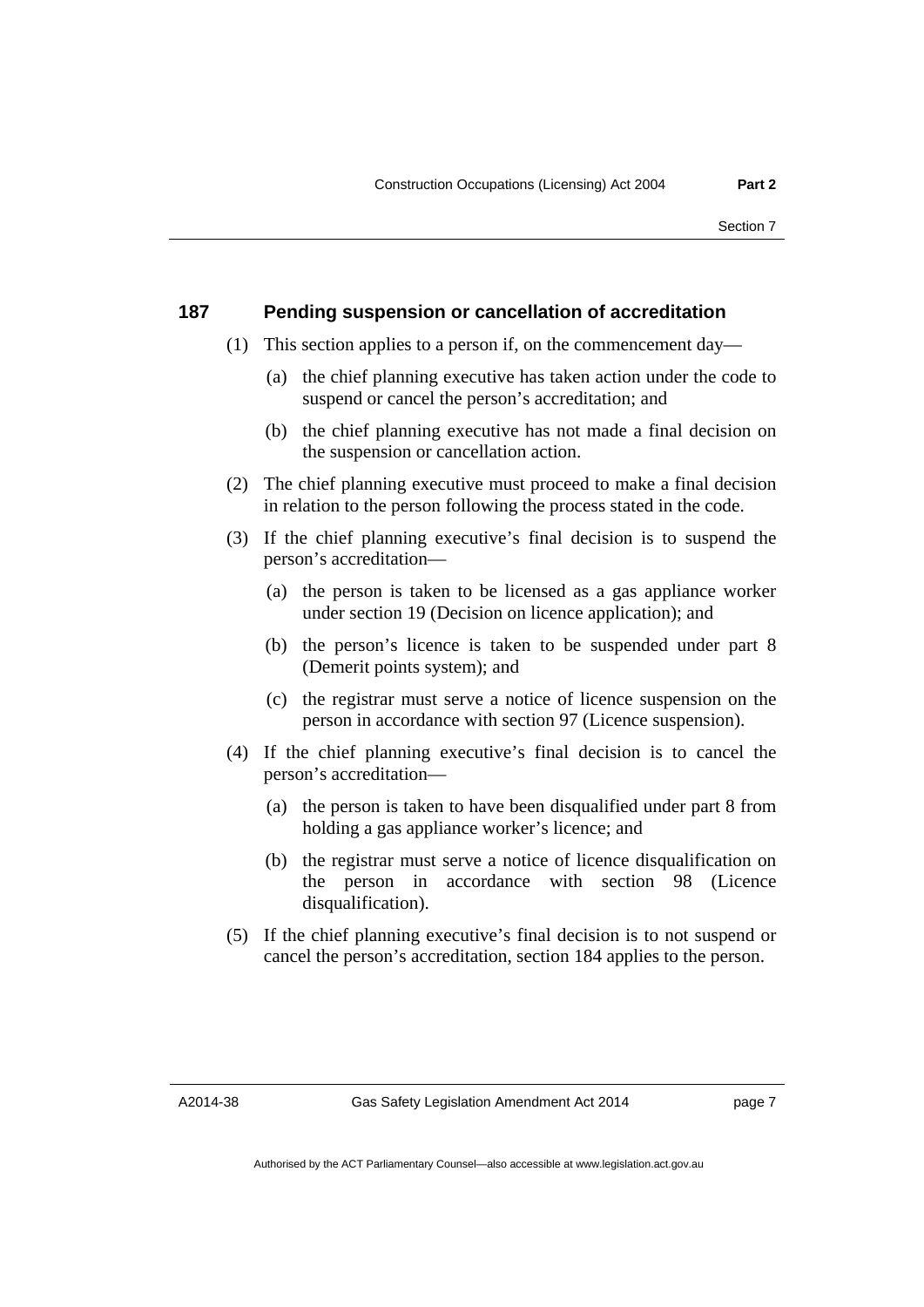(6) In this section:

*final decision*, of the chief planning executive, means a decision made by the chief planning executive after completing the process stated in the code for suspending or cancelling an accredited appliance worker's accreditation.

#### **188 Review rights preserved**

- (1) This section applies if—
	- (a) the chief planning executive has made a decision under the code; and
	- (b) a right to review of the decision existed immediately before the commencement day.
- (2) The decision is taken to be a decision made by the construction occupations registrar under this Act on the day the decision was made by the chief planning executive.

#### **189 Conduct engaged in before commencement day**

- (1) Part 4 (Rectification orders and other obligations on licensees), part 5 (Automatic licence suspension and occupational discipline), part 6 (Enforcement), part 8 (Demerit points system) and part 11 (Complaints) apply to conduct engaged in before the commencement day as if—
	- (a) a reference to a construction occupation included a reference to gas appliance worker; and
	- (b) a reference to a licensee or former licensee included a reference to a person who was an accredited appliance worker under the code (whether or not the person is also a licensee or former licensee for this Act); and
	- (c) all other necessary changes were made; and
	- (d) any changes prescribed by regulation were made.

page 8 Gas Safety Legislation Amendment Act 2014

Authorised by the ACT Parliamentary Counsel—also accessible at www.legislation.act.gov.au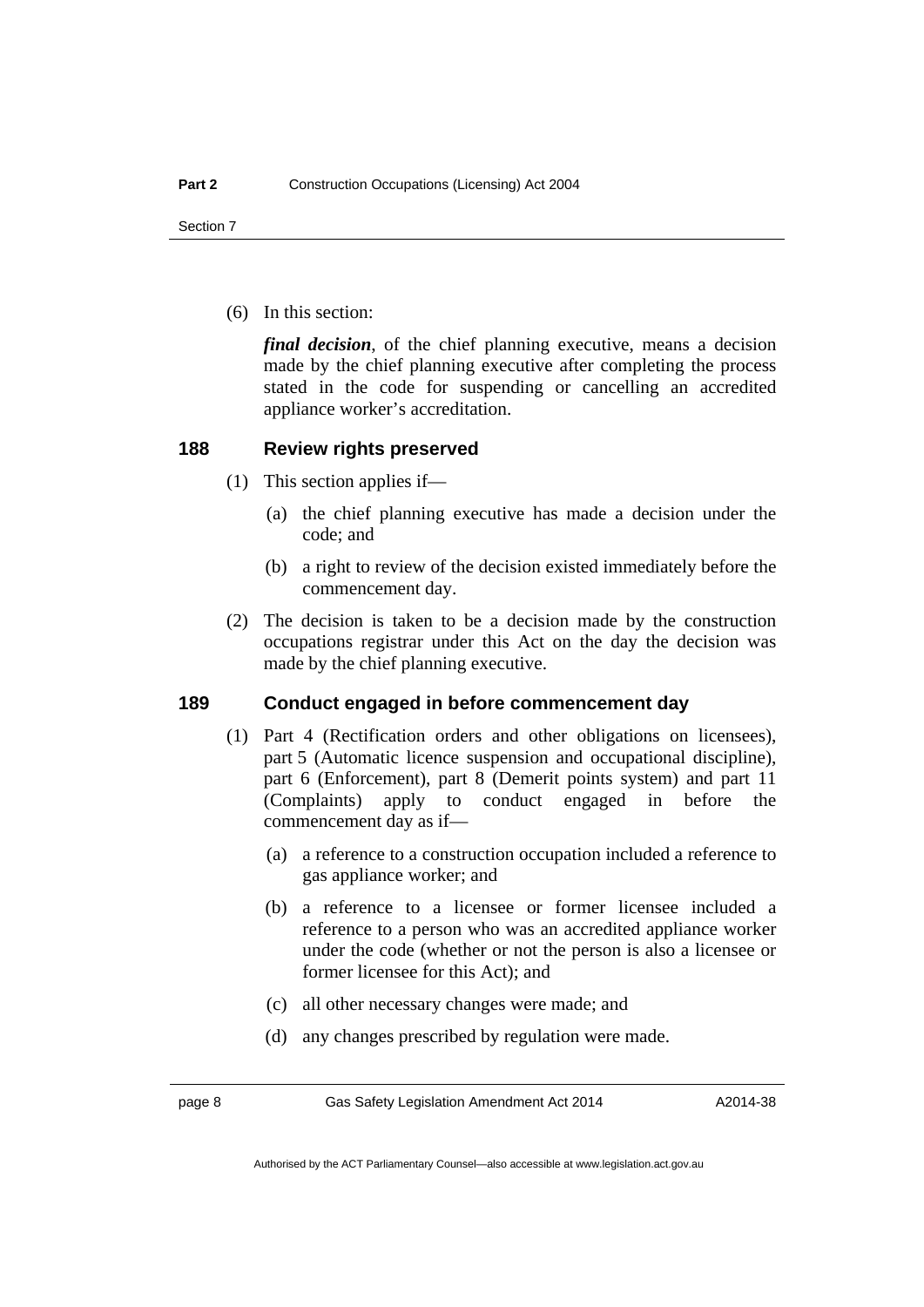- (2) This section expires 10 years after the day it commences.
	- *Note* Transitional provisions are kept in the Act for a limited time. A transitional provision is repealed on its expiry but continues to have effect after its repeal (see [Legislation Act,](http://www.legislation.act.gov.au/a/2001-14) s 88).

#### **190 Expiry—pt 21**

This part (other than section 189) expires 3 years after the day it commences.

*Note* Transitional provisions are kept in the Act for a limited time. A transitional provision is repealed on its expiry but continues to have effect after its repeal (see [Legislation Act,](http://www.legislation.act.gov.au/a/2001-14) s 88).

A2014-38

Gas Safety Legislation Amendment Act 2014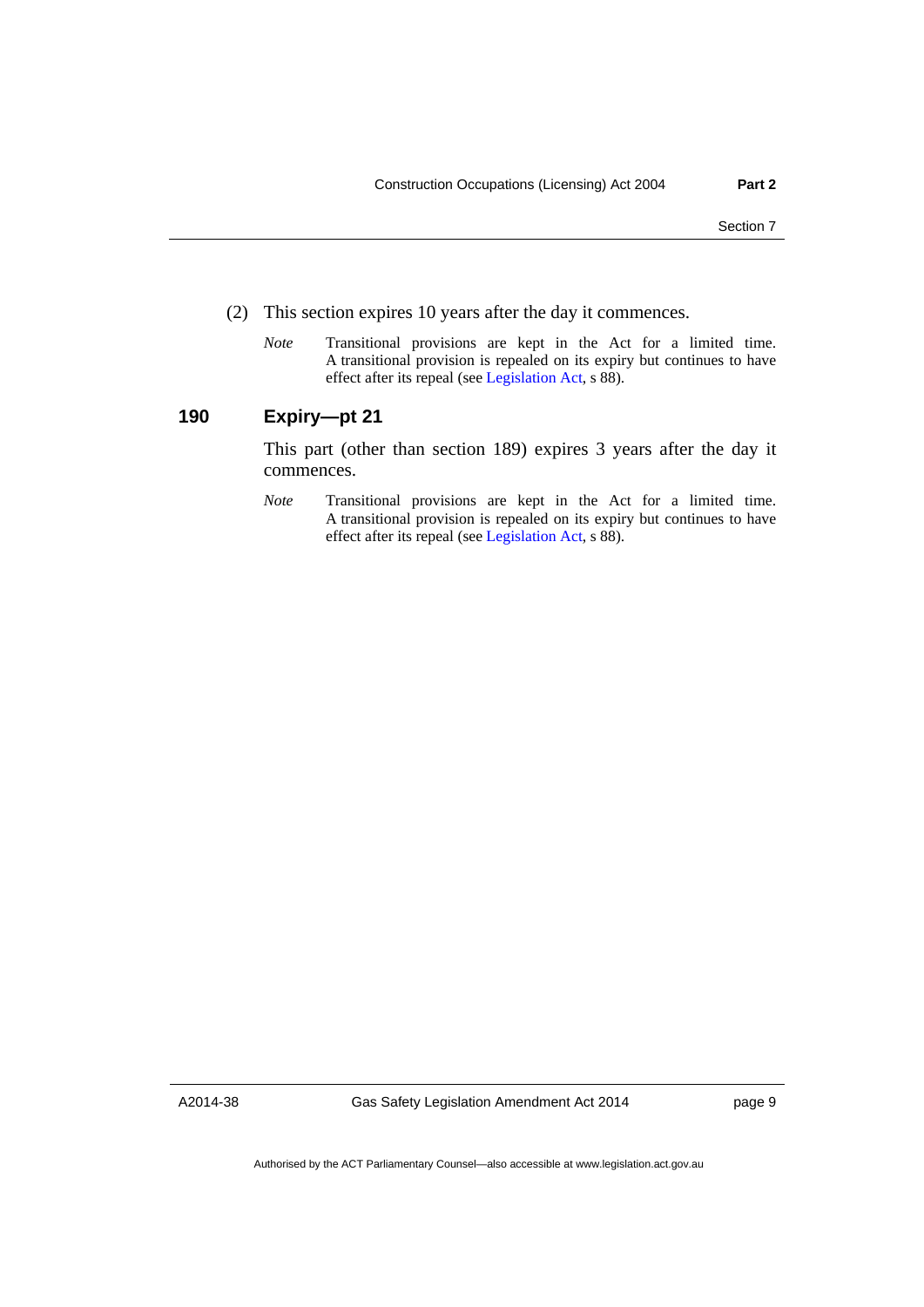### <span id="page-17-0"></span>**Part 3 Construction Occupations (Licensing) Regulation 2004**

#### <span id="page-17-1"></span>**8 Term of licences generally—Act, s 24 New section 7 (1) (g)**

31B

*insert* 

(g) gas appliance worker.

<span id="page-17-2"></span>

| 9 | <b>New section</b> |
|---|--------------------|
|   |                    |

*insert* 

#### **31B Endorsing licences for gas appliance work—Act, s 22**

- (1) This section applies to—
	- (a) an advanced gasfitters licence; and
	- (b) a general gasfitters licence.
- (2) The registrar may, on application, endorse the licence to authorise the licensee to do type B gas flue work, if satisfied that the licensee is competent to do the work.
	- *Note* In deciding whether to endorse a licence under this section, the registrar must consider the considerations in s 32.
- (3) In this section:

*type B gas flue work* means work on the flue of a type B gas appliance, including the connection of the flue to, and disconnection of the flue from, the appliance.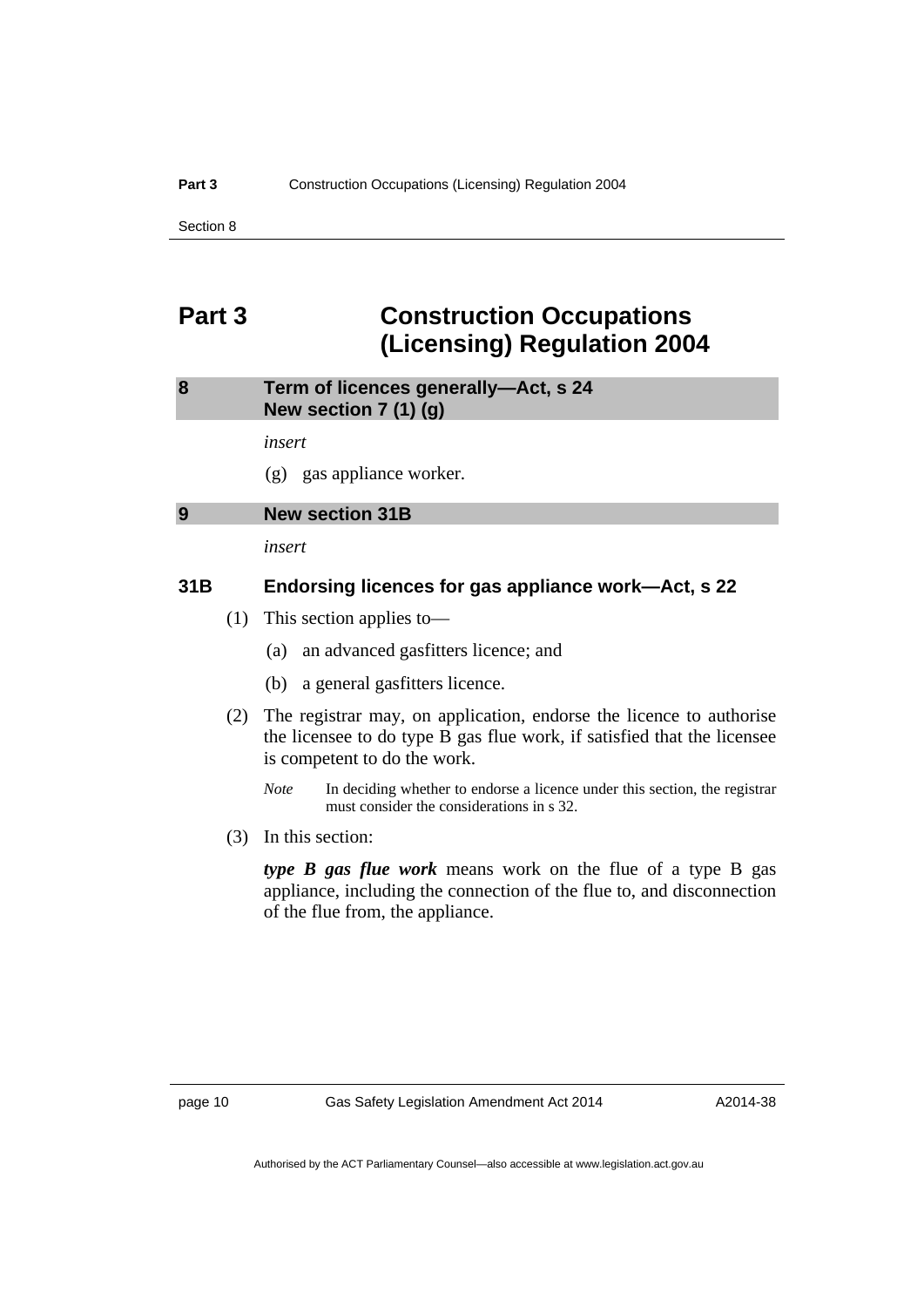#### <span id="page-18-0"></span>**10 Considerations for endorsing under s 30 and s 31 etc Section 32 (1)**

*omit* 

or section 31A

*substitute* 

, section 31A or section 31B

```
11 New section 41A
```
*insert* 

#### **41A Classes of gas appliance worker**

The construction occupation of gas appliance worker is divided into the classes in schedule 1, part 1.7A, column 2.

#### <span id="page-18-2"></span>**12 Schedule 1, new part 1.7A**

*insert* 

### **Part 1.7A Gas appliance worker**

| column 1<br>item | column 2<br>construction<br>occupation class | column 3<br>construction work                                                                        |
|------------------|----------------------------------------------|------------------------------------------------------------------------------------------------------|
|                  | unrestricted type A                          | type A gas appliance work without supervision                                                        |
|                  | restricted type B                            | type A gas appliance work under the supervision of a<br>licensee with an unrestricted type A licence |
|                  | unrestricted type B                          | type B gas appliance work without supervision                                                        |

A2014-38

Gas Safety Legislation Amendment Act 2014

page 11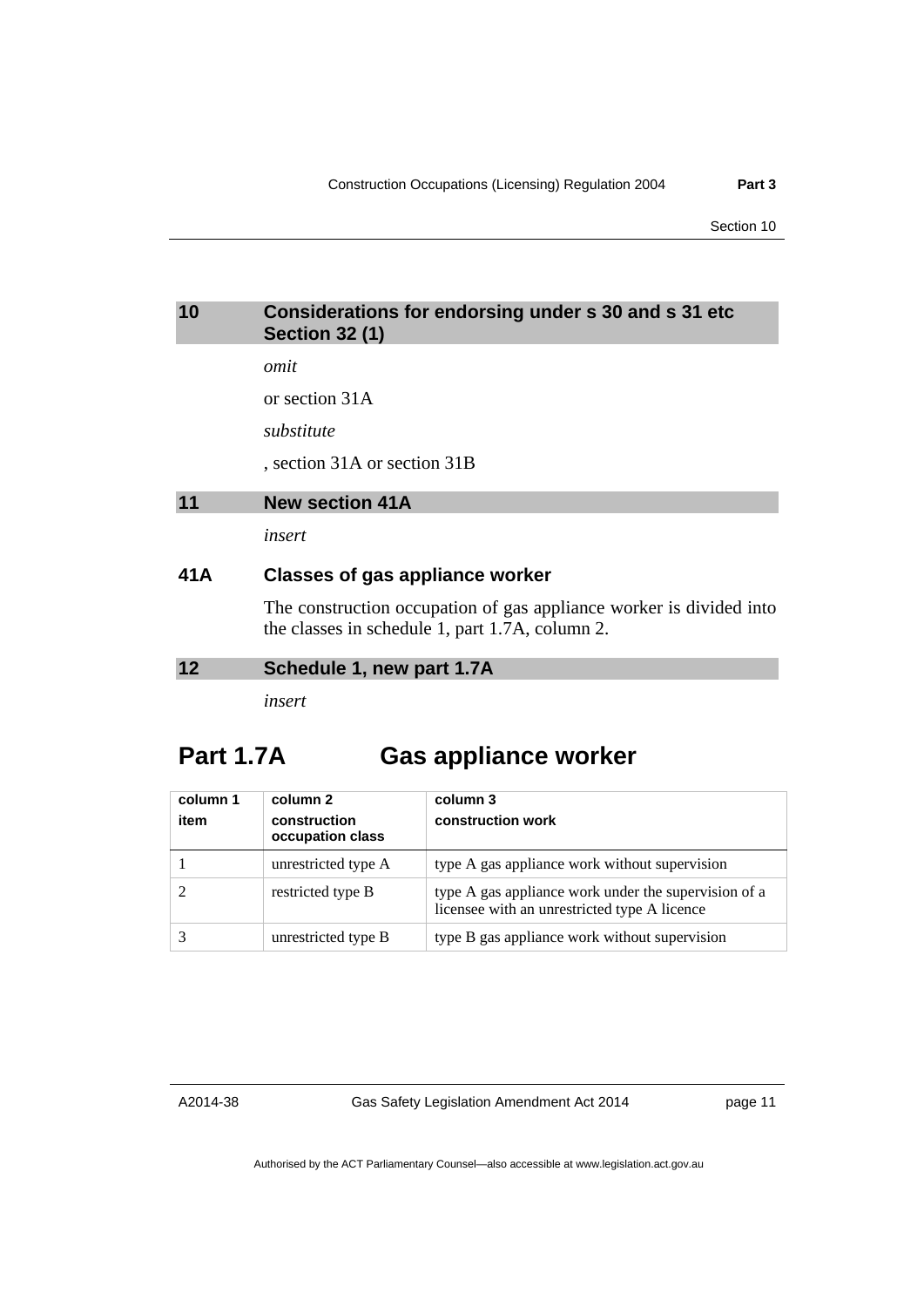#### Part 3 **Construction Occupations (Licensing) Regulation 2004**

Section 13

| column 1<br>item | column 2<br>construction<br>occupation class | column 3<br>construction work                                                                                                                                                                                                                                                                                                                      |
|------------------|----------------------------------------------|----------------------------------------------------------------------------------------------------------------------------------------------------------------------------------------------------------------------------------------------------------------------------------------------------------------------------------------------------|
| 4                | restricted<br>type B-level 2                 | (a) without supervision—type B gas appliance work<br>$on$ —<br>(i) an atmospheric type gas appliance that<br>consumes less than 2000MJ/h; or<br>(ii) a forced draft burner system that consumes<br>less than 500MJ/h; and<br>(b) under the supervision of a licensee with an<br>unrestricted type B licence—any other type B gas<br>appliance work |
| 5                | restricted<br>type B-level 1                 | type B gas appliance work under the supervision of a<br>licensee with—<br>an unrestricted type B licence; or<br>(a)<br>(b) a restricted type B-level 2 licence that authorises<br>the licensee to perform the work to be completed<br>unsupervised                                                                                                 |

#### <span id="page-19-0"></span>**13 Gasfitters licence demerit grounds for occupational discipline—Act, s 55 (1) (a) Schedule 2, part 2.5, item 2.5.1, column 2**

*before* 

appliance

*insert* 

gas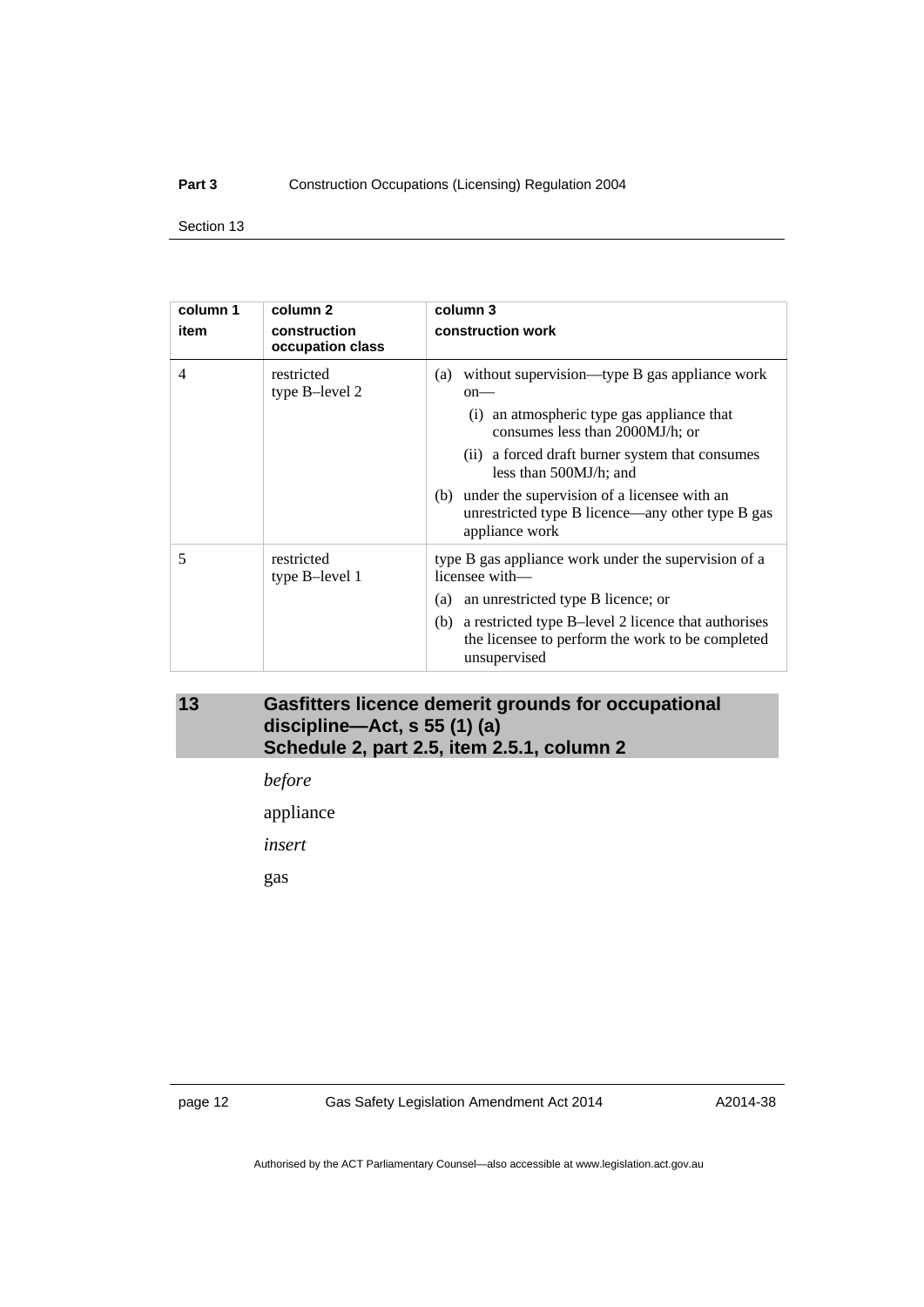Construction Occupations (Licensing) Regulation 2004 **Part 3**

3

Section 14

#### **14 Schedule 2, part 2.5, item 2.5.26**

*substitute* 

2.5.26 fail to comply with *[Gas Safety Act 2000](http://www.legislation.act.gov.au/a/2000-67)*, s 9 (1) gasfitting work completed in accordance with *[Gas](http://www.legislation.act.gov.au/a/2000-67)  [Safety Act 2000](http://www.legislation.act.gov.au/a/2000-67)*, s 8, but certificate of compliance for work not given in accordance with *[Gas Safety](http://www.legislation.act.gov.au/a/2000-67)  [Act 2000](http://www.legislation.act.gov.au/a/2000-67)*failure to give appropriate certificate of compliance for pipework

<span id="page-20-0"></span>

A2014-38 Gas Safety Legislation Amendment Act 2014 page 13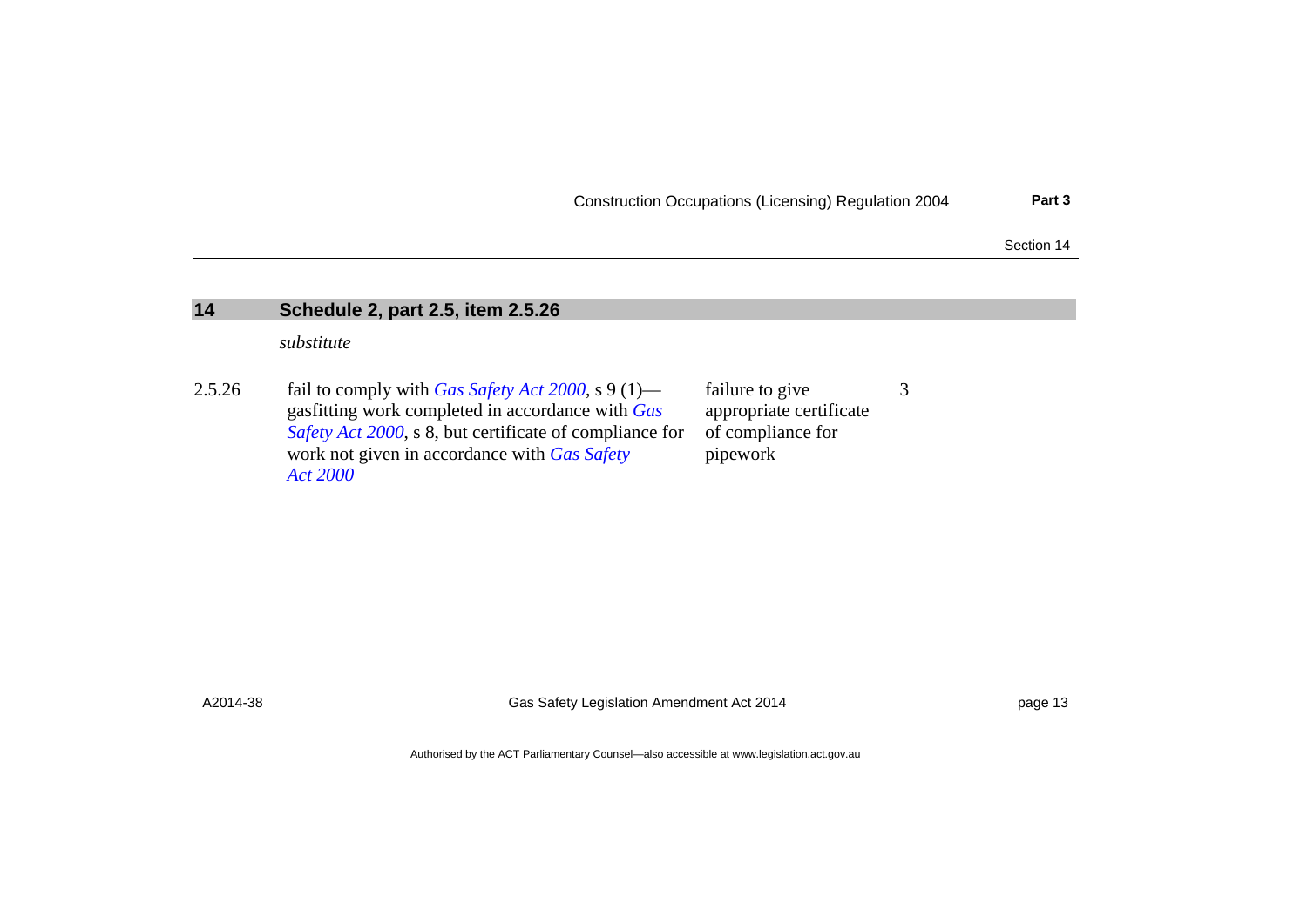<span id="page-21-1"></span><span id="page-21-0"></span>

| 15  |                                                         | Schedule 2, part 2.5, item 2.5.27, column 2 |          |
|-----|---------------------------------------------------------|---------------------------------------------|----------|
|     | omit                                                    |                                             |          |
|     | s 24(2)                                                 |                                             |          |
|     | insert                                                  |                                             |          |
|     | s 23(2)                                                 |                                             |          |
| 16  | <b>Reviewable decisions</b><br>Schedule 4, new item 28A |                                             |          |
|     | insert                                                  |                                             |          |
| 28A | Act, $s$ 31B                                            | refuse to endorse<br>advanced gasfitters    | licensee |

licence or general gasfitters licence

page 14 Gas Safety Legislation Amendment Act 2014

A2014-38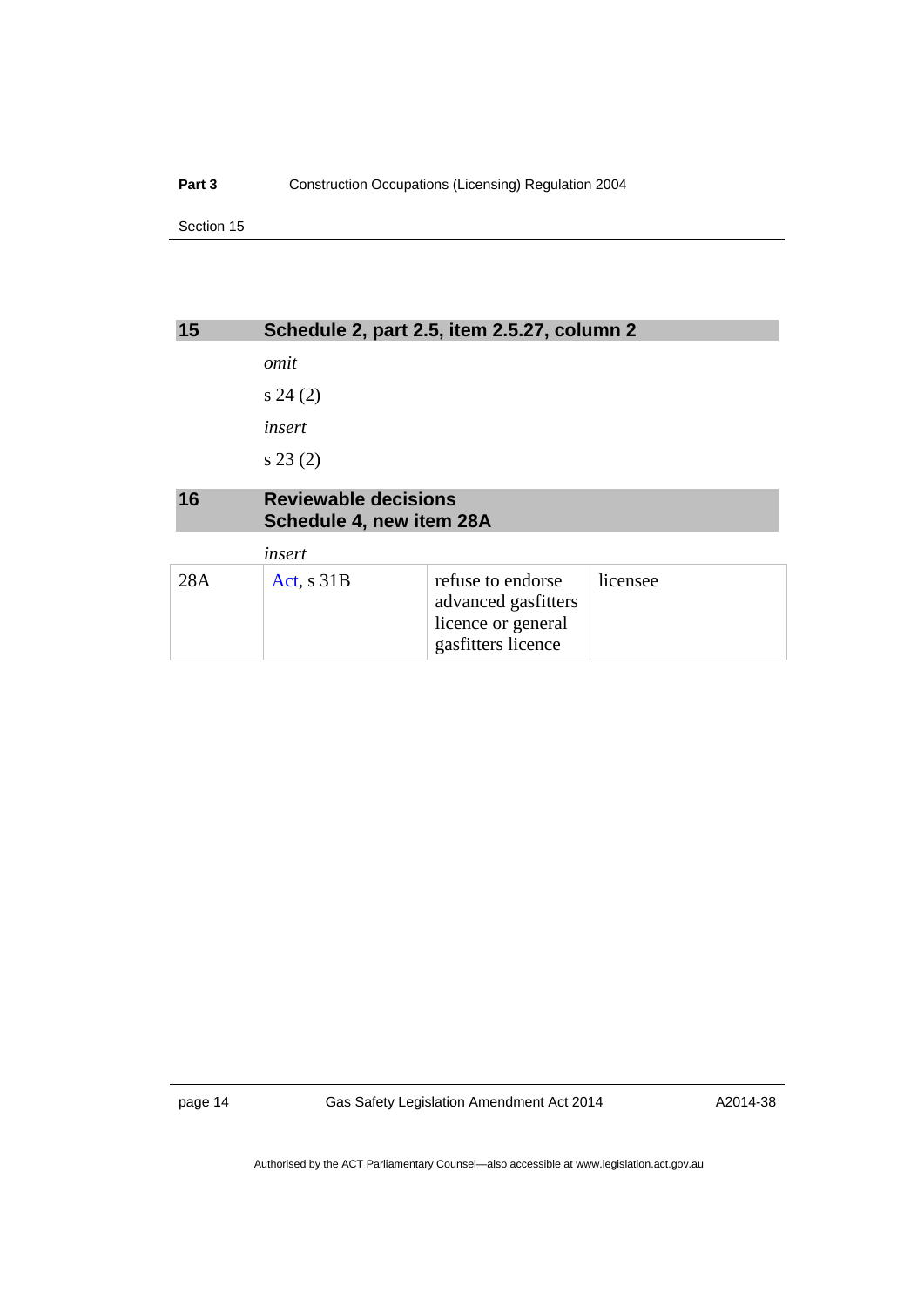### <span id="page-22-0"></span>**Part 4 Gas Safety Act 2000**

#### <span id="page-22-1"></span>**17 New division 1.1 heading**

*before section 1, insert* 

### **Division 1.1** Introduction

#### <span id="page-22-2"></span>**18 Section 5**

*substitute* 

#### **5 Offences against Act—application of Criminal Code etc**

Other legislation applies in relation to offences against this Act.

#### *Note 1 Criminal Code*

The [Criminal Code](http://www.legislation.act.gov.au/a/2002-51), ch 2 applies to the following offences against this Act (see Code, pt 2.1):

- s 8 (Gasfitting work to comply with relevant standard)
- s 8A (Offences—energy efficiency requirements for gasfitting work)
- s 9 (Certificate of compliance)
- s 12 (Unsafe consumer piping system)
- s 14 (Standard of gas appliance work)
- s 14A (Offences—energy efficiency requirements for gas appliance work)
- s 23 (Offence to sell or use unapproved gas appliance)
- s 24 (Offences—energy efficiency requirements for gas appliances)
- s 24A (Offence to dispose of gas equipment otherwise than in accordance with standards)

A2014-38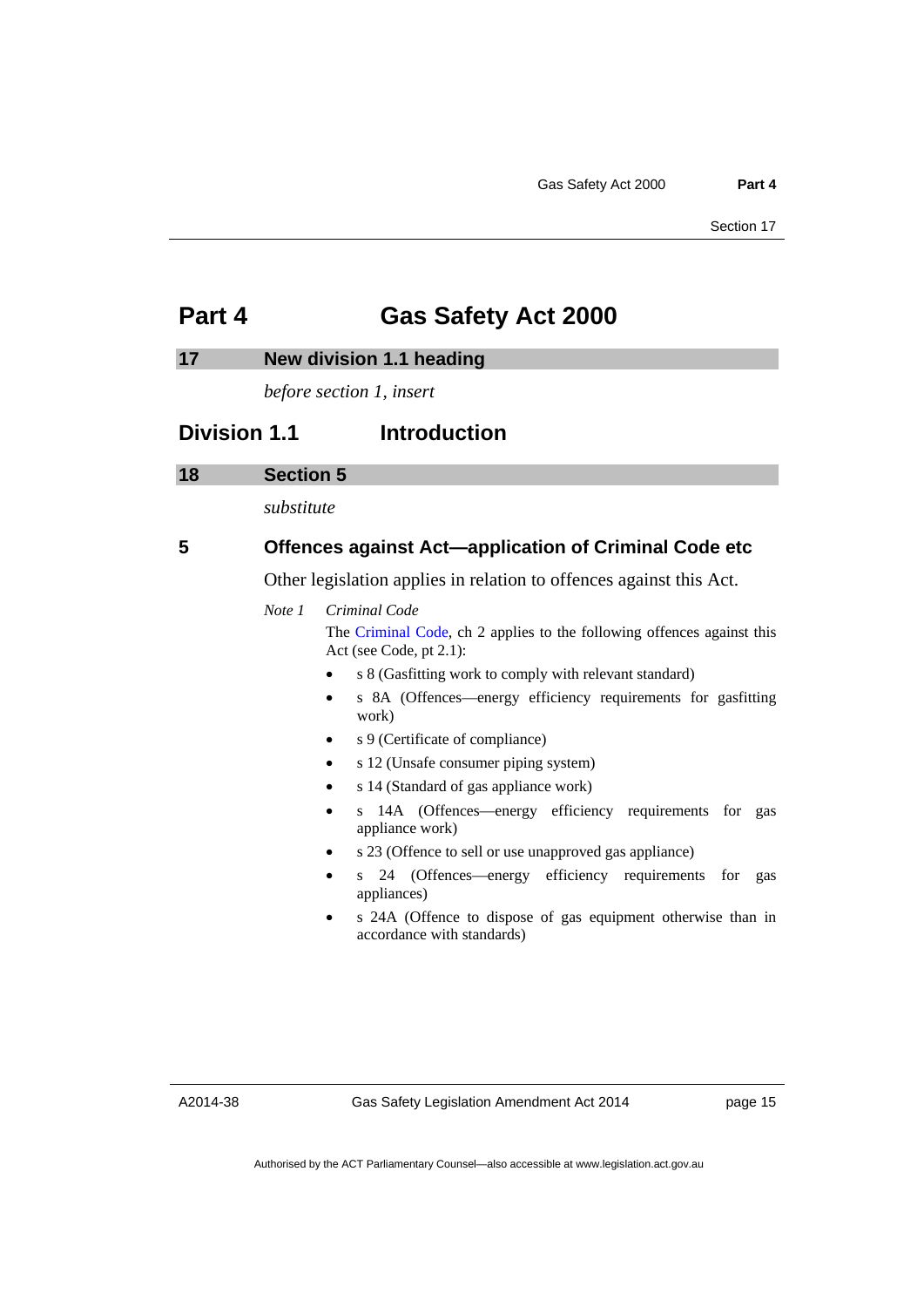#### **Part 4 Gas Safety Act 2000**

Section 18

s 25 (Compliance indicators to be attached).

The chapter sets out the general principles of criminal responsibility (including burdens of proof and general defences), and defines terms used for offences to which the Code applies (eg *conduct*, *intention*, *recklessness* and *strict liability*).

*Note 2 Penalty units*  The [Legislation Act,](http://www.legislation.act.gov.au/a/2001-14) s 133 deals with the meaning of offence penalties that are expressed in penalty units.

### **Division 1.2 Objects and important concepts**

#### **6 Objects of Act**

The main objects of this Act are to—

- (a) promote safe and efficient gas usage; and
- (b) establish a regulatory system for the following:
	- (i) the installation, operation, maintenance and repair of consumer piping systems;
	- (ii) the connection of gas appliances to consumer piping systems;
	- (iii) the commissioning, maintenance, repair and servicing of gas appliances connected to consumer piping systems;
	- (iv) the testing and inspection of consumer piping systems and gas appliances.

#### **6A Meaning of** *gas appliance*

In this Act:

*gas appliance* means a gas burning appliance that is manufactured, adapted or designed for connection to a consumer piping system.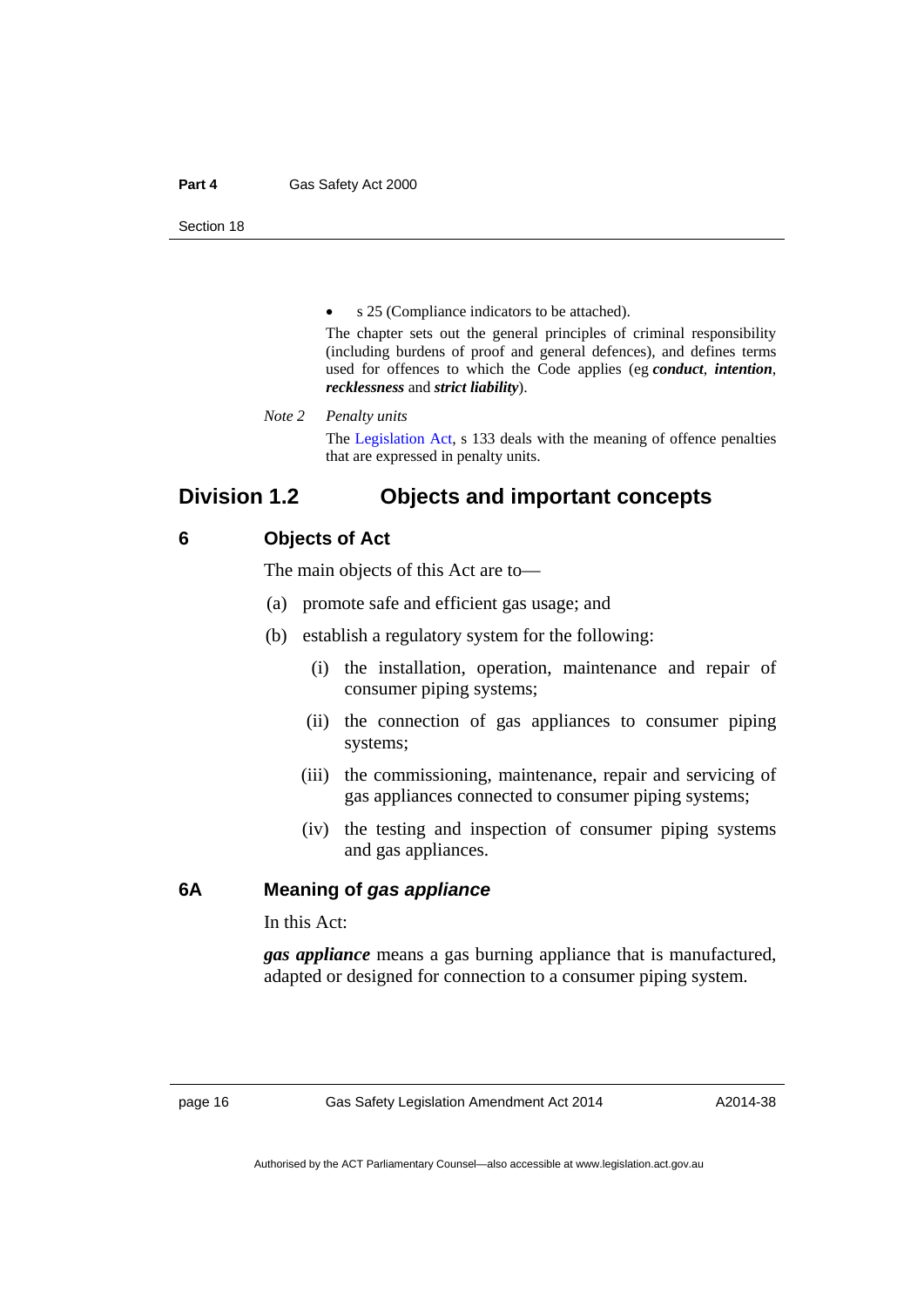#### **6B Meaning of** *type A gas appliance work*

In this Act:

*type A gas appliance work* means the maintenance, repair or service of a type A gas appliance other than—

- (a) gasfitting work; or
- (b) work exempted by regulation.

#### **6C Meaning of** *type B gas appliance work*

In this Act:

*type B gas appliance work* means the installation, commissioning, maintenance, modification, repair or service of a type B gas appliance connected to a consumer piping system other than—

- (a) gasfitting work (excluding the connection of a type B gas appliance to, and the disconnection of a type B gas appliance from, a gas isolation valve in a consumer piping system); or
- (b) work exempted by regulation.

#### **6D Meaning of** *gas appliance worker*

In this Act:

*gas appliance worker* means a person licensed in the construction occupation of gas appliance worker under the *[Construction](http://www.legislation.act.gov.au/a/2004-12)  [Occupations \(Licensing\) Act 2004](http://www.legislation.act.gov.au/a/2004-12)*, part 3.

#### **6E Meaning of** *gasfitter*

In this Act:

*gasfitter* means a person licensed in the advanced or general construction occupation class, for the construction occupation of gasfitter, under the *[Construction Occupations \(Licensing\) Act 2004](http://www.legislation.act.gov.au/a/2004-12)*, part 3.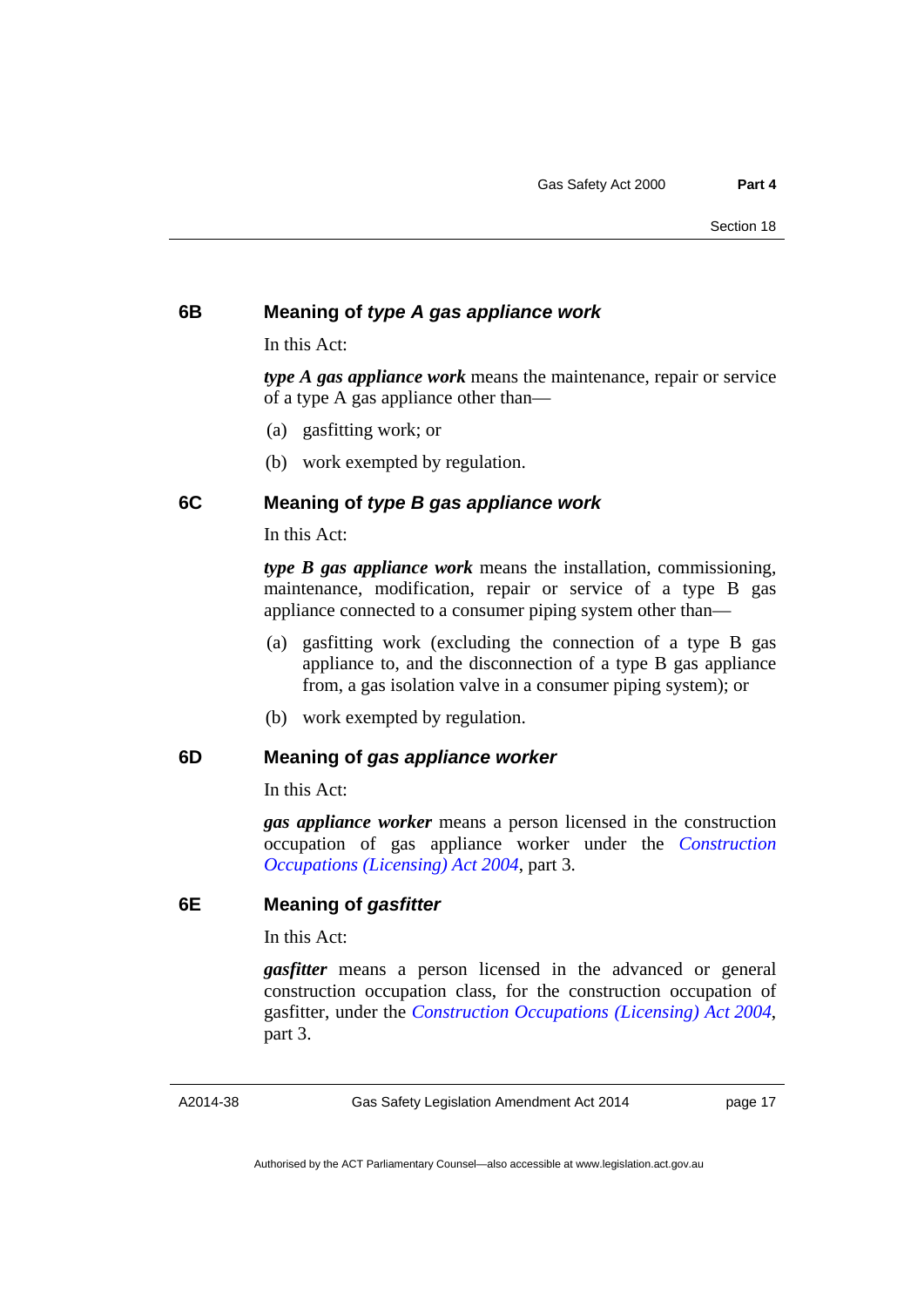#### **Part 4 Gas Safety Act 2000**

Section 18

#### **6F Meaning of** *gasfitting work*

In this Act:

#### *gasfitting work*—

- (a) means—
	- (i) work on a consumer piping system, or proposed consumer piping system, including the connection or disconnection of a gas appliance (other than a gas appliance designed to be portable by users and connected by means of a flexible hose to a gas bayonet or gas turret) to or from the system; or
	- (ii) the inspection or testing of a consumer piping system; and
- (b) includes the installation of a flue for a type A gas appliance; but
- (c) does not include the installation of a flue for a type B gas appliance.

#### **6G Meaning of** *gas safety legislation*

In this Act:

*gas safety legislation* means—

- (a) this Act; and
- (b) the *[Construction Occupations \(Licensing\) Act 2004](http://www.legislation.act.gov.au/a/2004-12)*.
- *Note* A reference to an Act includes a reference to the statutory instruments made or in force under the Act, including any regulation (see [Legislation Act,](http://www.legislation.act.gov.au/a/2001-14) s 104).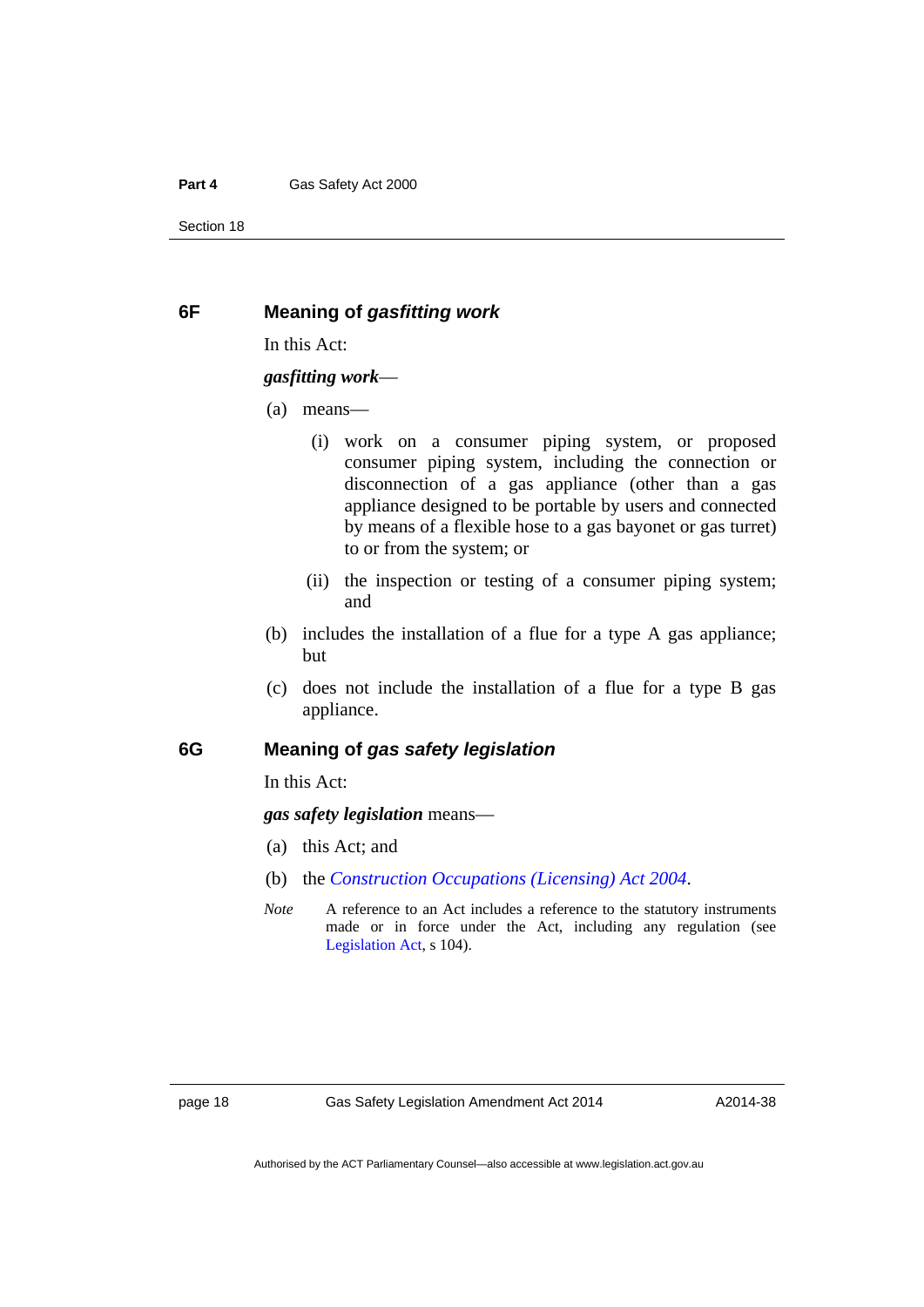#### **6H Meaning of** *relevant standard*

(1) In this Act:

#### *relevant standard*—

- (a) for gasfitting and gasfitting work means—
	- (i) AS/NZS 5601 as in force from time to time; or
	- (ii) if another standard is prescribed—that standard; and
- (b) for gas appliances and gas appliance work means—
	- (i) in relation to a type A gas appliance—
		- (A) AS/NZS 5601 as in force from time to time; or
		- (B) if another standard is prescribed—that standard; and
	- (ii) in relation to a type B gas appliance—
		- (A) AS/NZS 1375, AS/NZS 3814 and AS/NZS 5601 as in force from time to time; or
		- (B) if another standard is prescribed—that standard.
- (2) The [Legislation Act,](http://www.legislation.act.gov.au/a/2001-14) section 47 (6) does not apply to AS/NZS 1375, AS/NZS 3814 or AS/NZS 5601.
	- *Note* AS/NZS 1375, AS/NZS 3814 and AS/NZS 5601 do not need to be notified under the [Legislation Act](http://www.legislation.act.gov.au/a/2001-14) because s 47 (6) does not apply (see [Legislation Act](http://www.legislation.act.gov.au/a/2001-14), s 47 (7)). The standards may be purchased at [www.standards.org.au.](http://www.standards.org.au/)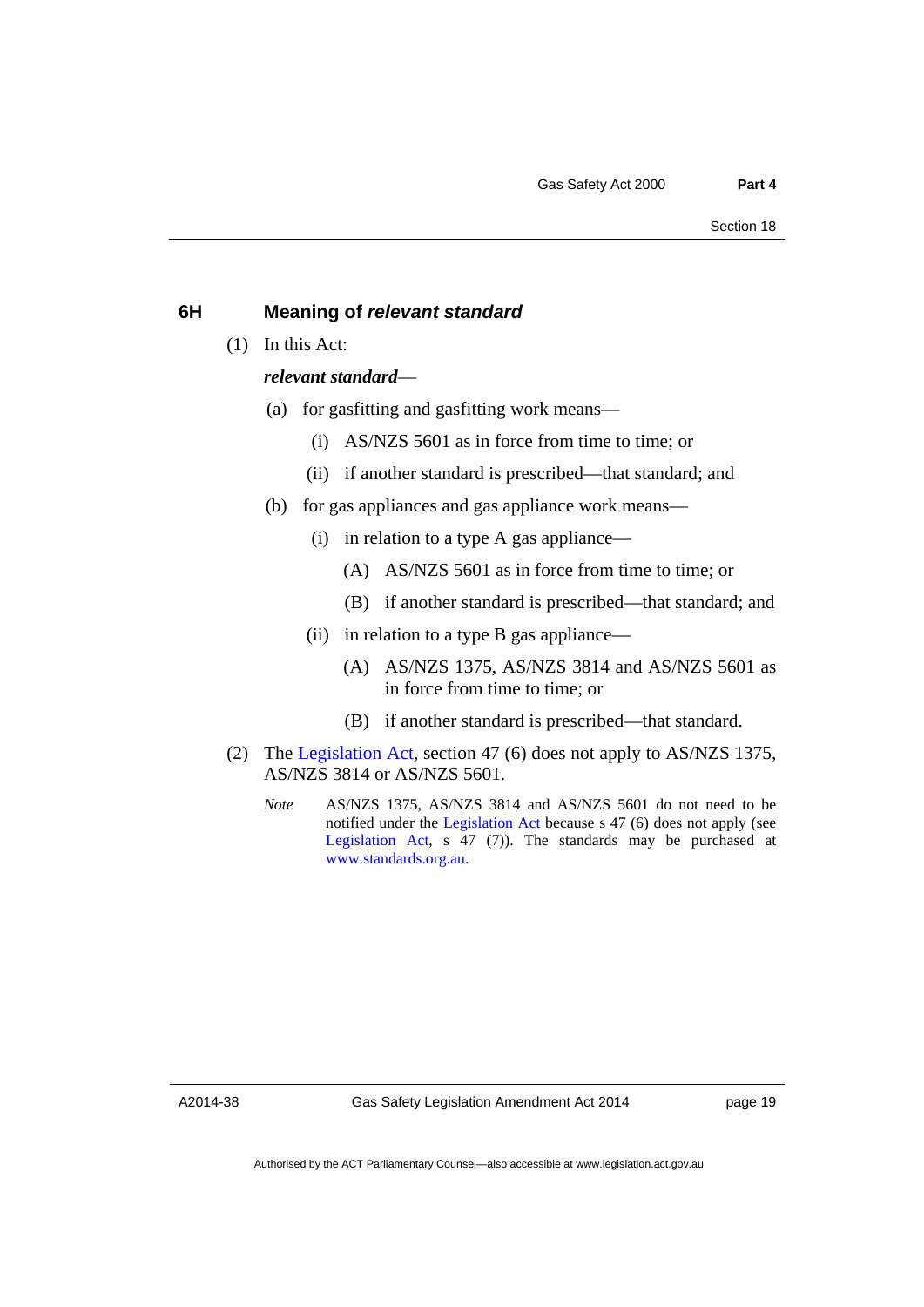#### **Part 4 Gas Safety Act 2000**

Section 19

#### <span id="page-27-0"></span>**19 Section 8**

*substitute* 

#### **8 Offence—gasfitting work to comply with relevant standard**

- (1) A gasfitter commits an offence if—
	- (a) the gasfitter carries out gasfitting work; and
	- (b) the gasfitter fails to carry out the gasfitting work—
		- (i) in a safe and skilful way; and
		- (ii) in accordance with the relevant standard.

Maximum penalty: 50 penalty units.

 (2) A regulation may prescribe considerations to be taken into account to decide whether gasfitting work is carried out in a safe and skilful way.

#### **8A Offences—energy efficiency requirements for gasfitting work**

- (1) A gasfitter commits an offence if—
	- (a) the gasfitter carries out gasfitting work; and
	- (b) the work does not comply with a regulation about energy efficiency or environmental harm that applies to the work.

Maximum penalty: 50 penalty units.

*Note* Power to make a statutory instrument (including a regulation) includes power to make different provision in relation to different matters or different classes of matters, and to make an instrument that applies differently by reference to stated exceptions or factors (see [Legislation](http://www.legislation.act.gov.au/a/2001-14)  [Act,](http://www.legislation.act.gov.au/a/2001-14) s 48).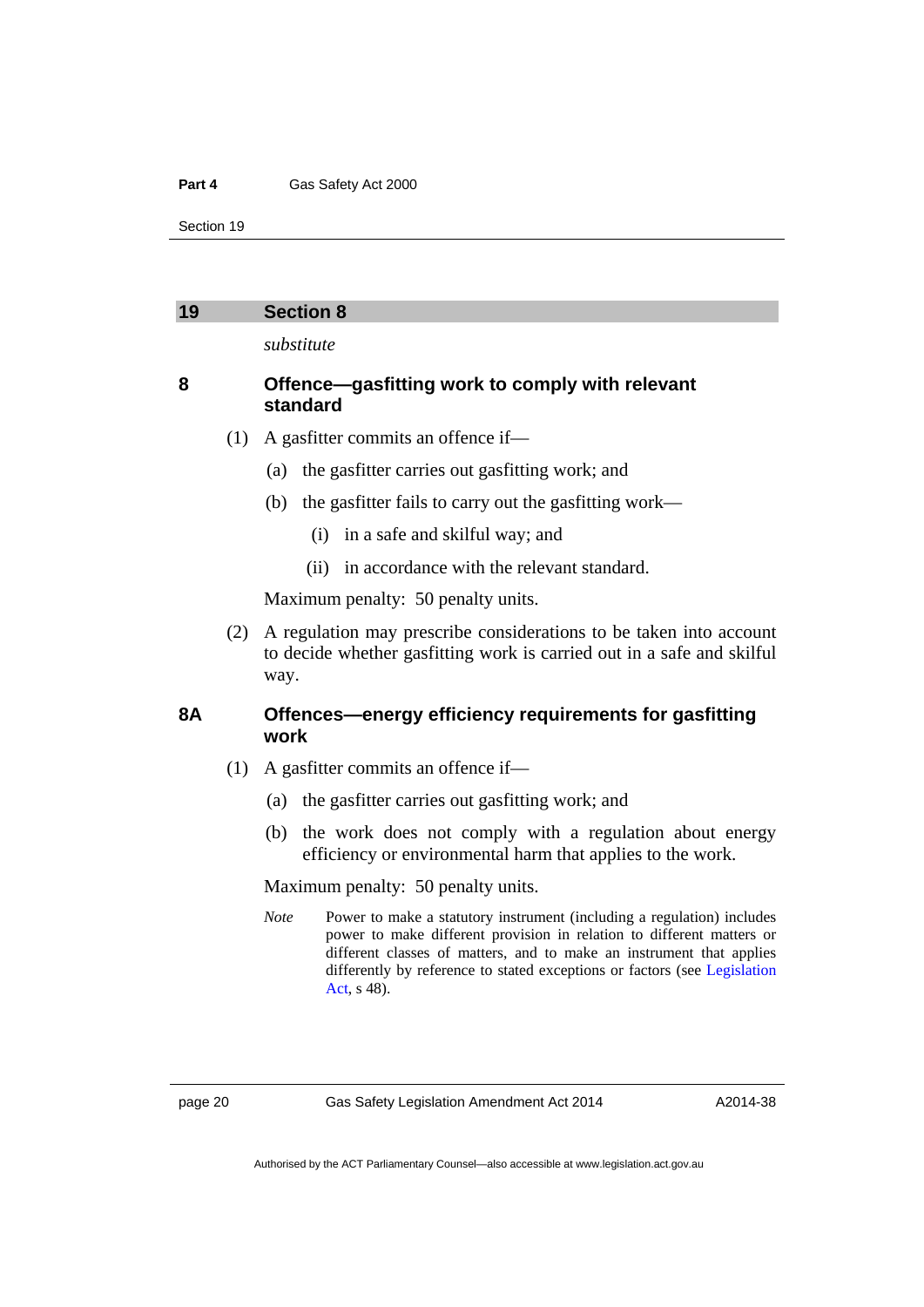- (2) A gasfitter commits an offence if—
	- (a) the gasfitter carries out gasfitting work on a consumer piping system; and
	- (b) the consumer piping system does not comply with a regulation about energy efficiency or environmental harm that applies to the work.

Maximum penalty: 50 penalty units.

*Note* The *[Greenhouse and Energy Minimum Standards Act 2012](http://www.comlaw.gov.au/Details/C2013C00195)* (Cwlth) (the *Commonwealth Act*) applies greenhouse and energy minimum standards (*GEMS*) in association with the supply and commercial use of products that use energy, or affect the energy used by another product. These standards are provided for by requirements in GEMS determinations.

> Section 8A only operates if a regulation is made for it, and s 8A and the regulation are consistent with the [Commonwealth Act](http://www.comlaw.gov.au/Details/C2013C00195) and able to operate concurrently with it (see [Self-Government Act,](http://www.comlaw.gov.au/Series/C2004A03699) s 28 and [Commonwealth Act,](http://www.comlaw.gov.au/Details/C2013C00195) s 9).

#### <span id="page-28-0"></span>**20 Section 9**

*substitute* 

#### **9 Offence—certificate of compliance**

A responsible gasfitter commits an offence if—

- (a) the gasfitter finishes gasfitting work; and
- (b) the gasfitter fails to give each person prescribed by regulation, a written statement (a *certificate of compliance*) certifying that—
	- (i) the finished gasfitting work was carried out in accordance with the gas safety legislation; and

A2014-38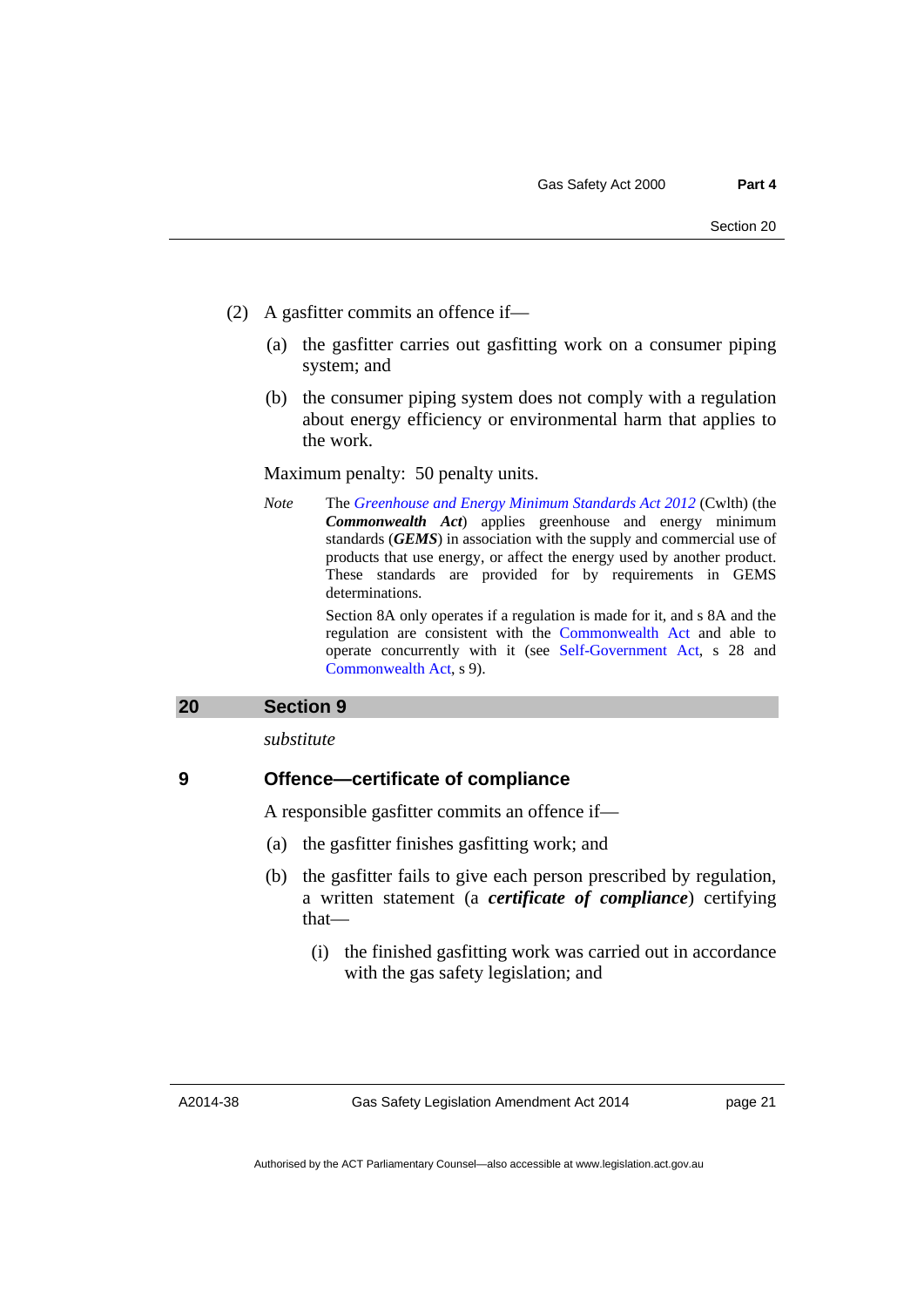(ii) any consumer piping system or appliance that is part of the finished gasfitting work is safe to use and complies with the gas safety legislation.

Maximum penalty: 50 penalty units.

- *Note 1* Section 8 requires gasfitting work to be carried out to a particular standard and in accordance with particular standards.
- *Note 2* If a form is approved under s 68 for this provision, the form must be used.

#### <span id="page-29-0"></span>**21 Misuse of compliance indicators etc Section 10**

*omit* 

#### <span id="page-29-1"></span>**22 Section 12**

*substitute* 

#### **12 Offence—unsafe consumer piping system**

A gasfitter commits an offence if—

- (a) the gasfitter carries out gasfitting work on a consumer piping system; and
- (b) the system poses a substantive risk to the safety of any person or property; and
- (c) the gasfitter fails—
	- (i) to take immediate action to eliminate the risk; or
	- (ii) to give notice in writing about the risk, and the action taken to eliminate the risk, to each person prescribed by regulation as soon as practicable.

Maximum penalty: 50 penalty units.

page 22 Gas Safety Legislation Amendment Act 2014

A2014-38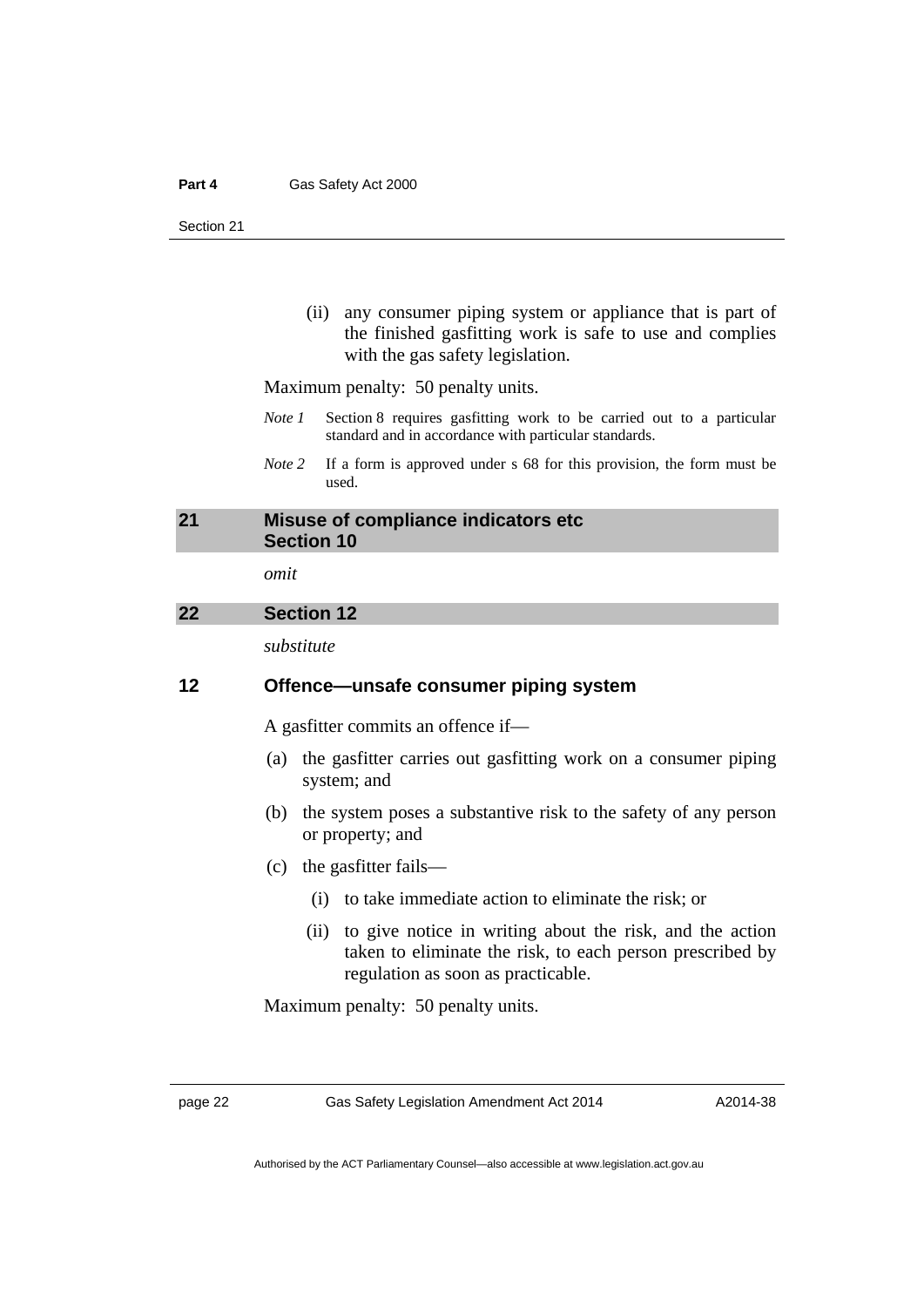#### <span id="page-30-0"></span>**23 Division 2.2 heading**

*substitute* 

#### **Division 2.2 Gas appliance work**

<span id="page-30-1"></span>

| 24 | Work to be done by accredited people |  |
|----|--------------------------------------|--|
|    | <b>Section 13</b>                    |  |
|    |                                      |  |

*omit* 

#### <span id="page-30-2"></span>**25 Section 14**

*substitute* 

#### **14 Offence—standard of gas appliance work**

- (1) A gas appliance worker commits an offence if—
	- (a) the worker carries out gas appliance work; and
	- (b) the worker fails to carry out the gas appliance work—
		- (i) in a safe and skilful way; and
		- (ii) in accordance with the relevant standard.

Maximum penalty: 50 penalty units.

 (2) A regulation may prescribe considerations to be taken into account to decide whether gas appliance work is carried out in a safe and skilful way.

#### **14A Offences—energy efficiency requirements for gas appliance work**

- (1) A gas appliance worker commits an offence if—
	- (a) the worker carries out gas appliance work; and

A2014-38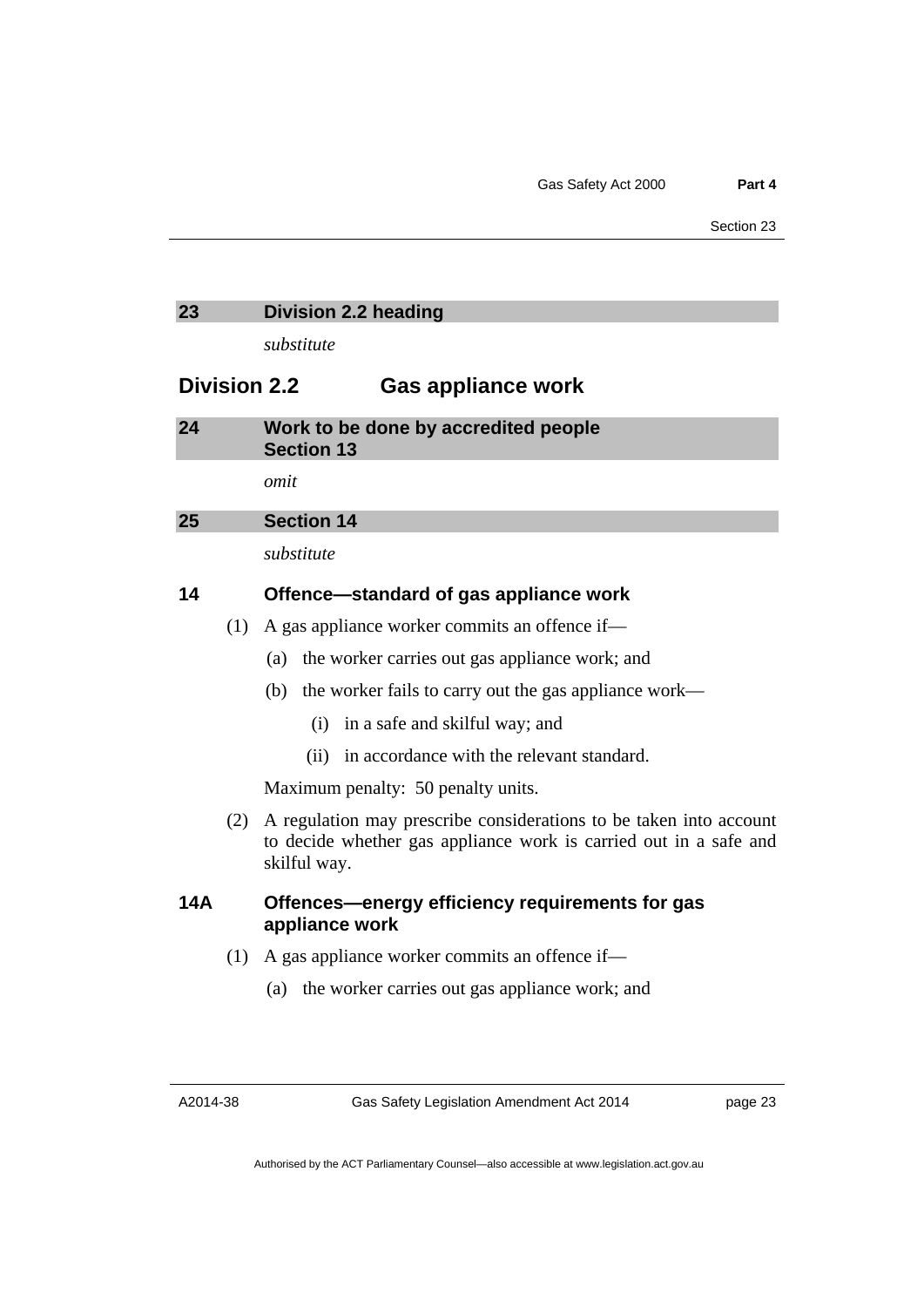(b) the work does not comply with a regulation about energy efficiency or environmental harm that applies to the work.

Maximum penalty: 50 penalty units.

- *Note* Power to make a statutory instrument (including a regulation) includes power to make different provision in relation to different matters or different classes of matters, and to make an instrument that applies differently by reference to stated exceptions or factors (see [Legislation](http://www.legislation.act.gov.au/a/2001-14)  [Act,](http://www.legislation.act.gov.au/a/2001-14) s 48).
- (2) A gas appliance worker commits an offence if—
	- (a) the worker carries out gas appliance work on a gas appliance; and
	- (b) the gas appliance does not comply with a regulation about energy efficiency or environmental harm that applies to the appliance.

Maximum penalty: 50 penalty units.

*Note* The *[Greenhouse and Energy Minimum Standards Act 2012](http://www.comlaw.gov.au/Details/C2013C00195)* (Cwlth) (the *Commonwealth Act*) applies greenhouse and energy minimum standards (*GEMS*) in association with the supply and commercial use of products that use energy, or affect the energy used by another product. These standards are provided for by requirements in GEMS determinations.

> Section 14A only operates if a regulation is made for it, and s 14A and the regulation are consistent with the [Commonwealth Act](http://www.comlaw.gov.au/Details/C2013C00195) and able to operate concurrently with it (see [Self-Government Act,](http://www.comlaw.gov.au/Series/C2004A03699) s 28 and [Commonwealth Act,](http://www.comlaw.gov.au/Details/C2013C00195) s 9).

#### <span id="page-31-0"></span>**26 Consumer piping system—owner's responsibility Section 15 (3)**

*substitute* 

(3) In this section:

*advice of a gasfitter* includes receipt of a certificate of compliance from a gasfitter.

page 24 Gas Safety Legislation Amendment Act 2014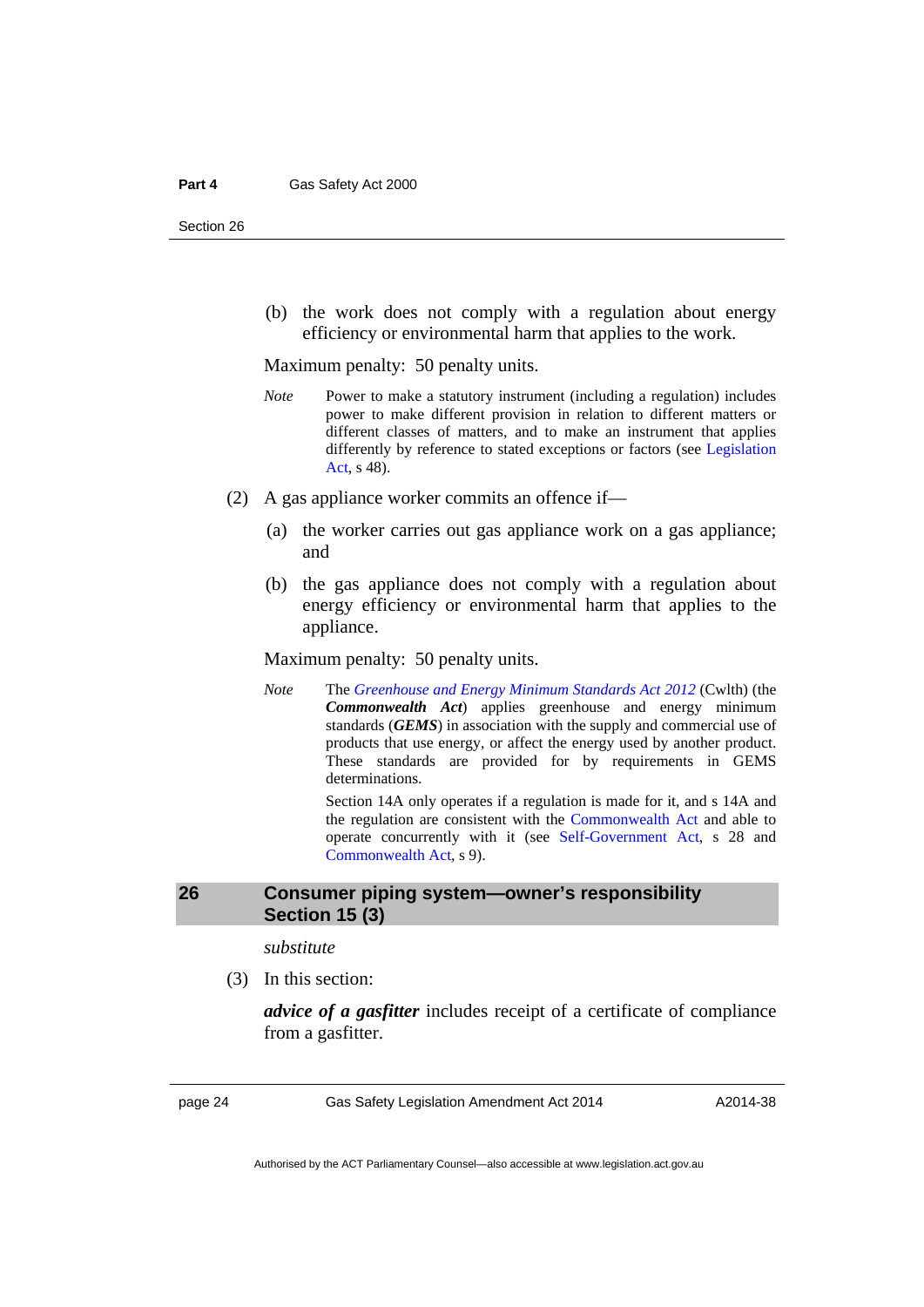<span id="page-32-2"></span><span id="page-32-1"></span><span id="page-32-0"></span>

| 27 | <b>Section 16 heading</b>              |
|----|----------------------------------------|
|    | substitute                             |
| 16 | Gas appliances-owner's responsibility  |
| 28 | <b>Section 16 (1)</b>                  |
|    | omit                                   |
|    | an appliance                           |
|    | substitute                             |
|    | a gas appliance                        |
| 29 | Section 16 (2) (a) (ii)                |
|    | omit                                   |
|    | person accredited to do appliance work |
|    | substitute                             |
|    | gas appliance worker                   |
| 30 | <b>Section 17 heading</b>              |
|    | substitute                             |
| 17 | Gas appliances-user's responsibility   |
| 31 | <b>Section 17 (1)</b>                  |
|    | omit                                   |
|    | an appliance                           |
|    | substitute                             |
|    | a gas appliance                        |

<span id="page-32-4"></span><span id="page-32-3"></span>Gas Safety Legislation Amendment Act 2014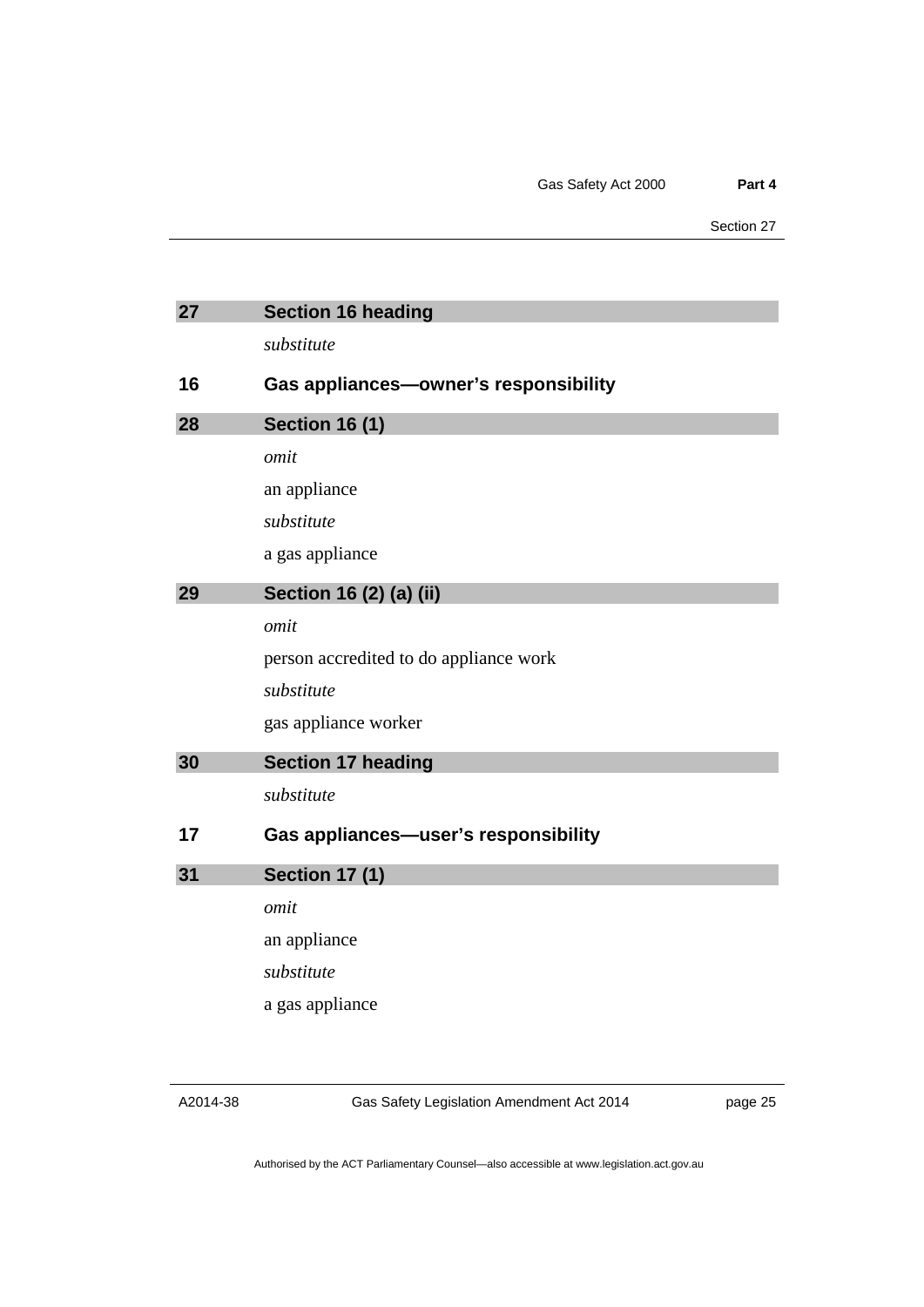#### **Part 4 Gas Safety Act 2000**

Section 32

<span id="page-33-0"></span>

| Section 17 (2) (a) (ii)<br>32 |
|-------------------------------|
|-------------------------------|

*omit* 

person accredited to do appliance work

*substitute* 

gas appliance worker

#### <span id="page-33-1"></span>**33 Part 4 heading**

*substitute* 

### **Part 4 Regulation of gas appliances**

#### <span id="page-33-2"></span>**34 Definitions for pt 4 Section 18, new definitions**

*insert* 

*approved*—a gas appliance is *approved* if—

- (a) the appliance is of a type approved under section 20 (an *approved type A gas appliance*); or
- (b) the appliance is approved by the construction occupations registrar under section 21 (an *approved type B gas appliance*); or
- (c) if the appliance is not an approved type A gas appliance or approved type B gas appliance—the appliance consumes gas at a rate of less than 10MJ/h.

*corresponding law* means a law declared by the Minister to be a corresponding law under section 19.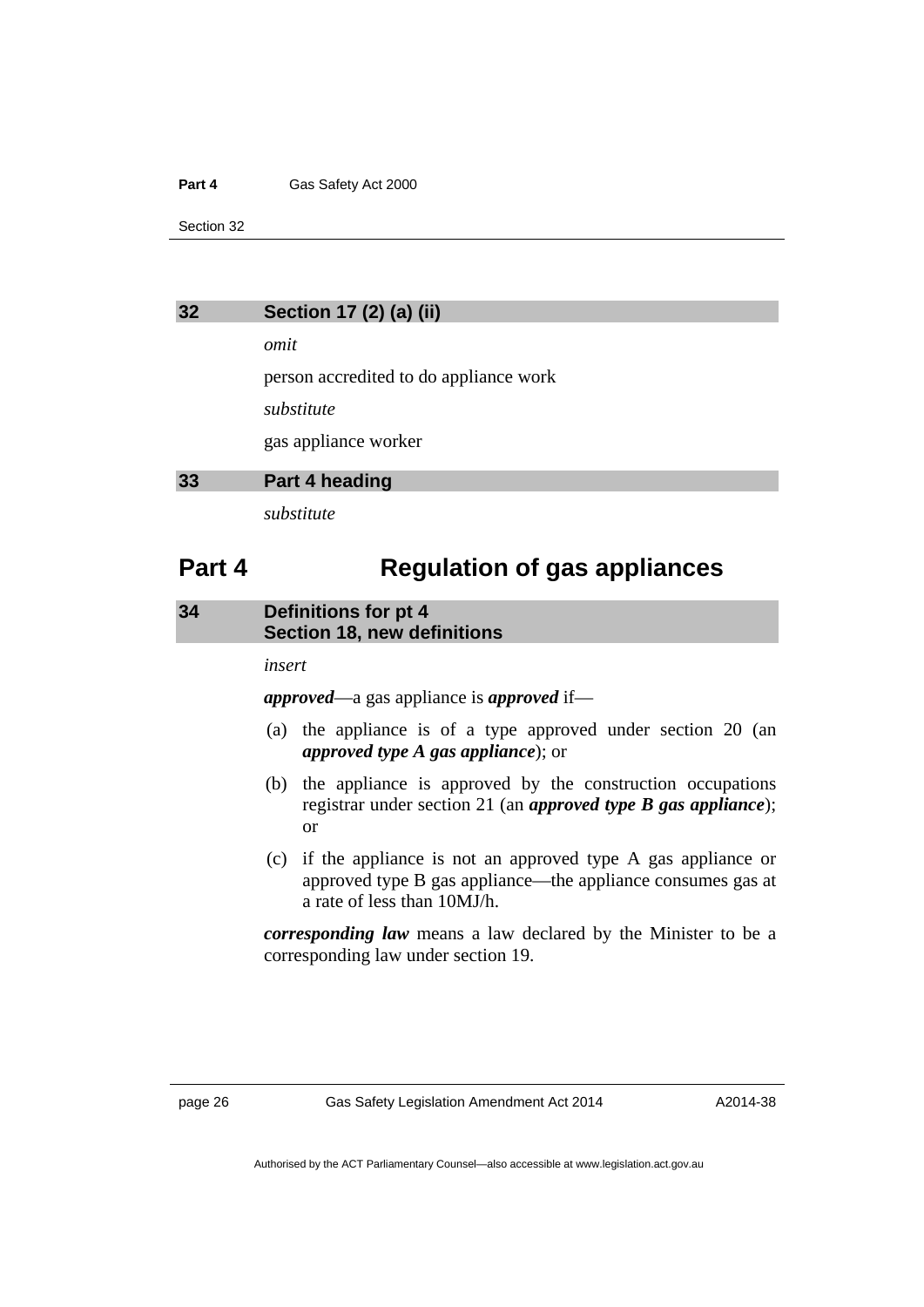<span id="page-34-1"></span><span id="page-34-0"></span>

| 35 |     | Section 18, definition of trader                                                                                                                                                               |
|----|-----|------------------------------------------------------------------------------------------------------------------------------------------------------------------------------------------------|
|    |     | before                                                                                                                                                                                         |
|    |     | appliances                                                                                                                                                                                     |
|    |     | insert                                                                                                                                                                                         |
|    |     | gas                                                                                                                                                                                            |
| 36 |     | <b>Section 19</b>                                                                                                                                                                              |
|    |     | substitute                                                                                                                                                                                     |
| 19 |     | Declaration of corresponding law                                                                                                                                                               |
|    | (1) | The Minister may declare a law of a State or another Territory,<br>being a law that contains provisions for the approval of type A gas<br>appliances, to be a corresponding law for this part. |
|    | (2) | A declaration is a notifiable instrument.                                                                                                                                                      |
|    |     | <b>Note</b><br>A notifiable instrument must be notified under the Legislation Act.                                                                                                             |
| 37 |     | <b>Division 4.2 heading</b>                                                                                                                                                                    |
|    |     | substitute                                                                                                                                                                                     |
|    |     | <b>Division 4.2</b><br><b>Approved gas appliances</b>                                                                                                                                          |
| 38 |     | Sections 20 to 24                                                                                                                                                                              |
|    |     | substitute                                                                                                                                                                                     |
| 20 |     | <b>Approval of type A gas appliances</b>                                                                                                                                                       |
|    | (1) | A gas appliance is an approved type A gas appliance if the<br>appliance—                                                                                                                       |
|    |     | (a) is approved—                                                                                                                                                                               |
|    |     | (i) under a corresponding law; or                                                                                                                                                              |

<span id="page-34-3"></span><span id="page-34-2"></span>A2014-38

Gas Safety Legislation Amendment Act 2014

page 27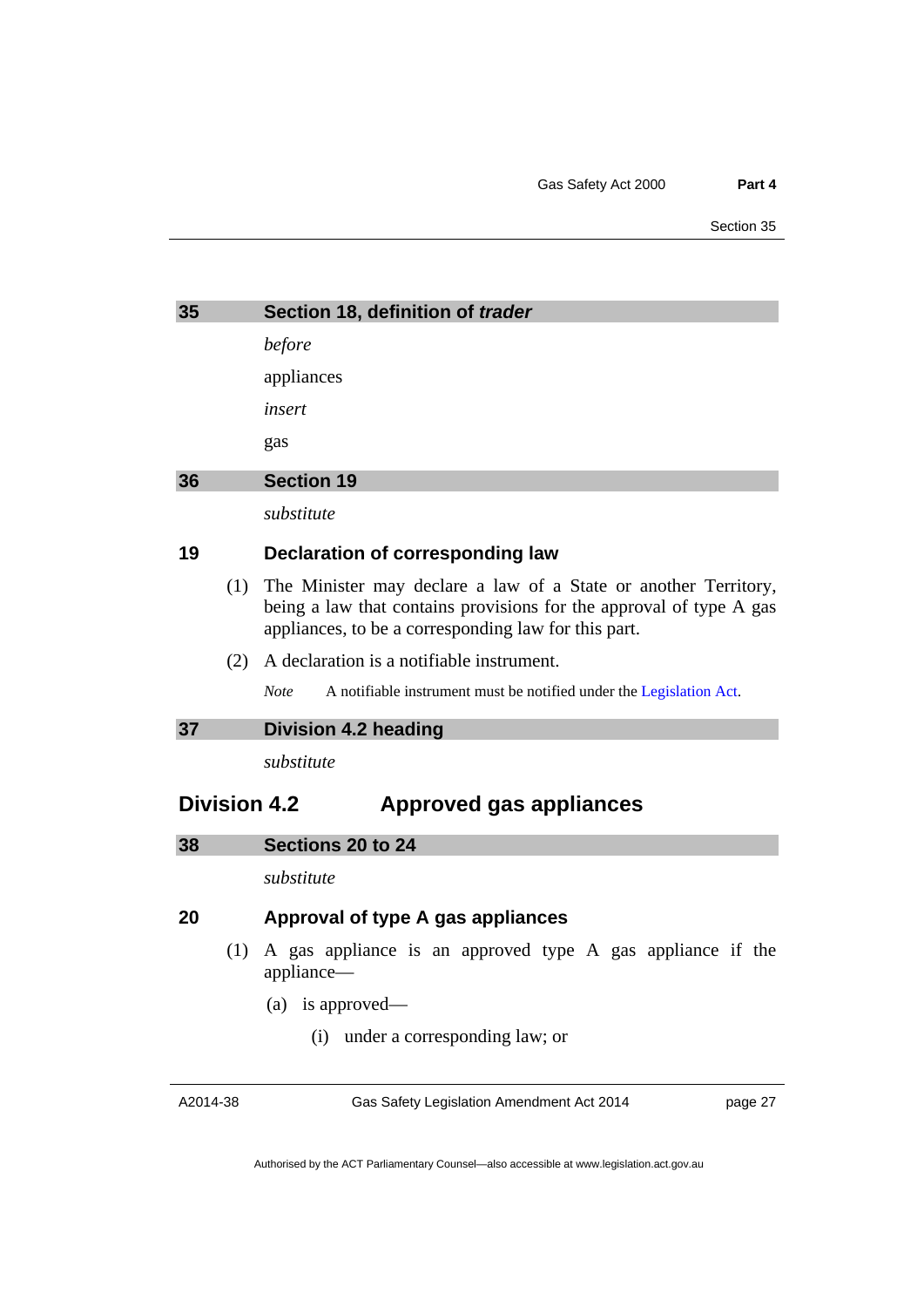- (ii) under a regulation; and
- (b) complies with any safety standard that applies to the appliance as a condition of that approval; and
- (c) is used for a purpose for which it has been approved; and
- (d) is not an appliance that has been declared a prohibited appliance under section 27.
- (2) A gas appliance ceases to be an approved type A gas appliance if the construction occupations registrar is satisfied that—
	- (a) under a corresponding law, appliances of that kind have been found unsafe to use or to not comply with a safety standard; or
	- (b) the appliance is prohibited under section 27; or
	- (c) a direction under section 29 (2) (Directions about unsafe gas appliances) is in force in relation to the appliance; or
	- (d) the appliance has been refused approval under a corresponding law; or
	- (e) the appliance ceases to be approved under a corresponding law.

#### **21 Approval of type B gas appliances**

- (1) A person may apply to the construction occupations registrar for approval of a type B gas appliance.
- (2) The construction occupations registrar may approve the type B gas appliance if the construction occupations registrar is satisfied—
	- (a) the appliance complies with the relevant standard; and
	- (b) the related gasfitting work and gas appliance work will be carried out in accordance with the gas safety legislation.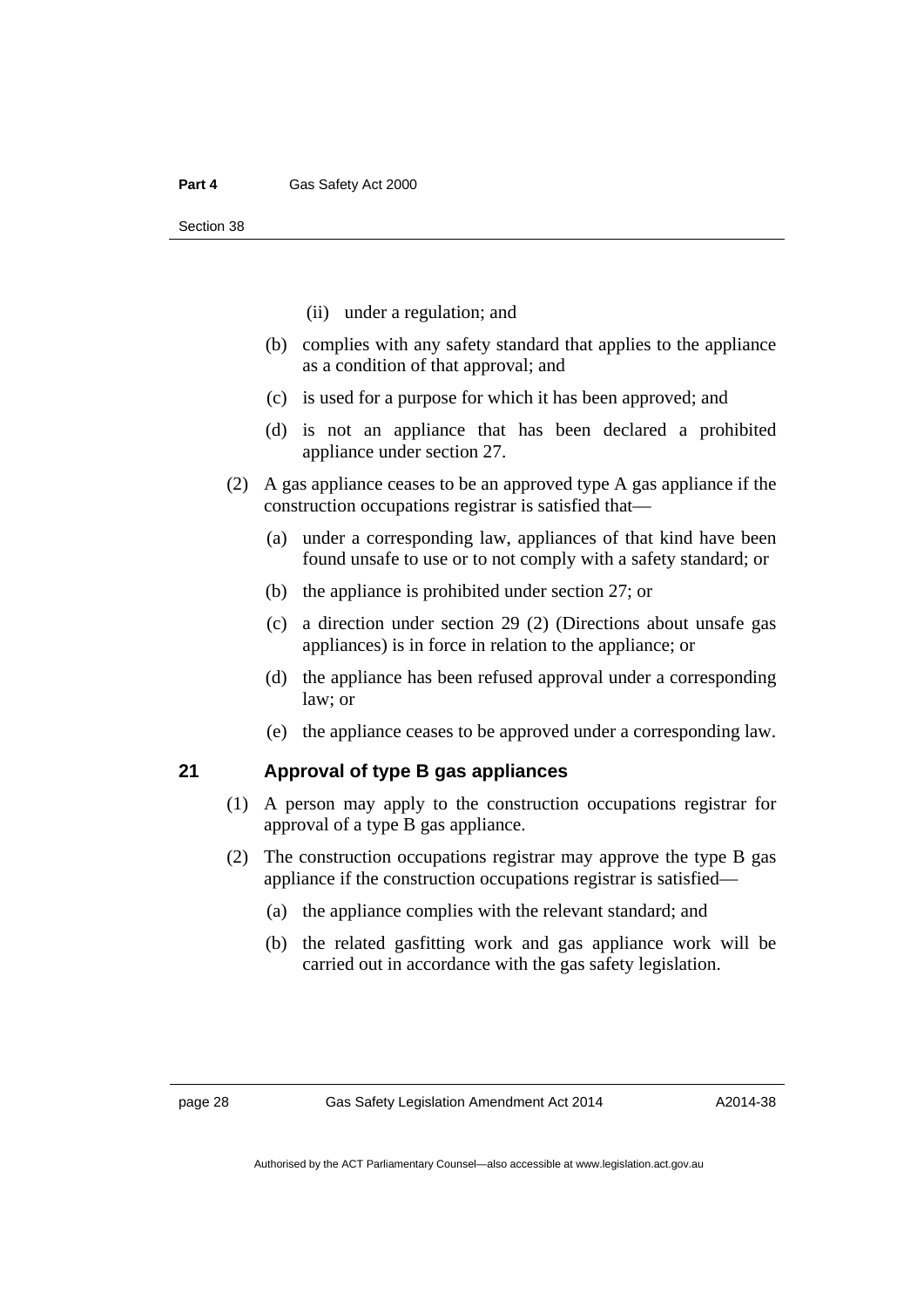## **22 Register of approved gas appliances**

- (1) The construction occupations registrar must keep a register of—
	- (a) approved type A gas appliances approved under a regulation; and
	- (b) approved type B gas appliances approved under section 21; and
	- (c) any cancellation of approval under this part; and
	- (d) any gas appliances that are prohibited under this part; and
	- (e) any safety warnings issued under section 30 in relation to an approved gas appliance.
- (2) The construction occupations registrar must make the register available for public inspection during ordinary office hours at the office of the construction occupations registrar.

## **23 Offences—sell or use unapproved gas appliance**

- (1) A person commits an offence if the person—
	- (a) sells a gas appliance; and
	- (b) the gas appliance is not approved.

Maximum penalty: 50 penalty units, imprisonment for 6 months or both.

- (2) A person commits an offence if the person—
	- (a) connects a gas appliance to a consumer piping system; and
	- (b) the gas appliance is not approved.

Maximum penalty: 50 penalty units, imprisonment for 6 months or both.

A2014-38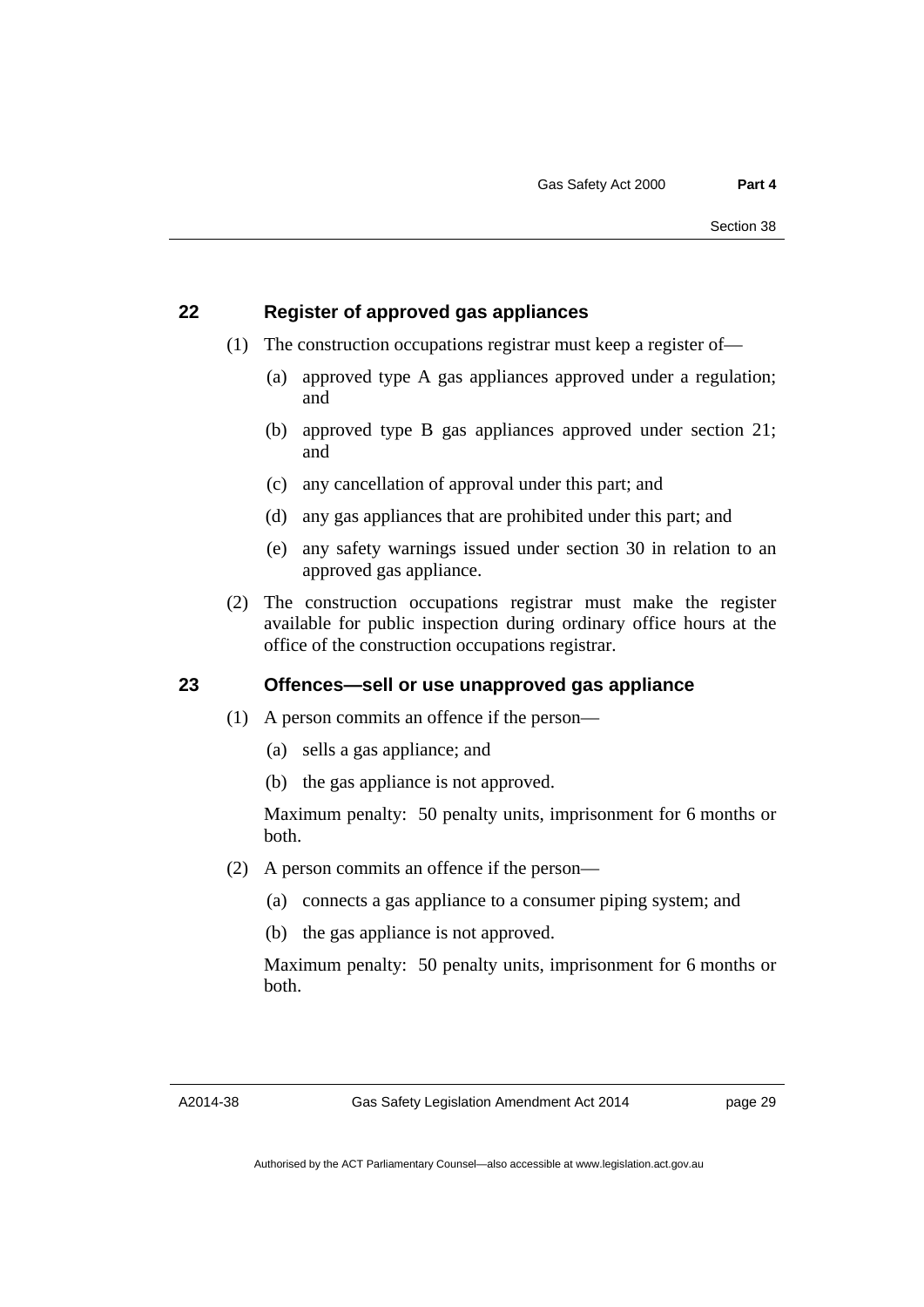- (3) A person commits an offence if the person—
	- (a) uses a gas appliance for a purpose involving the use of gas; and
	- (b) the gas appliance is not approved.

Maximum penalty: 50 penalty units, imprisonment for 6 months or both.

 (4) This section does not apply in circumstances prescribed under a regulation.

## **24 Offences—energy efficiency requirements for gas appliances**

- (1) A trader commits an offence if—
	- (a) the trader sells a gas appliance; and
	- (b) the gas appliance does not comply with an energy efficiency standard prescribed by regulation that applies to the appliance.

Maximum penalty: 50 penalty units.

- (2) A trader commits an offence if—
	- (a) the trader sells a gas appliance; and
	- (b) an energy efficiency label is not attached to the appliance.

Maximum penalty: 10 penalty units.

- (3) A person commits an offence if—
	- (a) the person attaches an energy efficiency label to a gas appliance; and
	- (b) the gas appliance does not have the energy efficiency rating stated on the label.

Maximum penalty: 30 penalty units.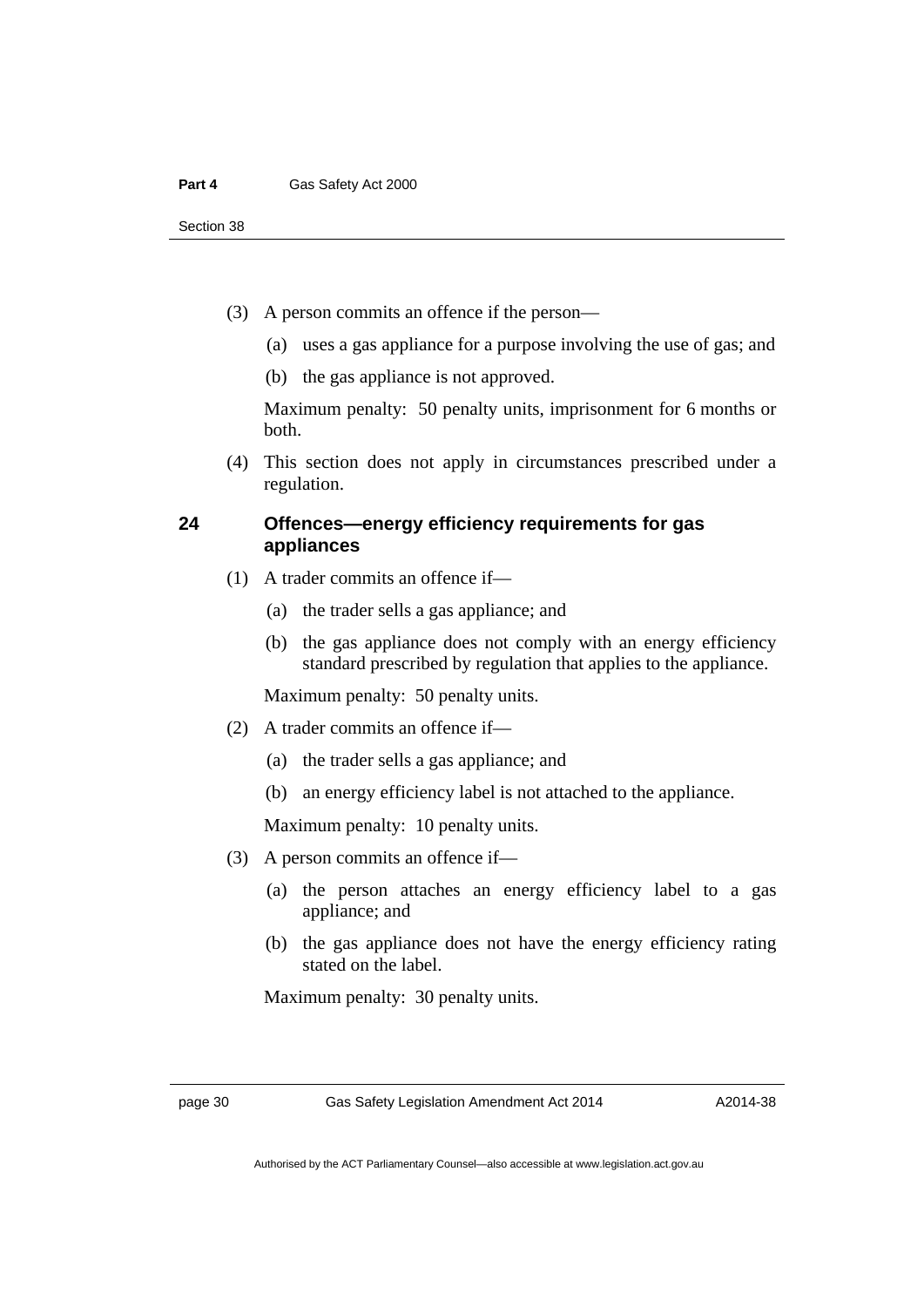- (4) A person commits an offence if—
	- (a) the person attaches a label to a gas appliance; and
	- (b) the label resembles an energy efficiency label; and
	- (c) the label is not an energy efficiency label.

Maximum penalty: 30 penalty units.

- (5) This section does not apply to a second-hand gas appliance.
	- *Note* The defendant has an evidential burden in relation to the matters mentioned in s (5) (see [Criminal Code](http://www.legislation.act.gov.au/a/2002-51), s 58).
- (6) An offence against this section is a strict liability offence.
- (7) In this section:

*energy efficiency label* means an energy efficiency label prescribed by regulation.

*Note* The *[Greenhouse and Energy Minimum Standards Act 2012](http://www.comlaw.gov.au/Details/C2013C00195)* (Cwlth) (the *Commonwealth Act*) applies greenhouse and energy minimum standards (*GEMS*) in association with the supply and commercial use of products that use energy, or affect the energy used by another product. These standards are provided for by requirements in GEMS determinations.

> Section 24 only operates if a regulation is made for it, and s 24 and the regulation are consistent with the [Commonwealth Act](http://www.comlaw.gov.au/Details/C2013C00195) and able to operate concurrently with it (see [Self-Government Act,](http://www.comlaw.gov.au/Series/C2004A03699) s 28 and [Commonwealth Act,](http://www.comlaw.gov.au/Details/C2013C00195) s 9).

## **24A Offence—dispose of gas equipment otherwise than in accordance with standards**

A person commits an offence if—

- (a) the person disposes of an article that is—
	- (i) a consumer piping system or part of a consumer piping system; or
	- (ii) a gas appliance or part of a gas appliance; and

A2014-38

Gas Safety Legislation Amendment Act 2014

page 31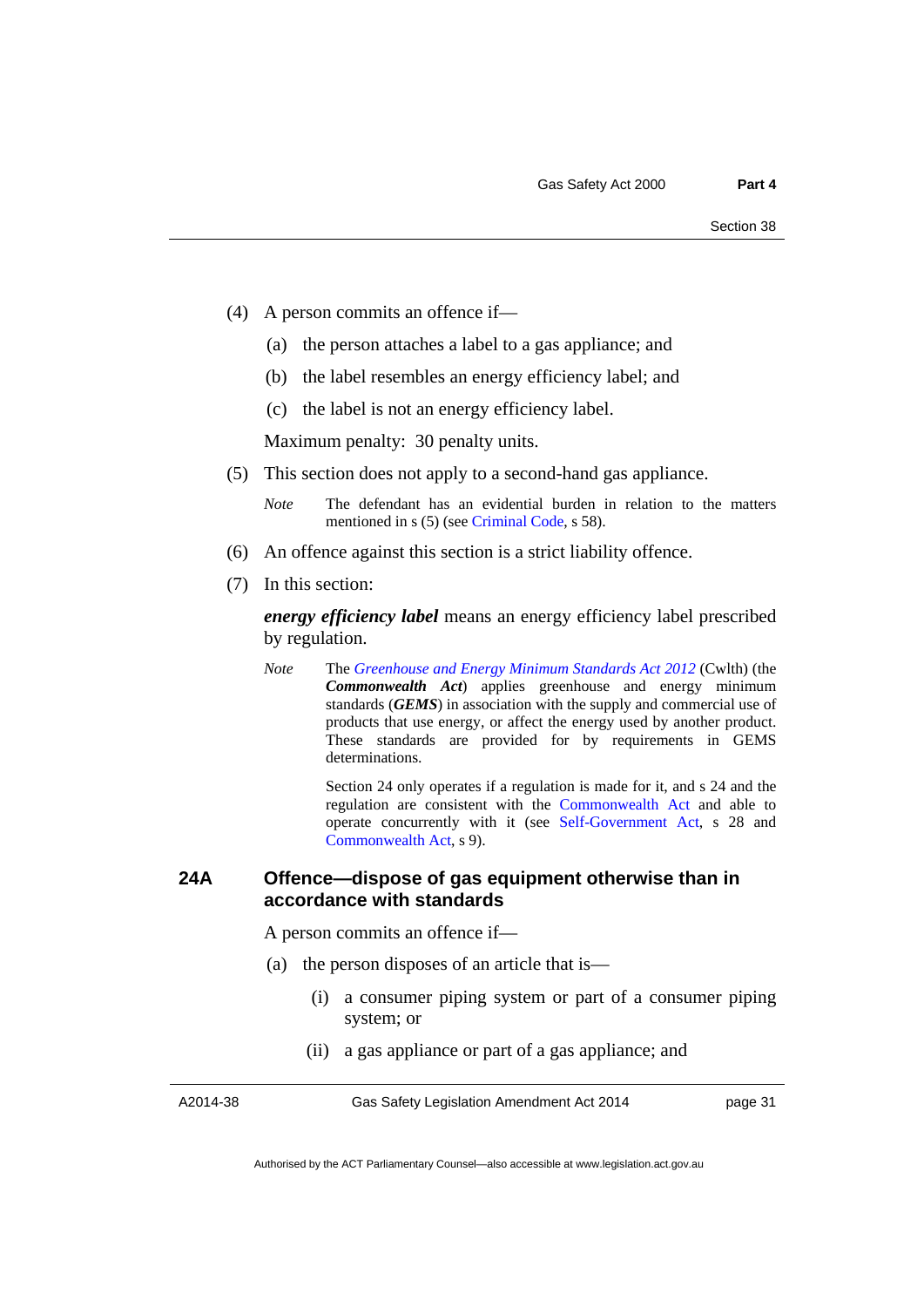(b) the disposal does not comply with a standard prescribed by regulation that applies to the article.

Maximum penalty: 50 penalty units.

## **39 Compliance indicators to be attached Section 25 (1)**

*substitute* 

(1) A trader commits an offence if—

- (a) the trader sells a gas appliance; and
- (b) the gas appliance—
	- (i) does not have a compliance indicator attached to it; or
	- (ii) has a compliance indicator attached to it that is not in accordance with the regulations.

Maximum penalty: 50 penalty units.

| 40 | <b>Section 25 (2)</b> |
|----|-----------------------|
|    | omit                  |
| 41 | <b>Section 25 (3)</b> |
|    | omit                  |
|    | the appliance         |
|    | substitute            |
|    | the gas appliance     |
|    |                       |
|    |                       |
|    |                       |

page 32 Gas Safety Legislation Amendment Act 2014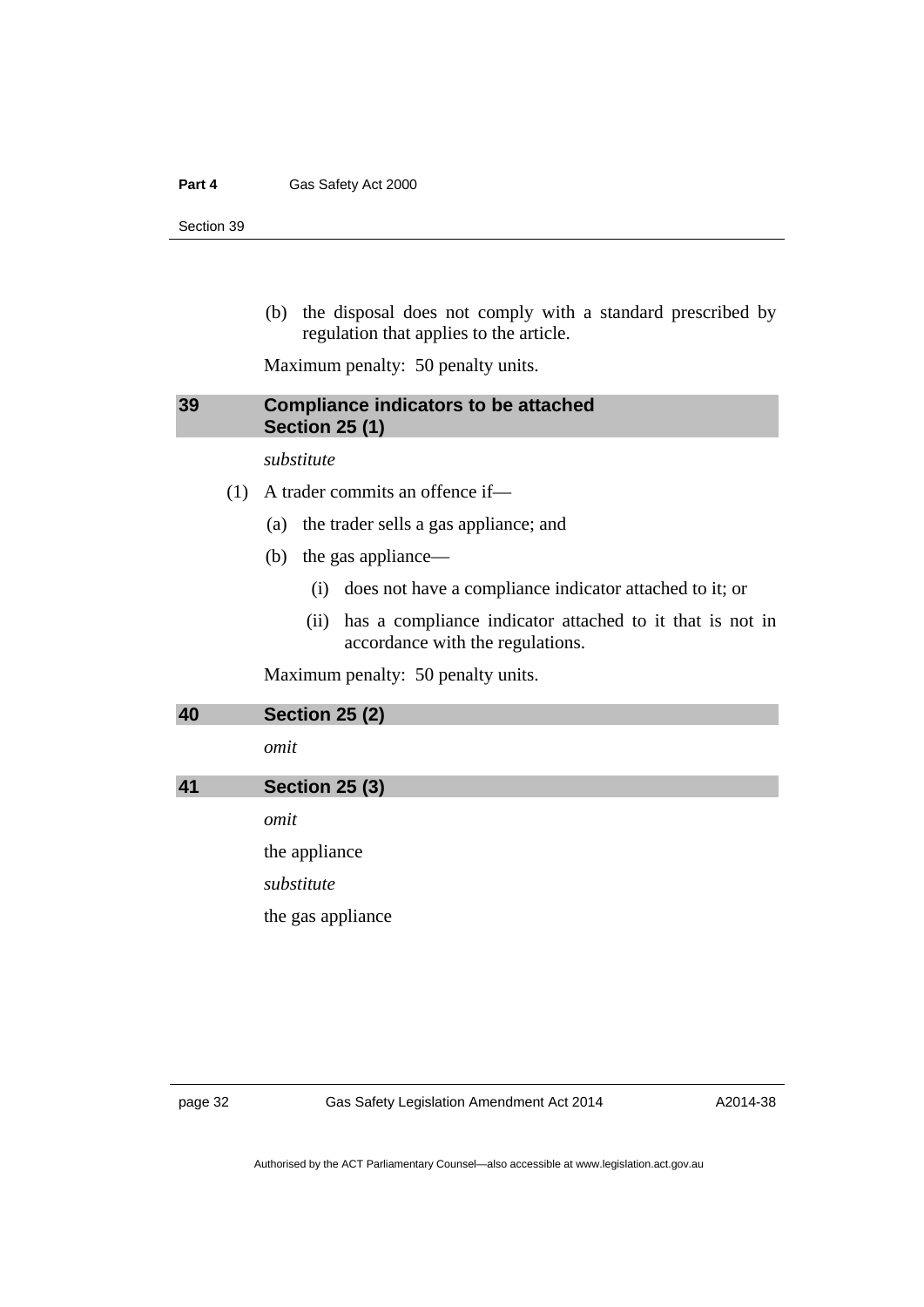| 42                  | <b>Section 25 (3)</b>                                                                 |
|---------------------|---------------------------------------------------------------------------------------|
|                     | omit                                                                                  |
|                     | an appliance                                                                          |
|                     | substitute                                                                            |
|                     | a gas appliance                                                                       |
| 43                  | <b>Section 25 (4)</b>                                                                 |
|                     | substitute                                                                            |
| (4)                 | Subsection $(1)$ does not apply to —                                                  |
|                     | a second-hand gas appliance; or<br>(a)                                                |
|                     | a gas appliance within 6 months after it becomes an approved<br>(b)<br>gas appliance. |
| 44                  | Misuse of compliance indicators etc<br><b>Section 26</b>                              |
|                     | omit                                                                                  |
|                     | an appliance                                                                          |
|                     | substitute                                                                            |
|                     | a gas appliance                                                                       |
| 45                  | <b>Division 4.3 heading</b>                                                           |
|                     | substitute                                                                            |
| <b>Division 4.3</b> | Prohibited and unsafe gas appliances                                                  |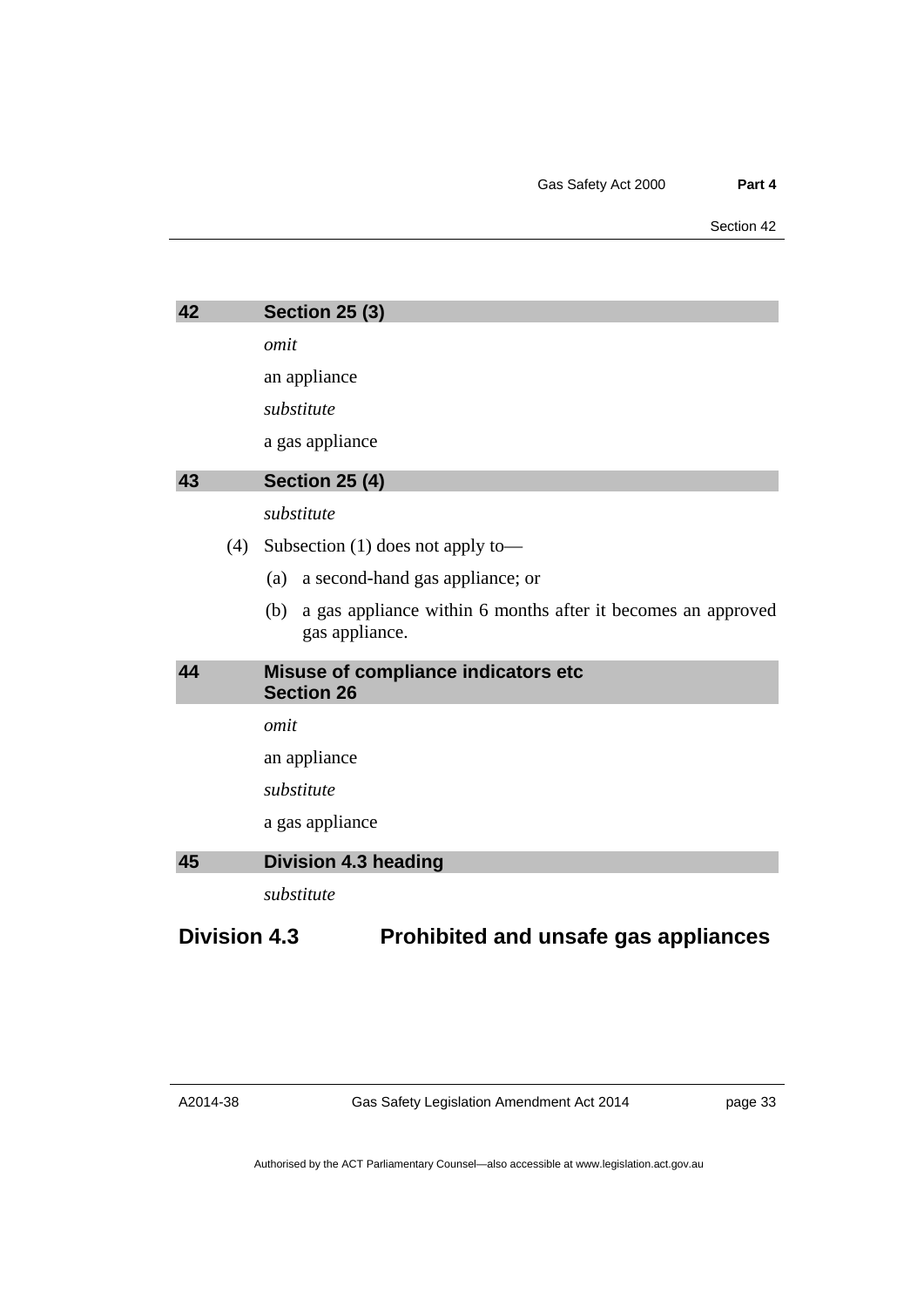Section 46

| The construction occupations registrar may act under subsection (1)                                                       |
|---------------------------------------------------------------------------------------------------------------------------|
| gas appliances of that kind are, or are likely to become, unsafe                                                          |
| the use of a gas appliance of that kind involves, or would<br>involve, a risk of death or injury to a person or damage to |
|                                                                                                                           |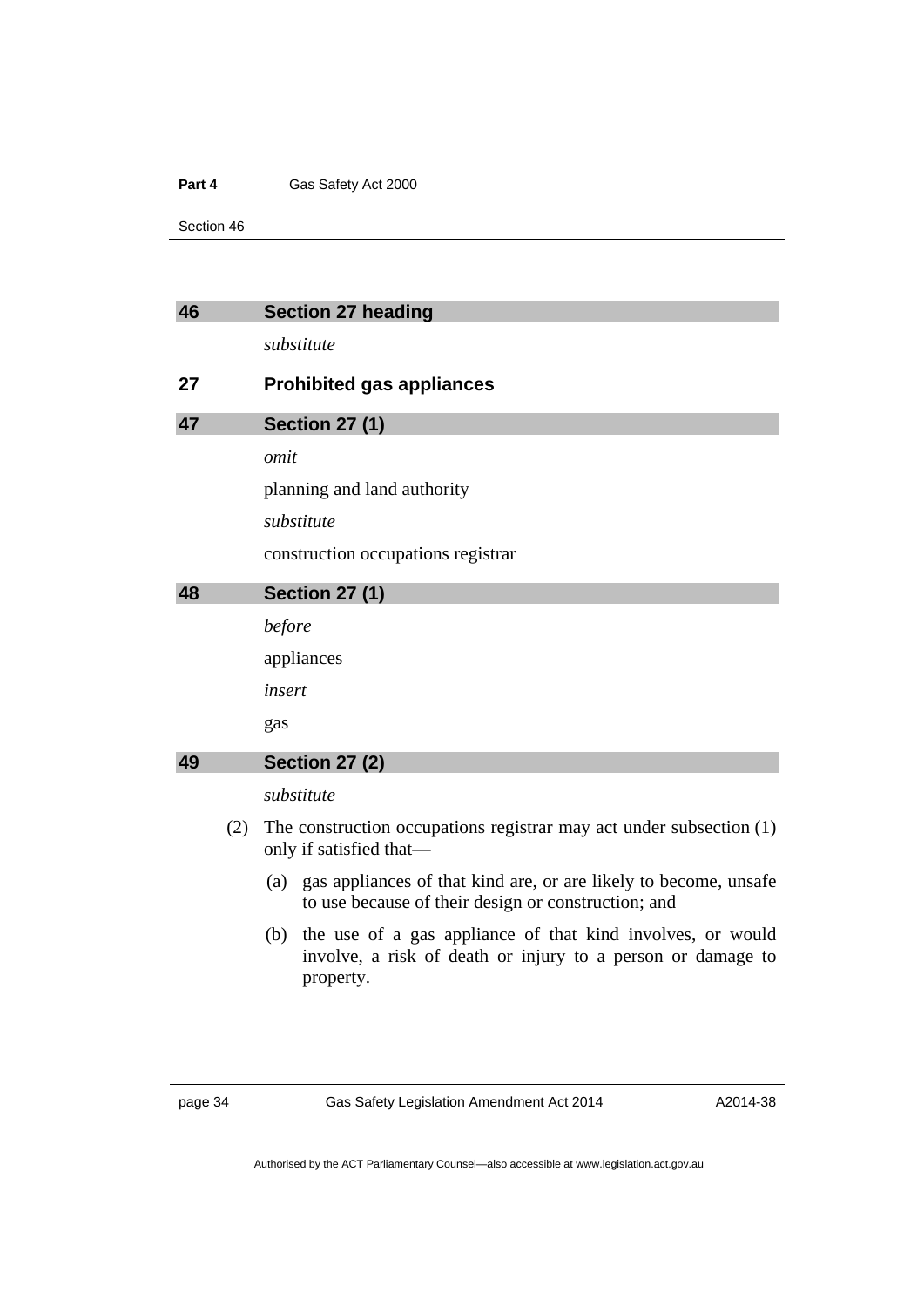| 50 | Section 27 (4) |  |  |
|----|----------------|--|--|
|----|----------------|--|--|

*omit* 

planning and land authority

*substitute* 

construction occupations registrar

| 51 |     | <b>Section 27 (5)</b>                                                                                                                        |
|----|-----|----------------------------------------------------------------------------------------------------------------------------------------------|
|    |     | substitute                                                                                                                                   |
|    | (5) | A gas appliance that is subject to prohibition under this section<br>ceases to be approved for this part on the day the notice takes effect. |
| 52 |     | <b>Section 28 heading</b>                                                                                                                    |
|    |     | substitute                                                                                                                                   |
| 28 |     | Prohibited gas appliances not be sold or used                                                                                                |
| 53 |     | Section 28 (1) to (3)                                                                                                                        |
|    |     | omit                                                                                                                                         |
|    |     |                                                                                                                                              |

an appliance

*substitute* 

a gas appliance

A2014-38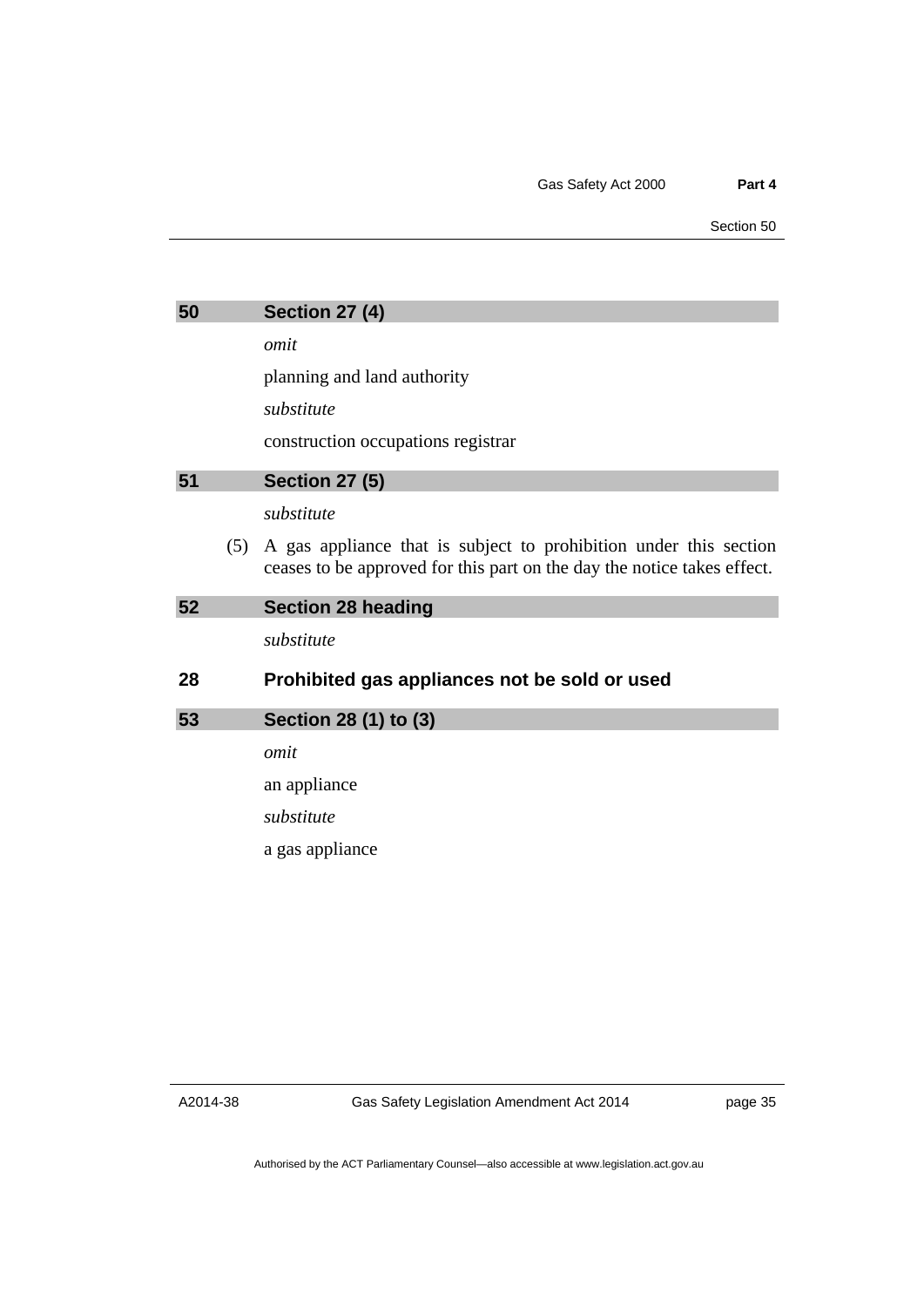Section 54

| 54 | <b>Section 29 heading</b>              |
|----|----------------------------------------|
|    | substitute                             |
| 29 | Directions about unsafe gas appliances |
| 55 | <b>Section 29</b>                      |
|    | omit                                   |
|    | planning and land authority            |
|    | substitute                             |
|    | construction occupations registrar     |
| 56 | <b>Section 29</b>                      |
|    | omit                                   |
|    | an appliance                           |
|    | substitute                             |
|    | a gas appliance                        |
| 57 | <b>Section 29</b>                      |
|    | omit                                   |
|    | the appliance                          |
|    |                                        |
|    | substitute                             |

page 36 Gas Safety Legislation Amendment Act 2014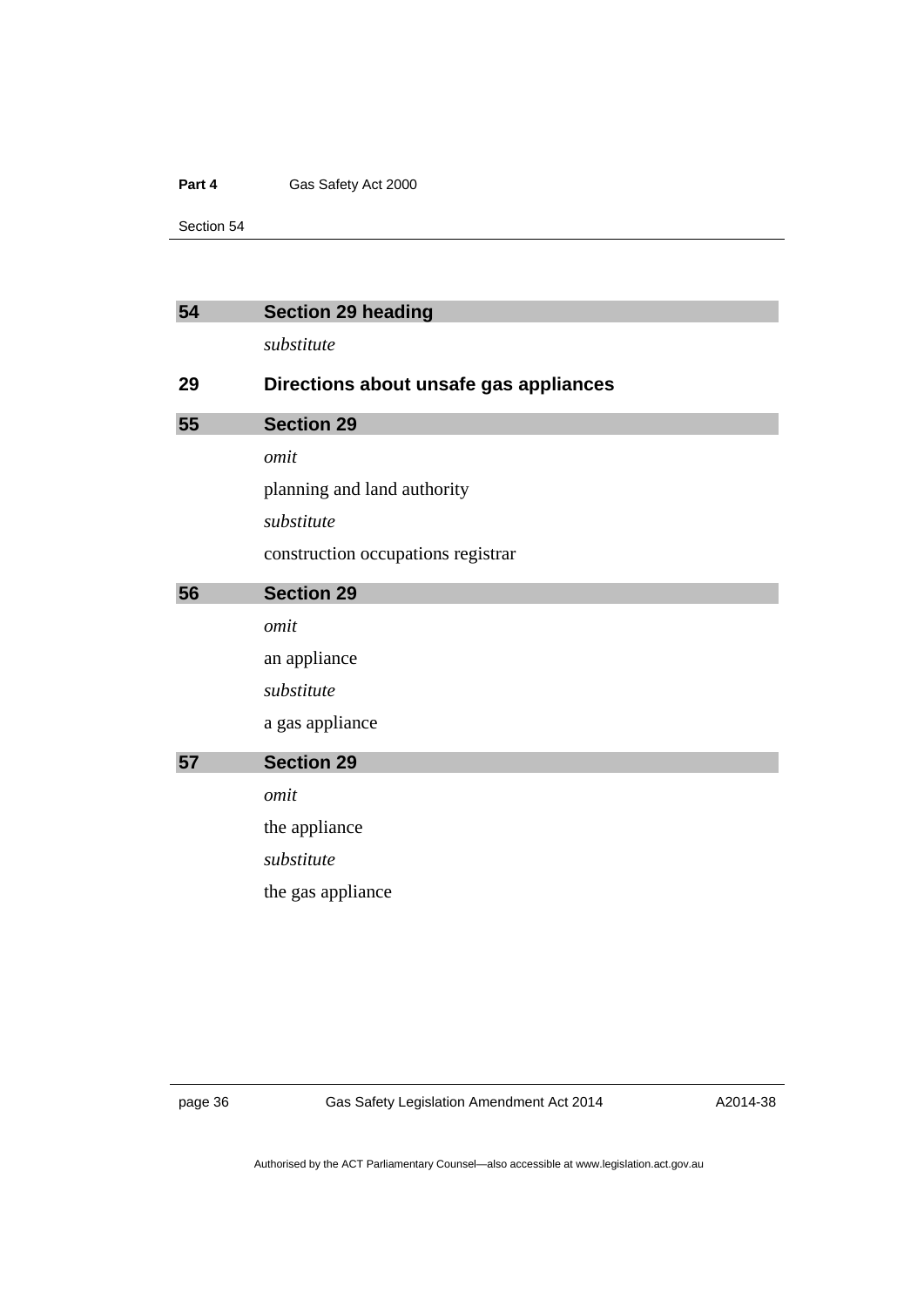| 58 | <b>Section 29</b>                                                  |
|----|--------------------------------------------------------------------|
|    | omit                                                               |
|    | the authority                                                      |
|    | substitute                                                         |
|    |                                                                    |
|    | the registrar                                                      |
| 59 | <b>Publication of safety warnings etc</b><br><b>Section 30 (1)</b> |
|    | omit                                                               |
|    | planning and land authority                                        |
|    | substitute                                                         |
|    | construction occupations registrar                                 |
|    |                                                                    |
| 60 | <b>Section 30 (1)</b>                                              |
|    | before                                                             |
|    | appliances                                                         |
|    | insert                                                             |
|    | gas                                                                |
| 61 | <b>Section 30 (2)</b>                                              |
|    | omit                                                               |
|    | planning and land authority                                        |
|    | substitute                                                         |
|    | construction occupations registrar                                 |

Gas Safety Legislation Amendment Act 2014

page 37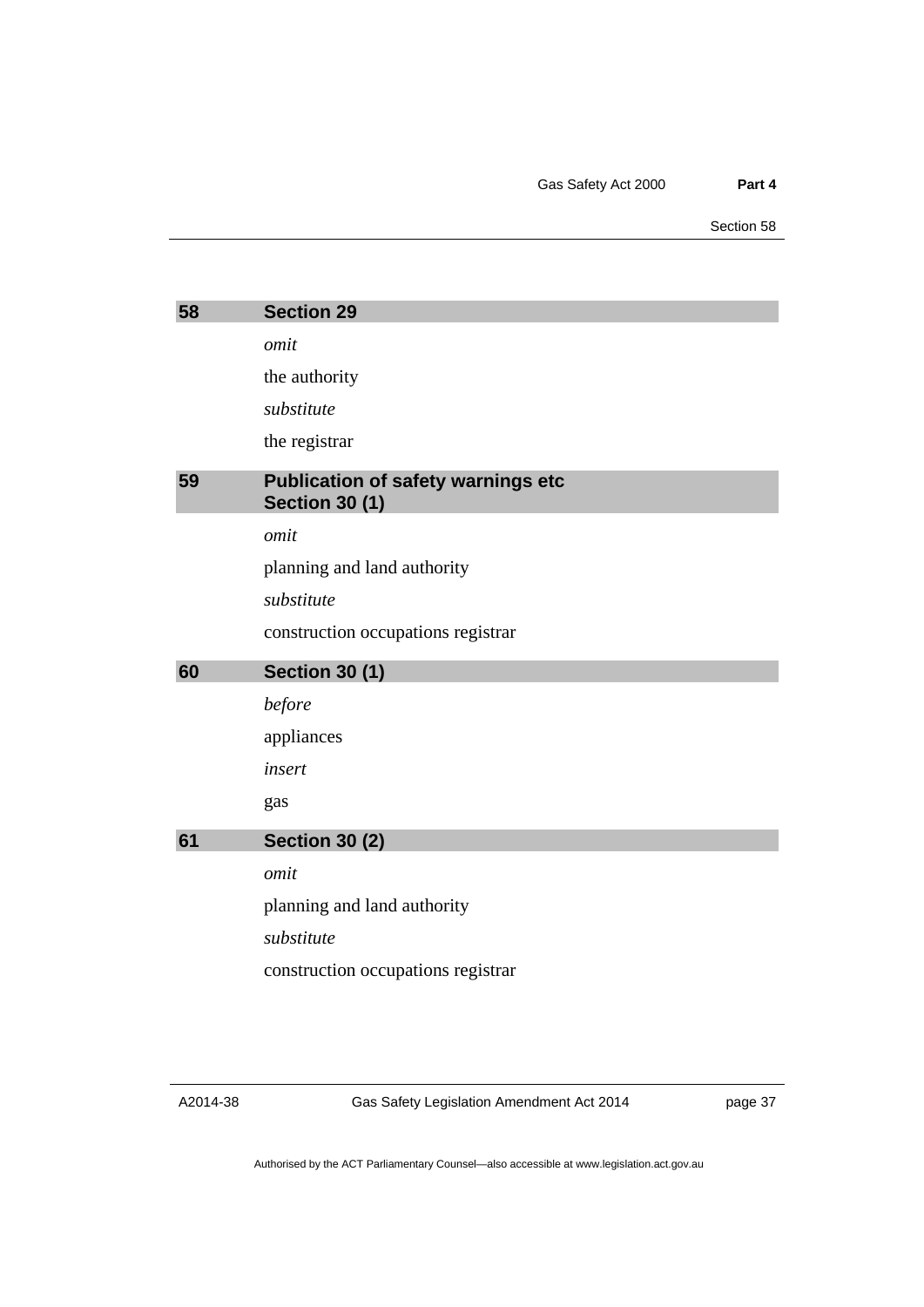Section 62

| 62 | <b>Section 30 (2) (a)</b>                                          |
|----|--------------------------------------------------------------------|
|    | before                                                             |
|    | appliance                                                          |
|    | insert                                                             |
|    | gas                                                                |
| 63 | <b>Section 30 (2) (b)</b>                                          |
|    | omit                                                               |
|    | an appliance                                                       |
|    | substitute                                                         |
|    | a gas appliance                                                    |
| 64 | Reporting by occupiers and gasfitters etc<br><b>Section 32 (2)</b> |
|    | omit                                                               |
|    | an appliance                                                       |
|    | substitute                                                         |
|    | a gas appliance                                                    |
| 65 | Sections 33 to 35                                                  |
|    | omit                                                               |
|    | planning and land authority                                        |
|    | substitute                                                         |
|    | construction occupations registrar                                 |
|    |                                                                    |

page 38 Gas Safety Legislation Amendment Act 2014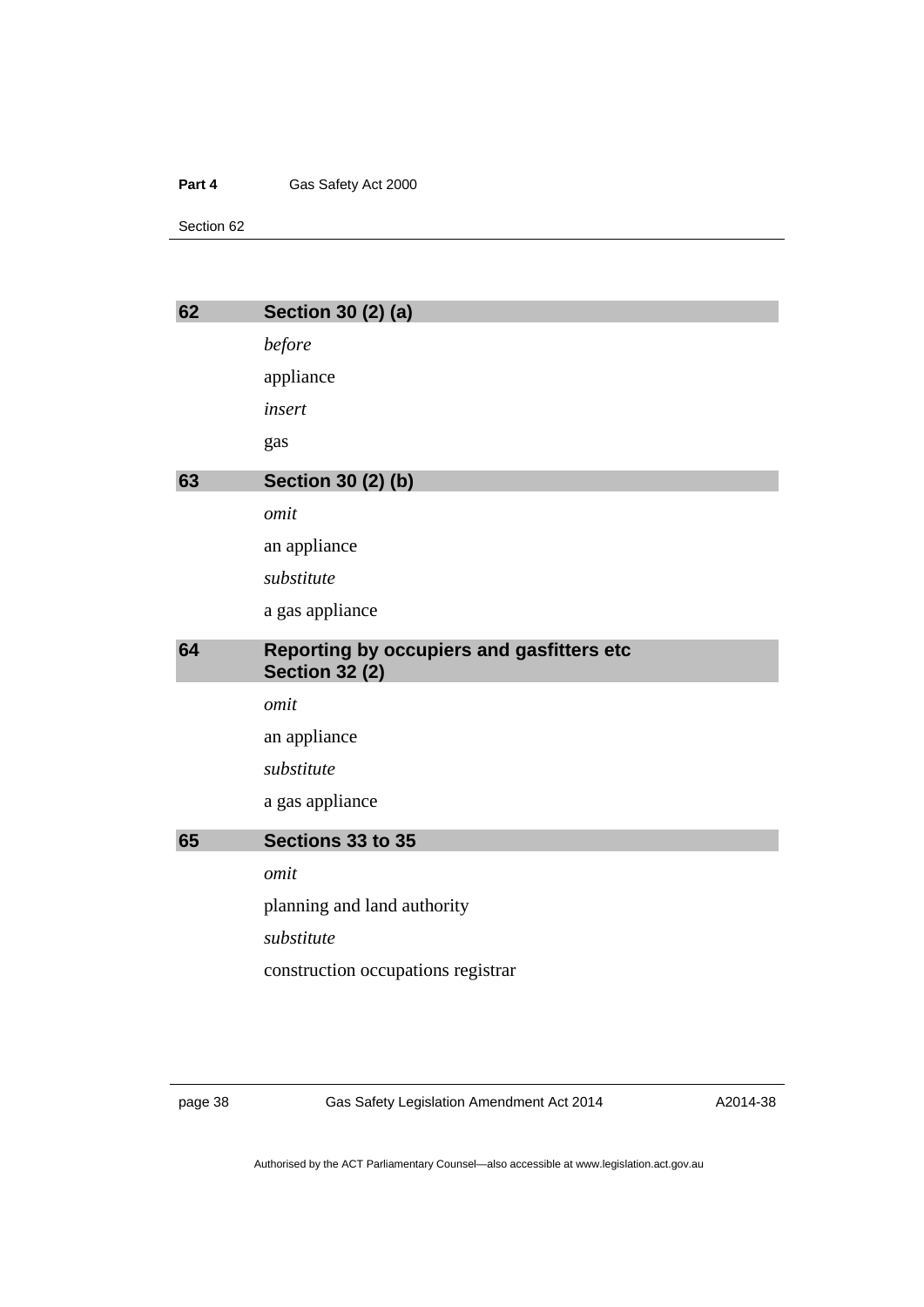| 66 | <b>Section 38 heading</b>                                                          |
|----|------------------------------------------------------------------------------------|
|    | substitute                                                                         |
| 38 | <b>Construction occupations registrar may require</b><br>information and documents |
| 67 | <b>Section 38</b>                                                                  |
|    | omit                                                                               |
|    | planning and land authority                                                        |
|    | substitute                                                                         |
|    | construction occupations registrar                                                 |
| 68 | <b>Section 38</b>                                                                  |
|    | omit                                                                               |
|    | the authority                                                                      |
|    | substitute                                                                         |
|    | the registrar                                                                      |
| 69 | <b>Section 39 heading</b>                                                          |
|    | substitute                                                                         |
| 39 | Contravention of requirement of construction                                       |

**occupations registrar** 

A2014-38

Gas Safety Legislation Amendment Act 2014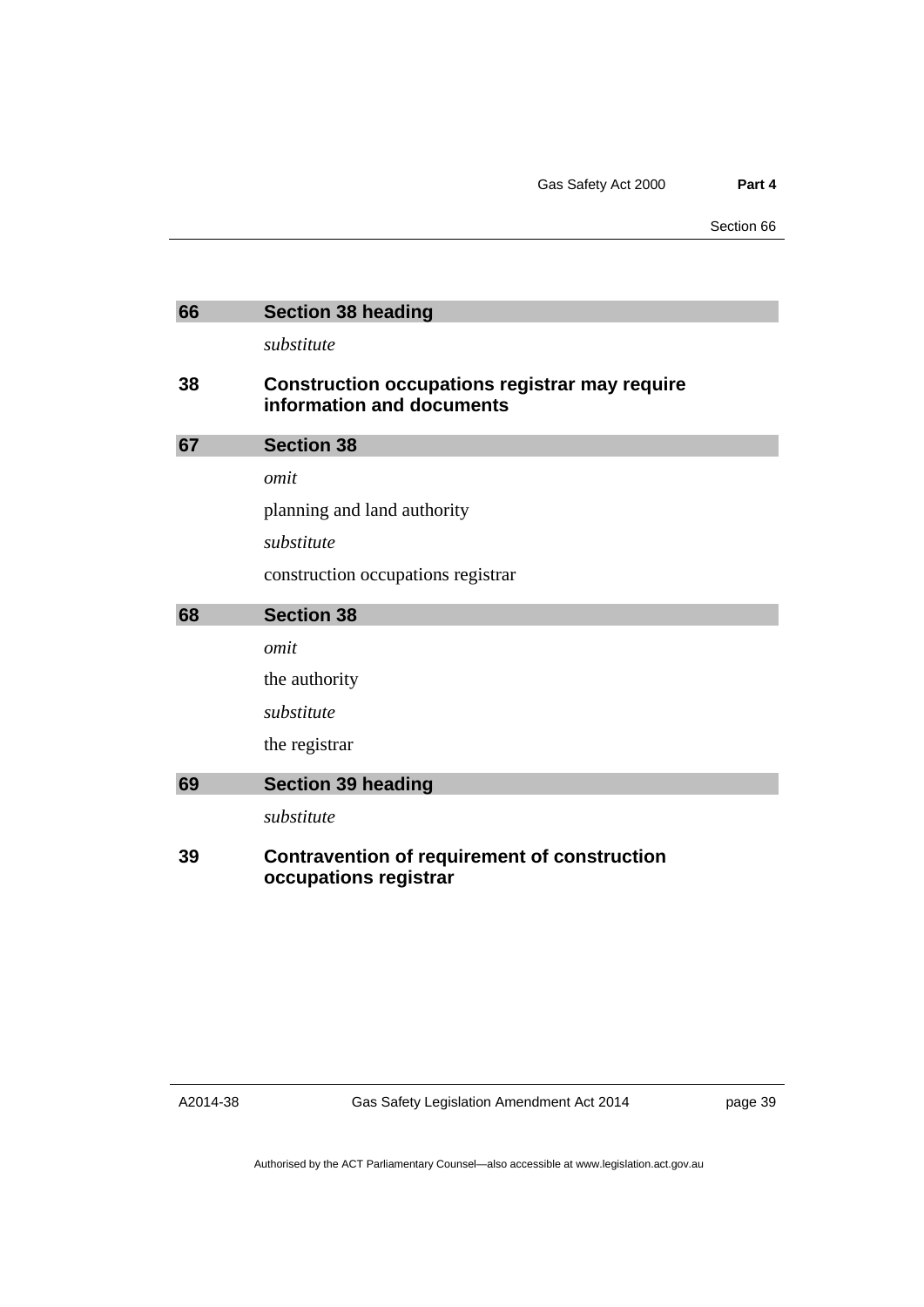Section 70

## **70 Appointment of inspectors Section 40**

*omit* 

planning and land authority

*substitute* 

construction occupations registrar

| 71 | <b>Section 40</b> |
|----|-------------------|
|----|-------------------|

*omit* 

the authority

*substitute* 

the registrar

## **72 Identity cards Section 41**

*omit* 

planning and land authority

*substitute* 

construction occupations registrar

**73 General powers on entry to premises Section 47 (2) (a)** 

*omit* 

or appliance

*substitute* 

or gas appliance

page 40 Gas Safety Legislation Amendment Act 2014

A2014-38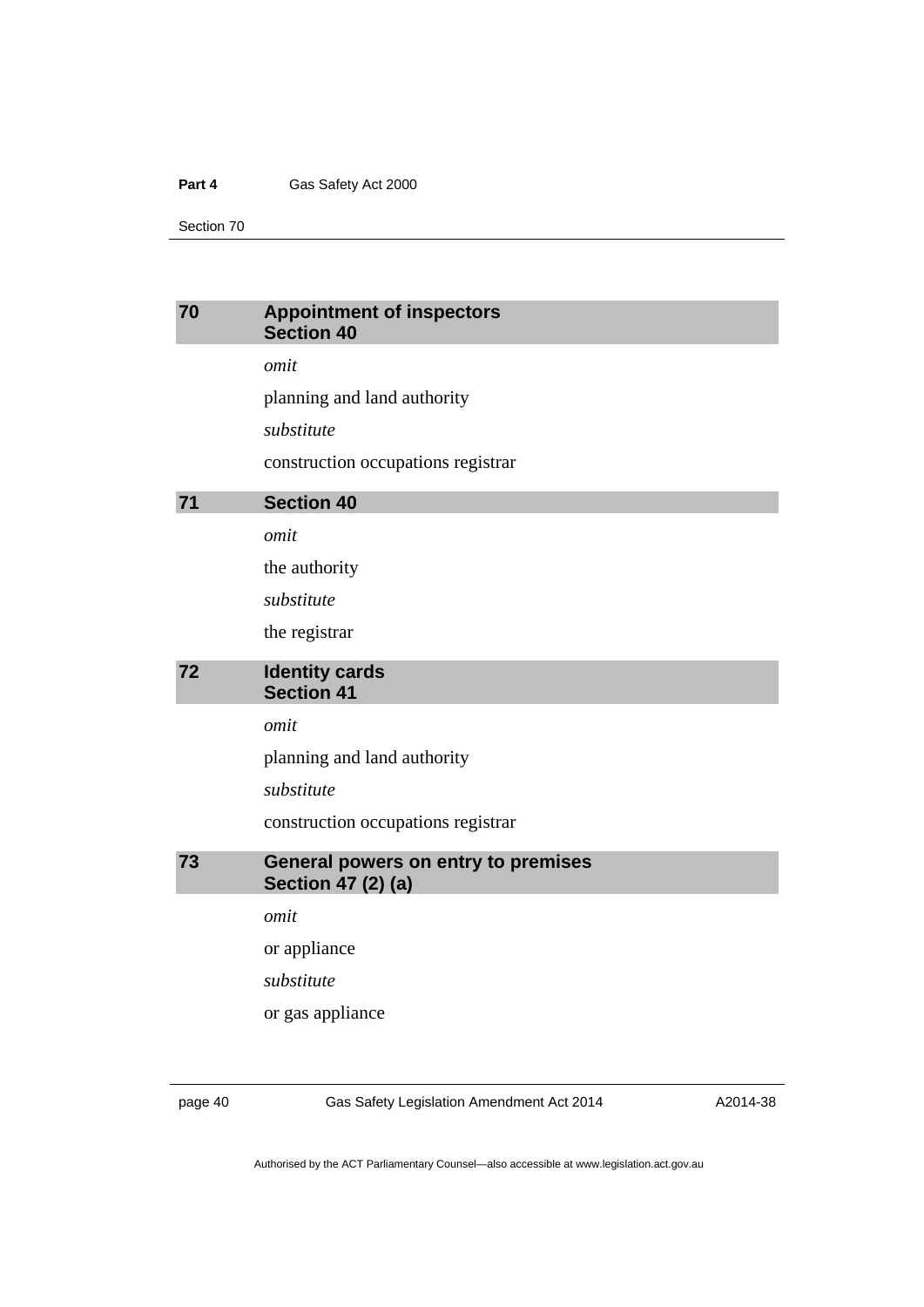| 74 | Section 47 (2) (a) and (b)                                             |
|----|------------------------------------------------------------------------|
|    | omit                                                                   |
|    | an appliance                                                           |
|    | substitute                                                             |
|    | a gas appliance                                                        |
| 75 | <b>Section 49 heading</b>                                              |
|    | substitute                                                             |
| 49 | Power to inspect gasfitting work and gas appliance work                |
| 76 | <b>Section 49 (1)</b>                                                  |
|    | before                                                                 |
|    | appliance                                                              |
|    | insert                                                                 |
|    | gas                                                                    |
| 77 | Powers in relation to consumer piping systems<br><b>Section 50 (2)</b> |
|    | before                                                                 |
|    | appliance                                                              |
|    | insert                                                                 |
|    | gas                                                                    |

A2014-38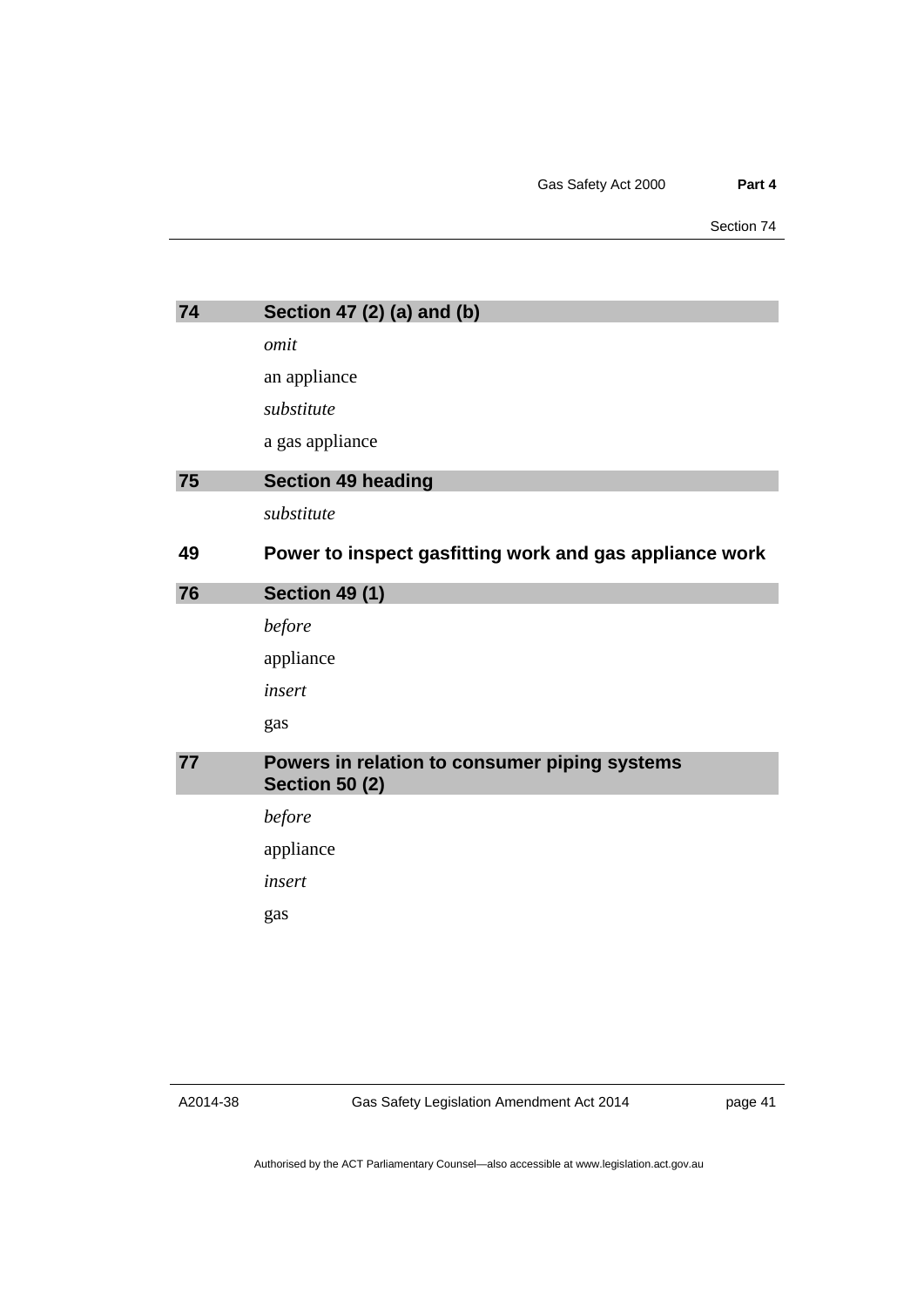#### **78 New section 50 (4A) to (4C)**

#### *insert*

 (4A) A direction under this section may also require the person to give the inspector written information about the consumer piping system.

#### **Example**

a written report about a test required in the direction by the person who did the test

- *Note* An example is part of the Act, is not exhaustive and may extend, but does not limit, the meaning of the provision in which it appears (see [Legislation Act,](http://www.legislation.act.gov.au/a/2001-14) s 126 and s 132).
- (4B) Subsection (4C) applies if—
	- (a) a written direction under subsection (3) or subsection (4) requires a person to do a thing; and
	- (b) the person—
		- (i) is not licensed, authorised or qualified to do the thing; or
		- (ii) if a licence, authorisation or qualification is not required to do the thing—does not have appropriate experience and skill to do the thing.
- (4C) The person must arrange, and pay for, the thing to be done by someone who—
	- (a) is licensed, authorised or qualified to do the thing; or
	- (b) if a licence, authorisation or qualification is not required to do the thing—has appropriate experience and skill to do the thing.

#### **Example**

A written direction under s (3) requires George to undertake further gasfitting work. George is no longer a licensed gasfitter, and he is not able to get a new licence. George must arrange, and pay for, a licensed gasfitter to do the gasfitting work.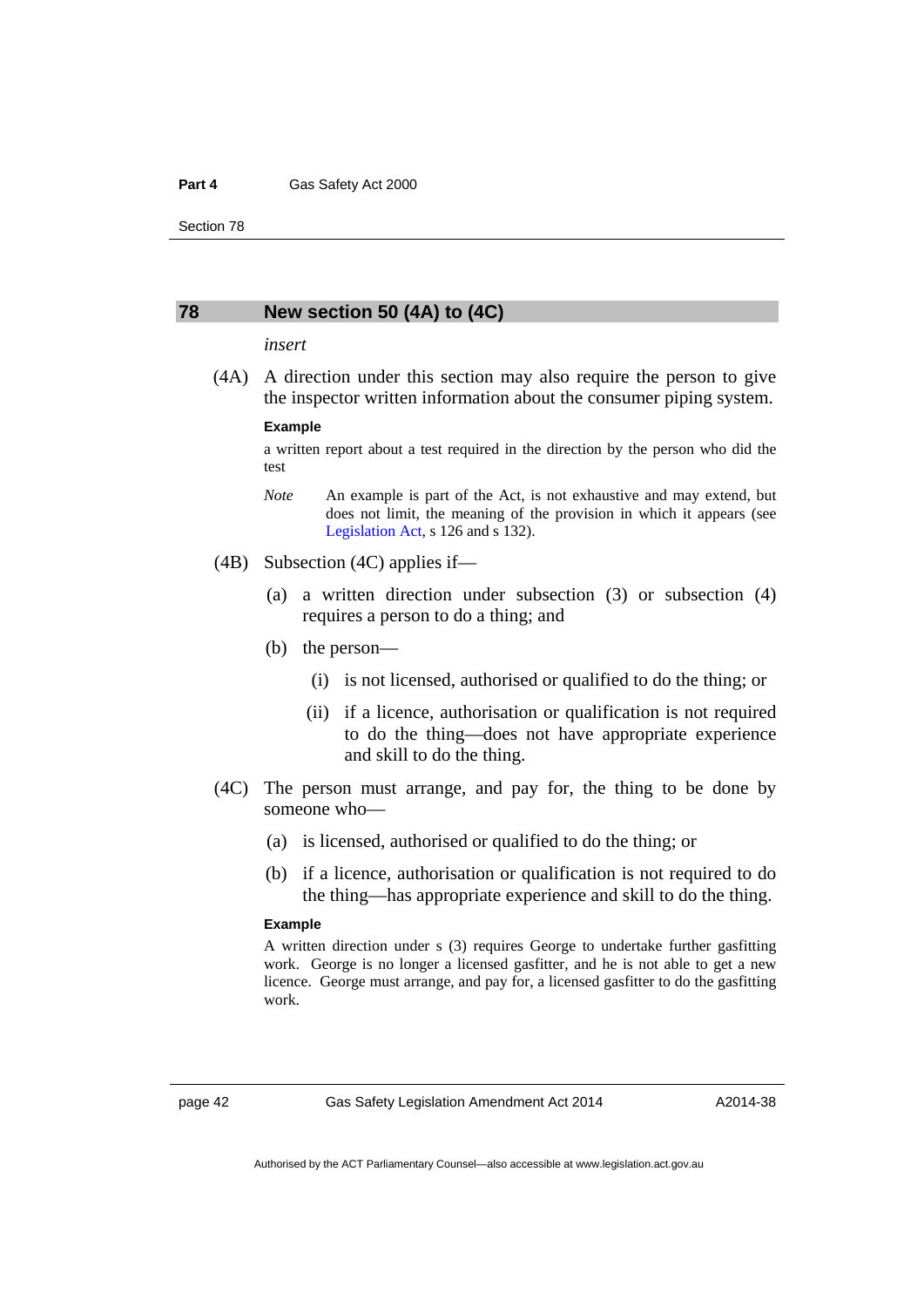| 79 | <b>Section 51 heading</b>            |
|----|--------------------------------------|
|    | substitute                           |
| 51 | Powers in relation to gas appliances |
| 80 | Section 51 (1) (a)                   |
|    | omit                                 |
|    | an appliance                         |
|    | substitute                           |
|    | a gas appliance                      |
| 81 | Section 51 (1) (b)                   |
|    | before                               |
|    | appliance                            |
|    | insert                               |
|    | gas                                  |
| 82 | <b>Section 51 (2)</b>                |
|    | before 1st mention of                |
|    | appliance                            |
|    | insert                               |
|    | gas                                  |
|    |                                      |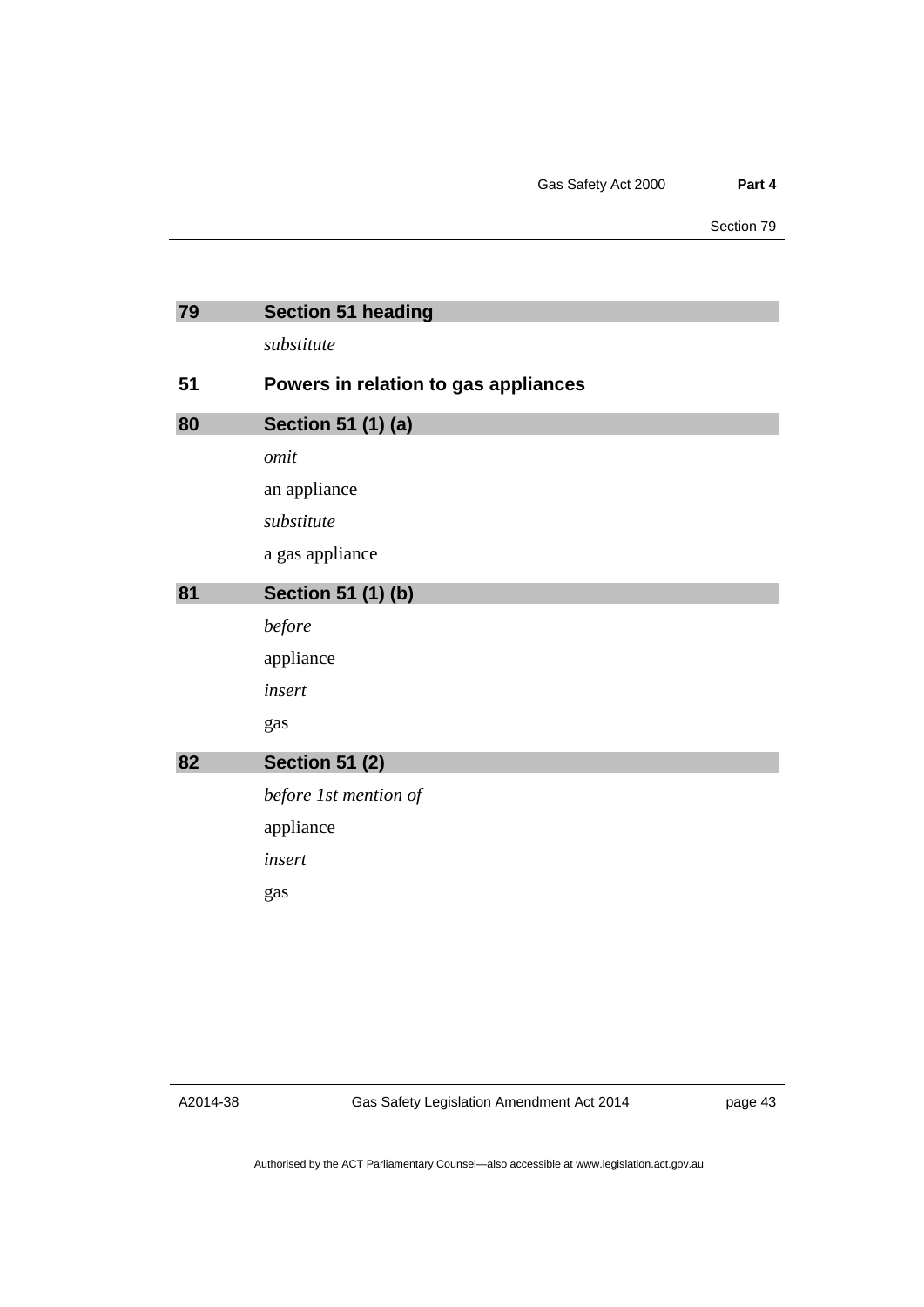### **83 Section 51 (3)**

*substitute* 

- (3) If the inspector believes on reasonable grounds that a gas appliance is unsafe because work done on it by a gas appliance worker was not done in accordance with the gas safety legislation, the inspector may give the gas appliance worker a written direction to take stated action to make the appliance safe and compliant with the gas safety legislation.
- (3A) A direction under this section may also require the person to give the inspector written information about the gas appliance or work.

#### **Example**

a written report about a test required in the direction by the person who did the test

- *Note* An example is part of the Act, is not exhaustive and may extend, but does not limit, the meaning of the provision in which it appears (see [Legislation Act,](http://www.legislation.act.gov.au/a/2001-14) s 126 and s 132).
- (3B) Subsection (3C) applies if—
	- (a) a written direction under subsection (2) or subsection (3) requires a person to do a thing; and
	- (b) the person—
		- (i) is not licensed, authorised or qualified to do the thing; or
		- (ii) if a licence, authorisation or qualification is not required to do the thing—does not have appropriate experience and skill to do the thing.
- (3C) The person must arrange, and pay for, the thing to be done by someone who—
	- (a) is licensed, authorised or qualified to do the thing; or
	- (b) if a licence, authorisation or qualification is not required to do the thing—has appropriate experience and skill to do the thing.

page 44 Gas Safety Legislation Amendment Act 2014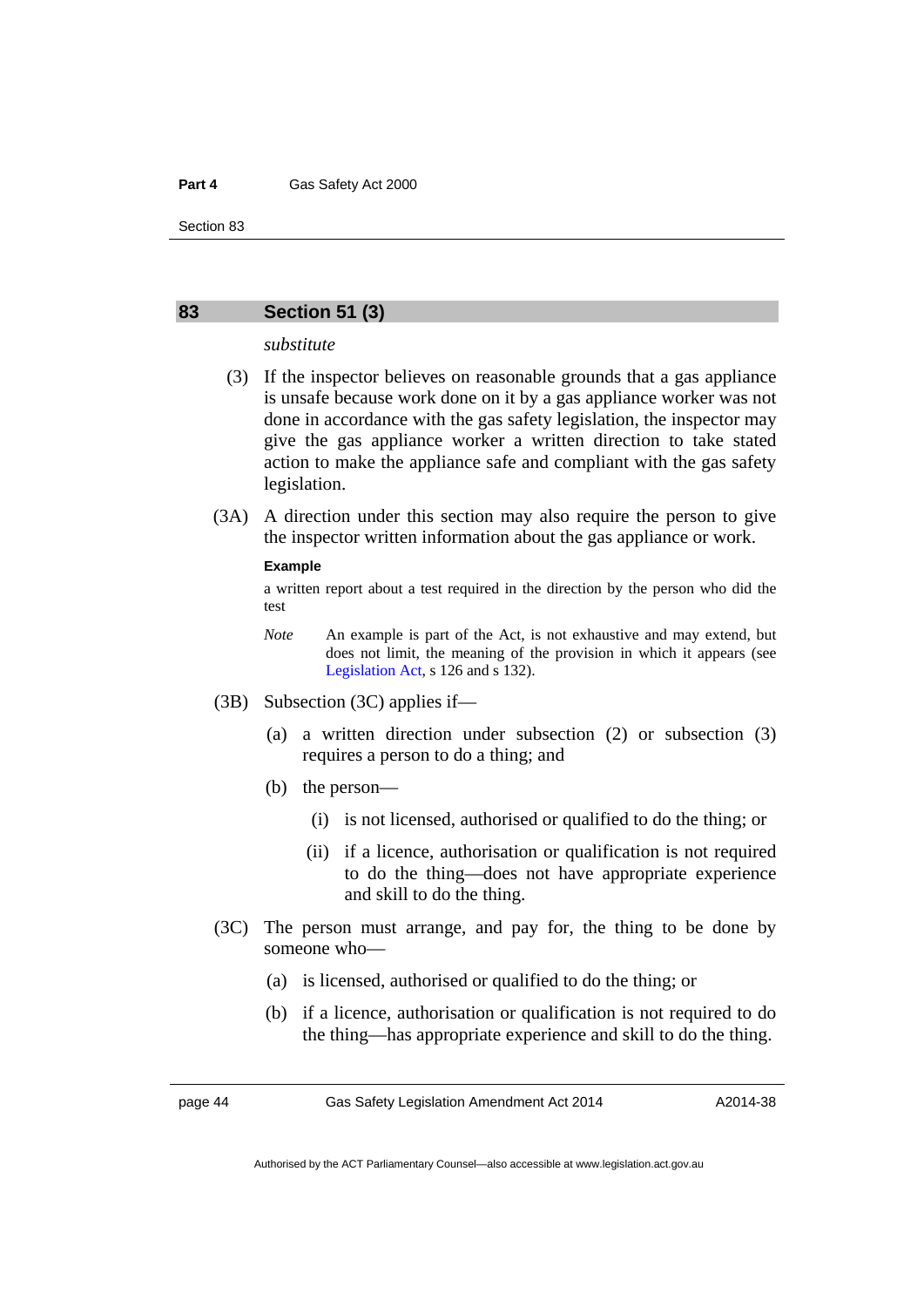| 84 | Defective equipment-disconnection etc<br><b>Section 52 (1)</b> |
|----|----------------------------------------------------------------|
|    | omit                                                           |
|    | an appliance                                                   |
|    | substitute                                                     |
|    | a gas appliance                                                |
| 85 | <b>Section 52 (1) (b)</b>                                      |
|    | before                                                         |
|    | appliance                                                      |
|    | insert                                                         |
|    | gas                                                            |
| 86 | <b>Section 52 (2)</b>                                          |
|    | omit                                                           |
|    | an appliance                                                   |
|    | substitute                                                     |
|    | a gas appliance                                                |
| 87 | Power to seize evidence<br><b>Section 54 (5)</b>               |
|    |                                                                |
|    | omit                                                           |
|    | planning and land authority's                                  |
|    | substitute                                                     |

Gas Safety Legislation Amendment Act 2014

page 45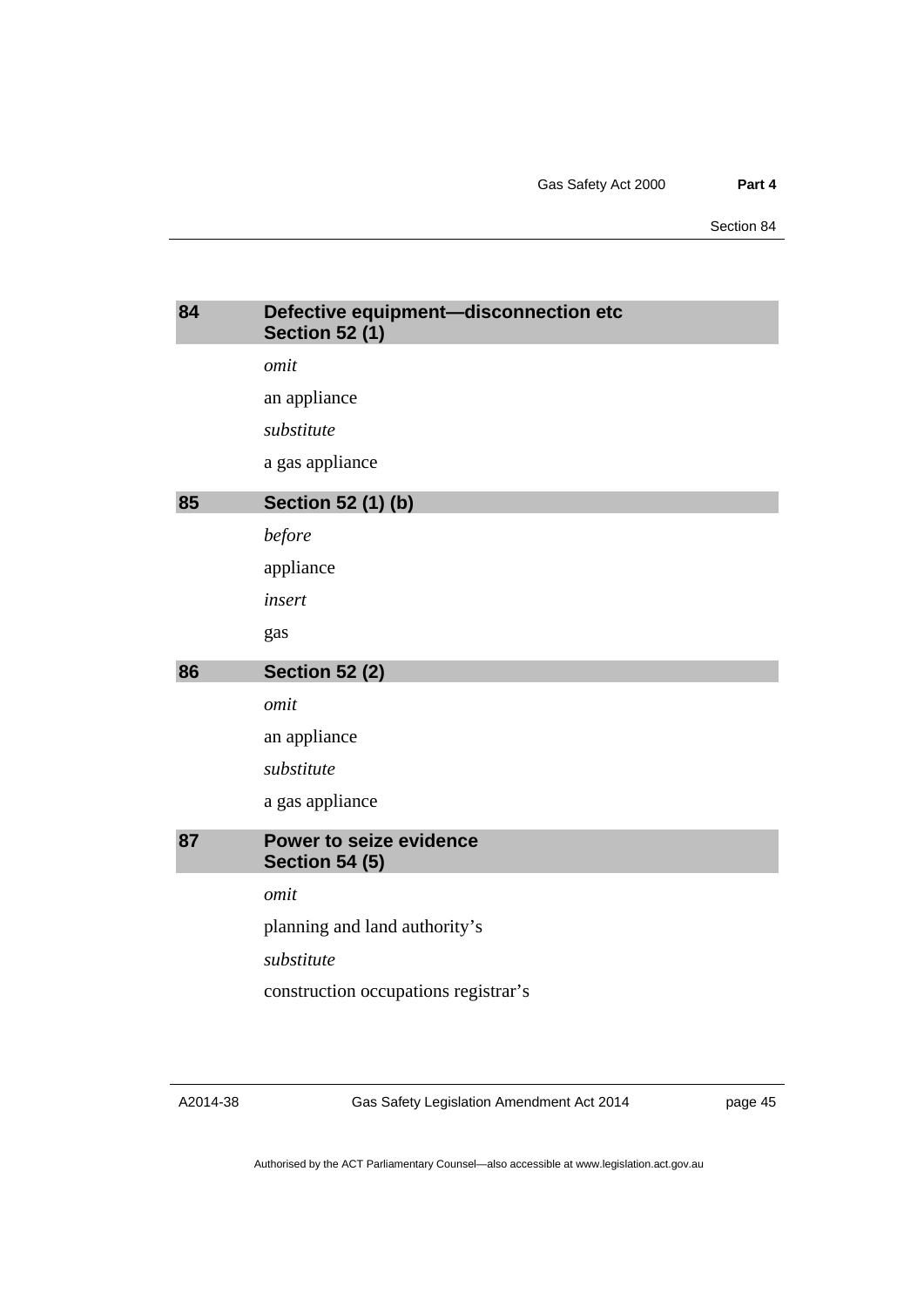Section 88

## **88 Return of things seized Section 57 (3)**

*omit* 

planning and land authority

*substitute* 

construction occupations registrar

| 89 | <b>Codes of practice</b> |
|----|--------------------------|
|    | Section 65 (2) (b) (i)   |
|    |                          |

*before* 

appliances

*insert* 

gas

## **90 Section 65 (2) (b) (ii)**

*before* 

appliance

*insert* 

gas

## **91 Section 65 (4)**

*substitute* 

 (4) For the gas safety legislation, a code is relevant to gasfitting work, gas appliance work, a consumer piping system or a gas appliance if the code purports to apply to it.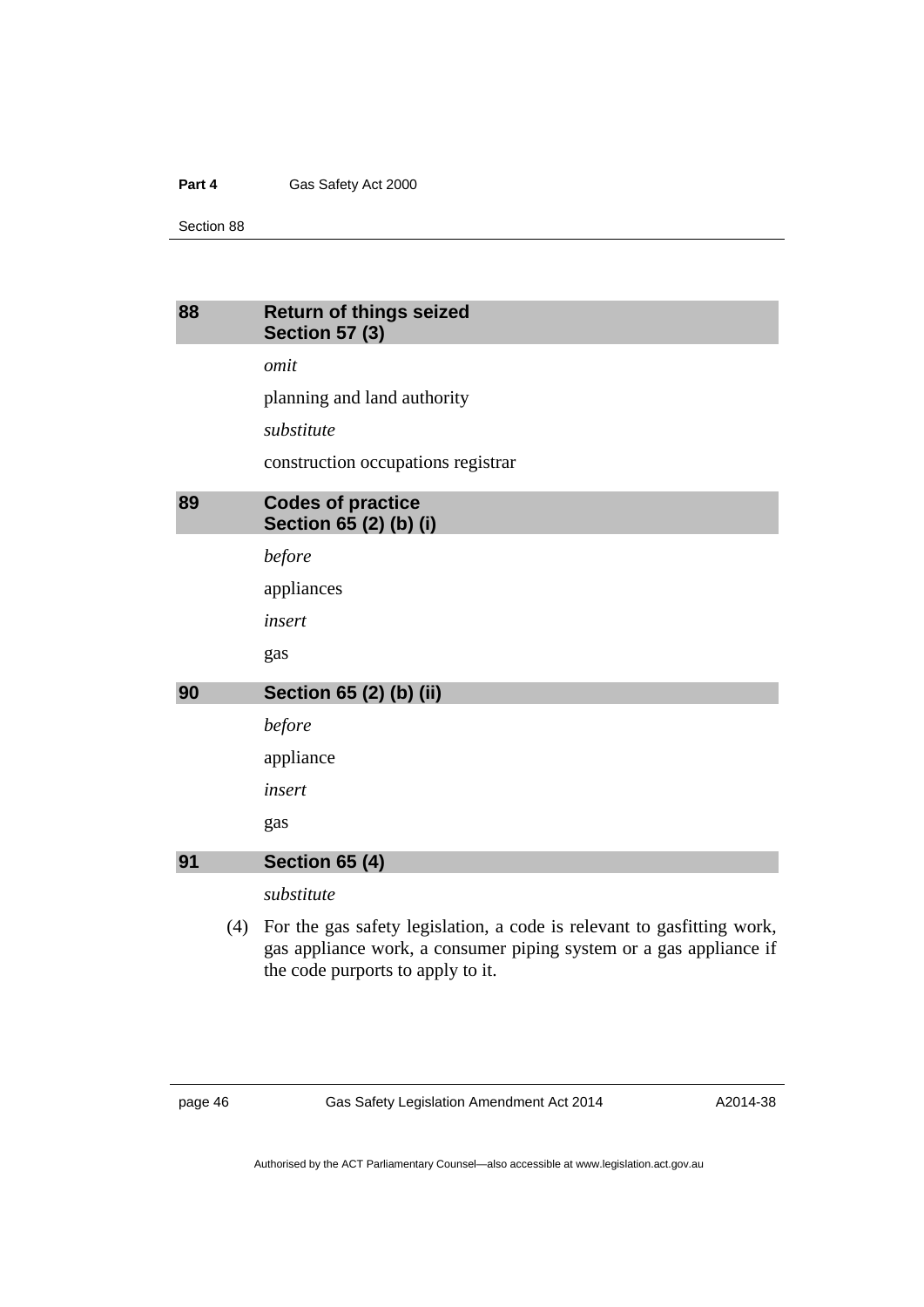| 92 | <b>Approved forms</b><br><b>Section 68</b>                  |
|----|-------------------------------------------------------------|
|    | omit                                                        |
|    | Minister                                                    |
|    | substitute                                                  |
|    | construction occupations registrar                          |
| 93 | <b>Regulation-making power</b><br><b>Section 69 (2) (a)</b> |
|    | before                                                      |
|    | appliances                                                  |
|    | insert                                                      |
|    | gas                                                         |
|    |                                                             |
| 94 | <b>Section 69 (2) (b)</b>                                   |
|    | omit                                                        |
|    | an appliance                                                |
|    | substitute                                                  |
|    | a gas appliance                                             |
| 95 | <b>Section 69 (2) (c)</b>                                   |
|    | before                                                      |
|    | appliance                                                   |
|    | insert                                                      |
|    | gas                                                         |

A2014-38

Gas Safety Legislation Amendment Act 2014

page 47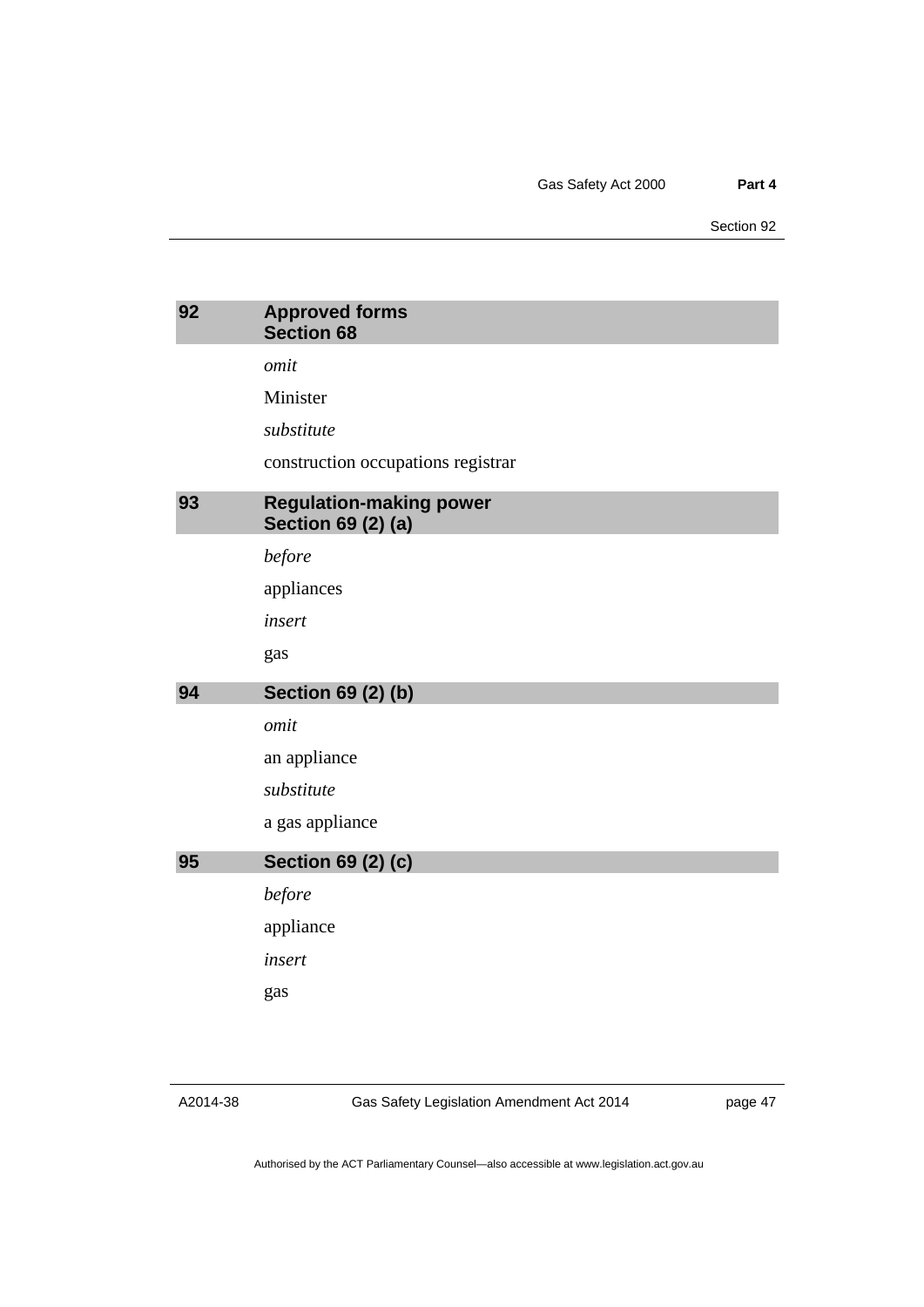Section 96

### **96 Section 69 (2) (d)**

*omit* 

consumer piping systems or appliances

*substitute* 

gas appliances

## **97 Section 69 (2) (f)**

#### *substitute*

- (f) the approval of type A gas appliances and type B gas appliances including—
	- (i) requirements in relation to applications for approval; and
	- (ii) requirements in relation to compliance with safety standards; and
	- (iii) conditions for the approval of appliances; and
	- (iv) the cancellation of approval of appliances; and

## **98 New section 69 (2) (h) and (i)**

## *insert*

- (h) consumer piping systems and gas appliances to promote the efficient use or conservation of power and energy, or to limit harm to the environment; and
- (i) standards in relation to construction, installation, configuration, maintenance, repair, service, replacement, inspection, testing, labelling or disposal of consumer piping systems and gas appliances (or parts of consumer piping systems or gas appliances).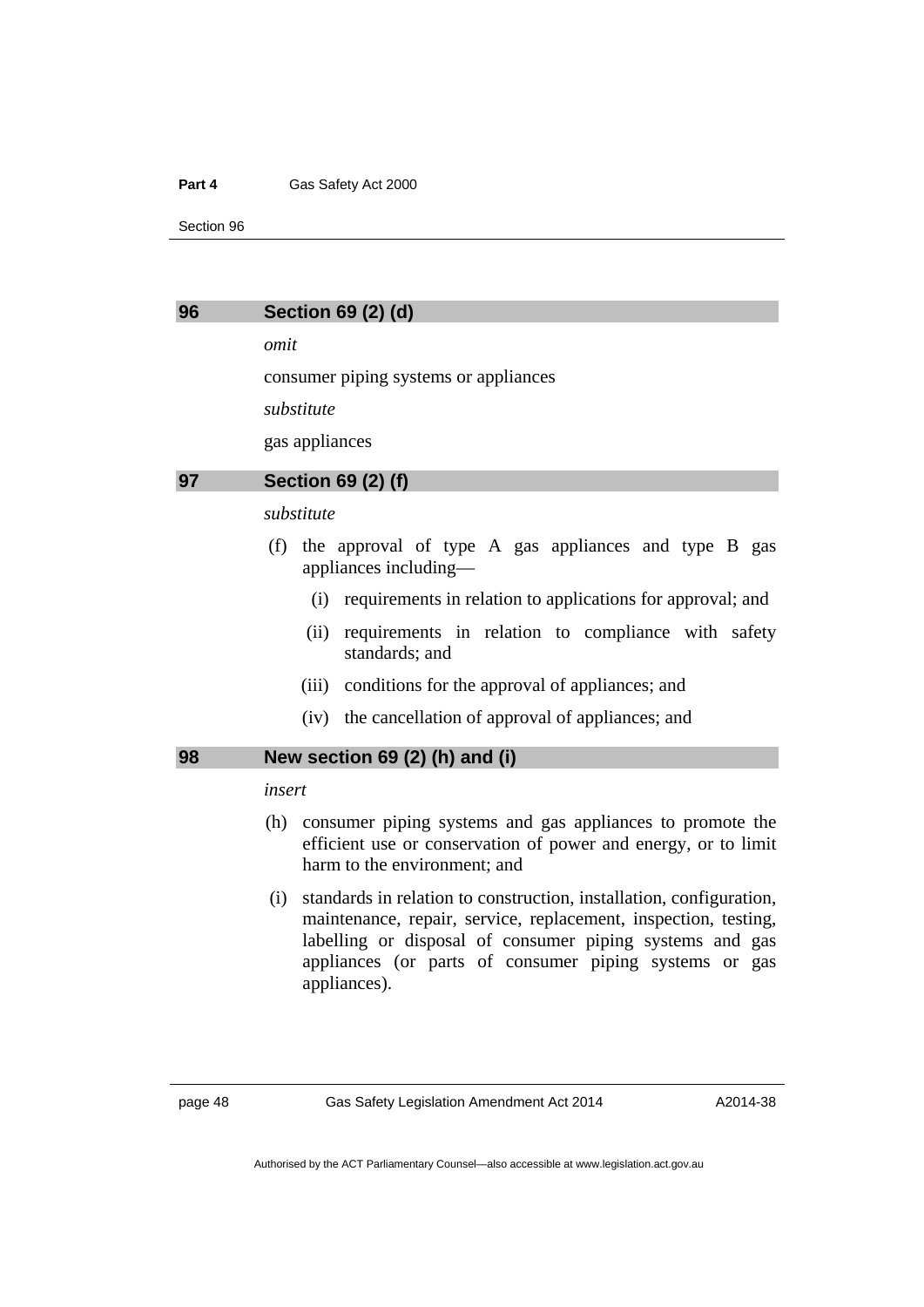#### **99 New section 69 (2A) and (2B)**

*insert* 

- (2A) A regulation may apply, adopt or incorporate a law of another jurisdiction or an instrument, or a provision of a law of another jurisdiction or instrument, as in force at a particular time or from time to time.
- (2B) The [Legislation Act](http://www.legislation.act.gov.au/a/2001-14), section 47 (5) or (6) does not apply in relation to the law of another jurisdiction or an instrument applied, adopted or incorporated under a regulation.
	- *Note* Laws of another jurisdiction and instruments mentioned in s (2B) do not need to be notified under the [Legislation Act](http://www.legislation.act.gov.au/a/2001-14) because s 47 (5) and (6) do not apply (see [Legislation Act,](http://www.legislation.act.gov.au/a/2001-14) s 47 (7)).

### **100 Section 69 (3), penalty**

*omit* 

10 penalty units

*substitute* 

60 penalty units

## **101 Dictionary, definitions of** *accredited***,** *appliance* **and**  *appliance work*

*omit* 

#### **102 Dictionary, definition of** *approved*

*substitute* 

*approved*, for part 4 (Regulation of gas appliances)—see section 18.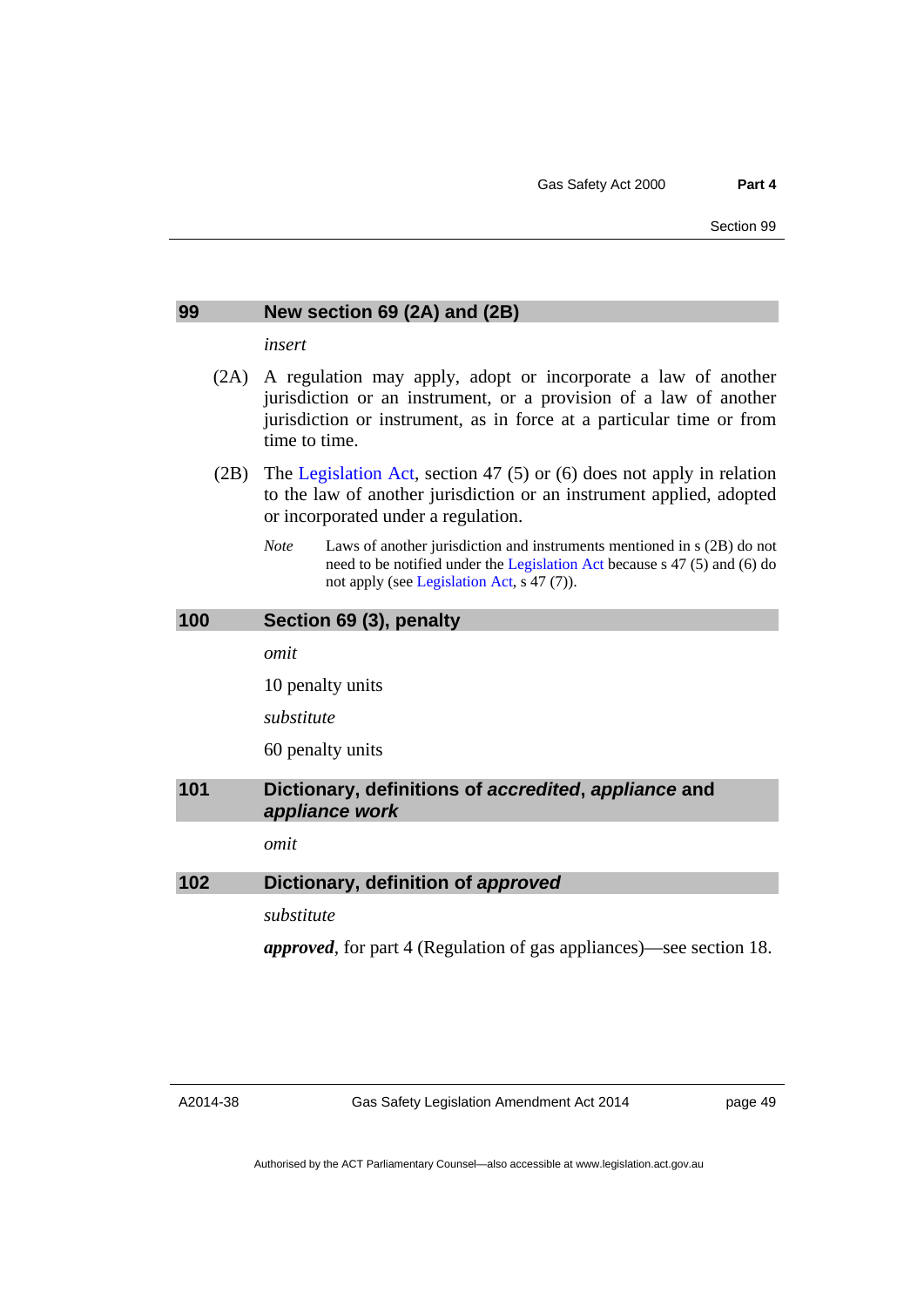Section 103

#### **103 Dictionary, new definitions**

*insert* 

*AS/NZS 1375* means AS/NZS 1375 (Industrial fuel-fired appliances).

*AS/NZS 3814* means AS/NZS 3814 (Industrial and commercial gas-fired appliances).

*AS/NZS 5601* means AS/NZS 5601 (Gas installations).

## **104 Dictionary, definition of** *certificate of compliance*

*substitute* 

*certificate of compliance*—see section 9.

### **105 Dictionary, definition of** *compliance indicator*

*substitute* 

*compliance indicator* means a plate or label for a gas appliance that states the information about the gas appliance and its use.

### **106 Dictionary, definition of** *corresponding law*

*substitute* 

*corresponding law*, for part 4 (Regulation of gas appliances)—see section 18.

#### **107 Dictionary, new definitions**

*insert* 

*gas appliance*—see section 6A.

*gas appliance worker*—see section 6D.

page 50 Gas Safety Legislation Amendment Act 2014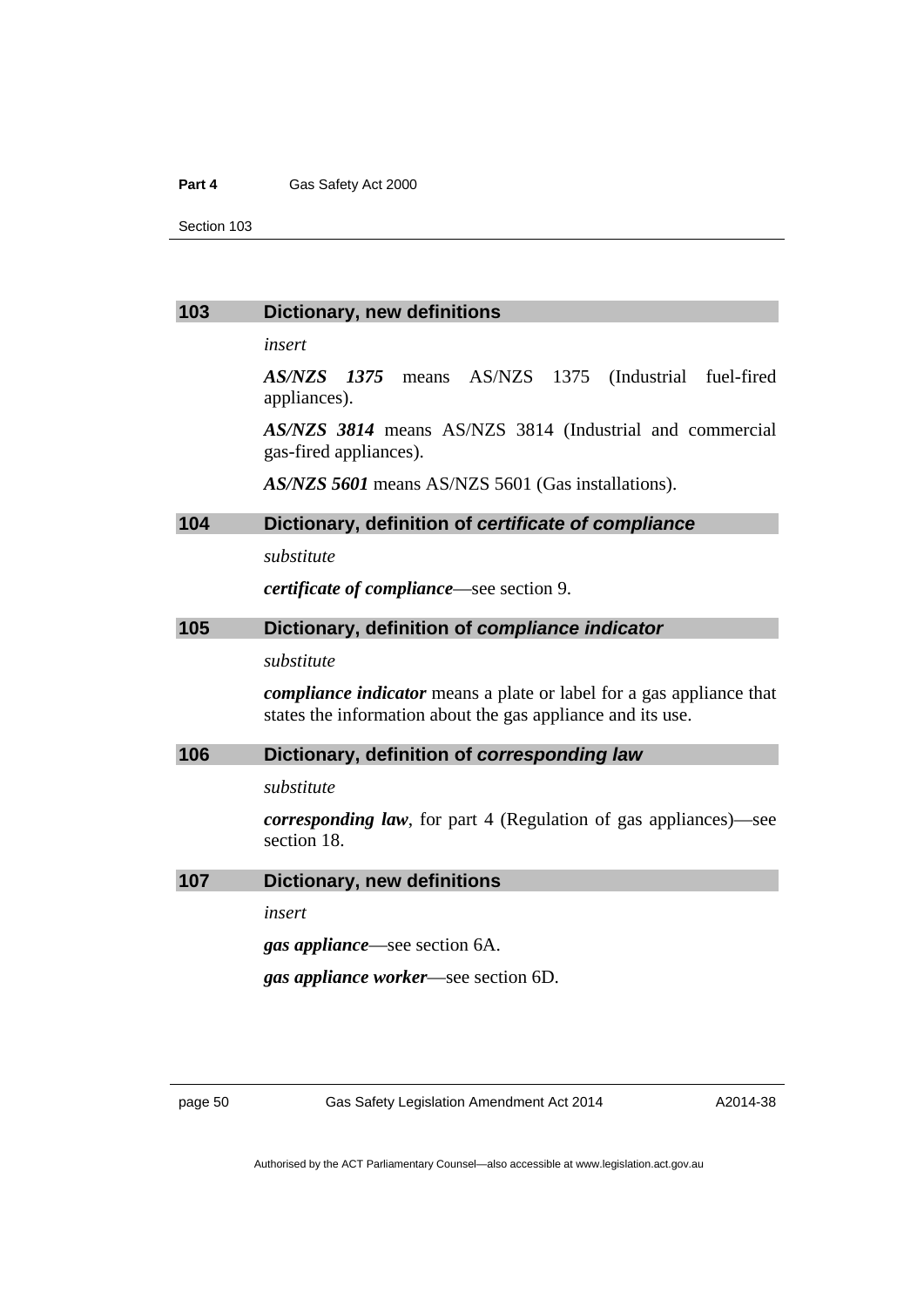| 108 | Dictionary, definitions of gasfitter and gasfitting work                                        |
|-----|-------------------------------------------------------------------------------------------------|
|     | substitute                                                                                      |
|     | <i>gasfitter</i> —see section 6E.                                                               |
|     | <i>gasfitting work</i> —see section 6F.                                                         |
| 109 | Dictionary, definition of gas safety legislation                                                |
|     | omit                                                                                            |
|     | section 5                                                                                       |
|     | substitute                                                                                      |
|     | section 6G                                                                                      |
| 110 | Dictionary, definition of prohibited                                                            |
|     | omit                                                                                            |
| 111 | Dictionary, new definition of relevant standard                                                 |
|     | insert                                                                                          |
|     | <i>relevant standard</i> —see section 6H.                                                       |
| 112 | Dictionary, definition of responsible gasfitter                                                 |
|     | substitute                                                                                      |
|     |                                                                                                 |
|     | <i>responsible gasfitter</i> means—                                                             |
|     | if there is a gasfitter supervising the gasfitting work—the<br>(a)<br>supervising gasfitter; or |
|     | in any other case—the gasfitter who does the gasfitting work.<br>(b)                            |
|     |                                                                                                 |
|     |                                                                                                 |

page 51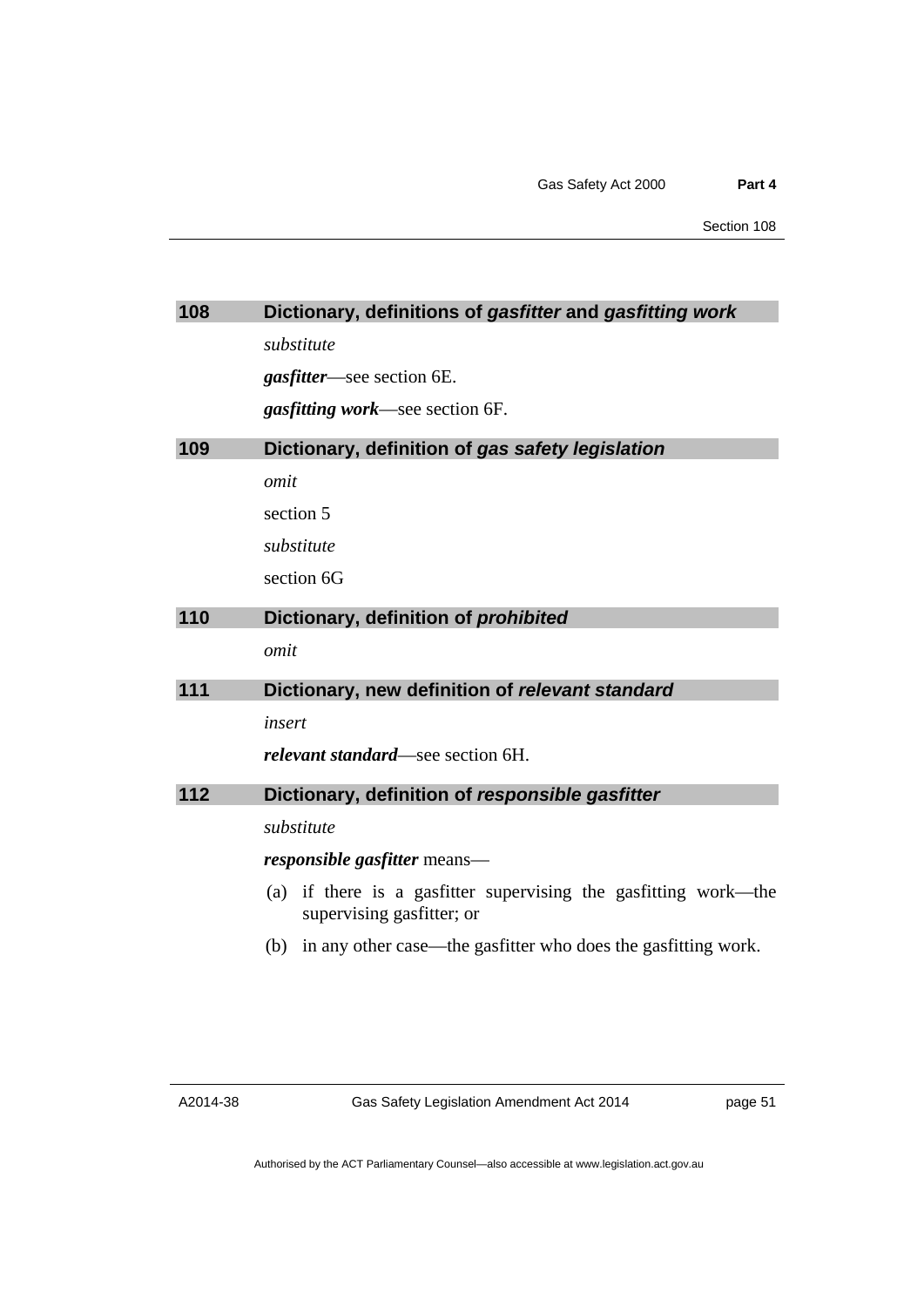Section 113

## **113 Dictionary, definitions of** *sell* **and** *trader*

*omit* 

Regulation of appliances

*substitute* 

Regulation of gas appliances

## **114 Dictionary, new definitions**

#### *insert*

*type A gas appliance* means a gas appliance that is of a type approved under a corresponding law and that is not a type B gas appliance.

*type A gas appliance work*—see section 6B.

#### *type B gas appliance*—

- (a) means a gas appliance that consumes gas at a rate of 10MJ/h or more and—
	- (i) is not approved under a corresponding law; or
	- (ii) is approved under a corresponding law but the proposed use of the appliance is outside of the use approved under the corresponding law; and
- (b) includes any components and fittings of that appliance downstream of, and including, the appliance manual shut-off valve.

*type B gas appliance work*—see section 6C.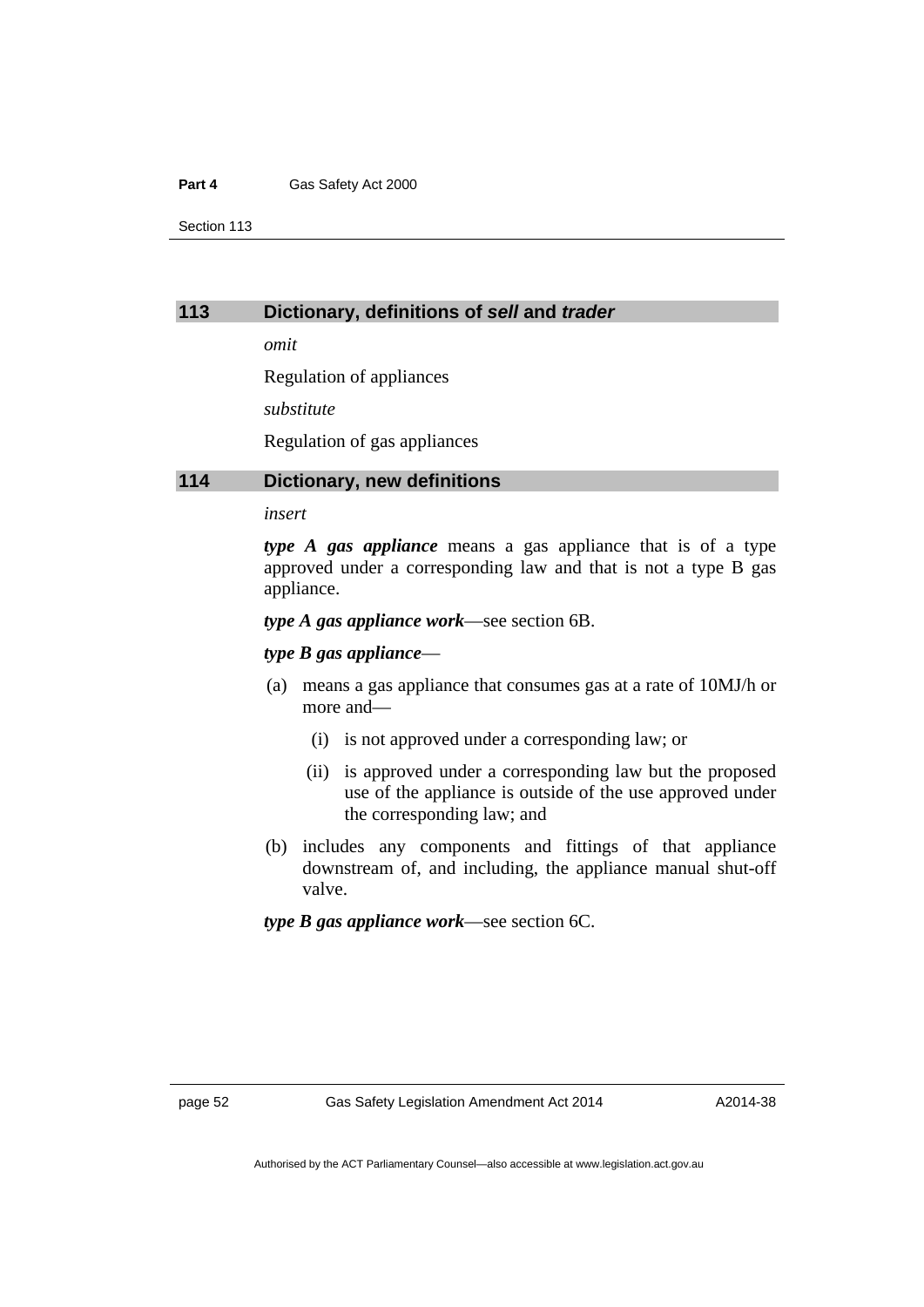# **Part 5 Gas Safety Regulation 2001**

## **115 Offences against regulation—application of Criminal Code etc Section 4AA, note 1**

#### *substitute*

*Note 1 Criminal Code* The [Criminal Code](http://www.legislation.act.gov.au/a/2002-51), ch 2 applies to the following offences against this regulation (see Code, pt 2.1):

- s 9 (1) (Testing gas appliance connection)
- s 17D (2) and (4) (Unsafe gas appliance)
- s 17E (1) (Interfering with defect tag)
- s 18GB (Offence—interfere with compliance indicator).

The chapter sets out the general principles of criminal responsibility (including burdens of proof and general defences), and defines terms used for offences to which the Code applies (eg *conduct*, *intention*, *recklessness* and *strict liability*).

#### **116 New section 5**

*in division 2.1, insert* 

## **5 Application—div 2.1**

This division does not apply to a gas appliance designed to be portable.

## **117 Testing gasfitting work on consumer piping system—Act, s 8 Section 6**

*omit* 

responsible

Gas Safety Legislation Amendment Act 2014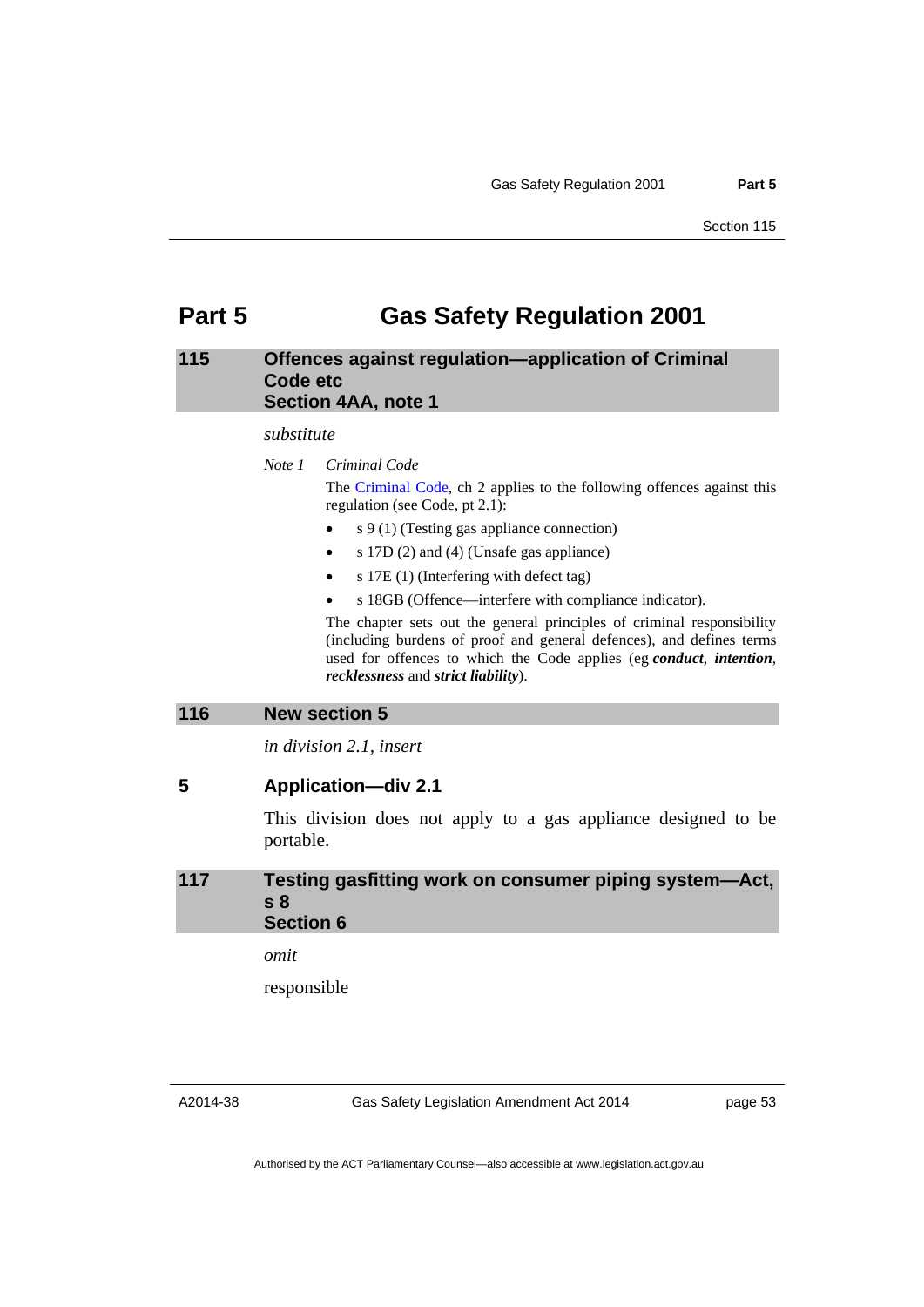#### Part 5 **Gas Safety Regulation 2001**

Section 118

## **118 Section 6 (a)**

*substitute* 

 (a) cap any gas appliance outlet from the system that does not have a gas appliance connected to it; and

| 119 | <b>Testing gas connection service</b><br>Section 7 (1) |
|-----|--------------------------------------------------------|
|     | before                                                 |
|     | appliance                                              |
|     | insert                                                 |
|     | gas                                                    |
| 120 | Section 7 (2)                                          |
|     | omit                                                   |
|     | planning and land authority                            |
|     | substitute                                             |
|     | construction occupations registrar                     |
| 121 | Section 7 (2)                                          |
|     | omit                                                   |
|     | an appliance                                           |
|     | substitute                                             |
|     | a gas appliance                                        |
|     |                                                        |

page 54 Gas Safety Legislation Amendment Act 2014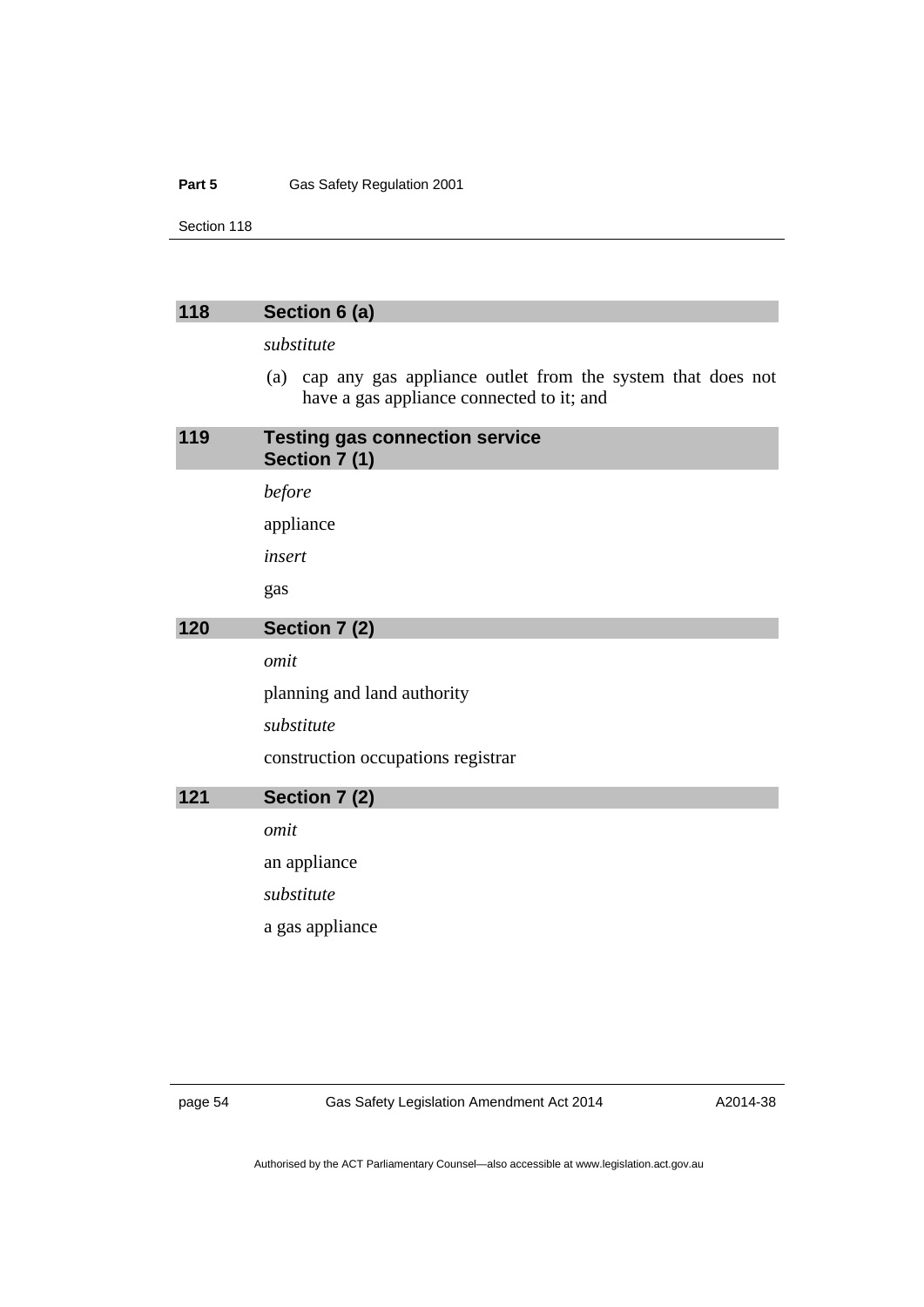| 122  | Section 7 (2)                                                                                                                                                       |
|------|---------------------------------------------------------------------------------------------------------------------------------------------------------------------|
|      | omit                                                                                                                                                                |
|      | the authority                                                                                                                                                       |
|      | substitute                                                                                                                                                          |
|      | the registrar                                                                                                                                                       |
| 123  | Section 7 (3)                                                                                                                                                       |
|      | omit                                                                                                                                                                |
|      | the planning and land authority                                                                                                                                     |
|      | substitute                                                                                                                                                          |
|      | the construction occupations registrar                                                                                                                              |
| 124  | <b>Section 9 heading</b>                                                                                                                                            |
|      | substitute                                                                                                                                                          |
| 9    | <b>Testing gas appliance connection</b>                                                                                                                             |
| 125  | <b>Section 9 (1) and (2)</b>                                                                                                                                        |
|      | substitute                                                                                                                                                          |
| (1)  | This section applies to a gasfitter who connects a gas appliance to a<br>gas outlet in a consumer piping system that is connected to a gas<br>distribution network. |
| (1A) | The gasfitter must—                                                                                                                                                 |
|      | ensure that the installation of the gas appliance complies with<br>(a)<br>the relevant standard and any relevant code; and                                          |
|      | (b) inspect and test the gas appliance to ensure that—                                                                                                              |
|      | the<br>appliance<br>accordance<br>with<br>the<br>(i)<br>operates<br>in<br>manufacturer's instructions and specifications; and                                       |

A2014-38

Gas Safety Legislation Amendment Act 2014

page 55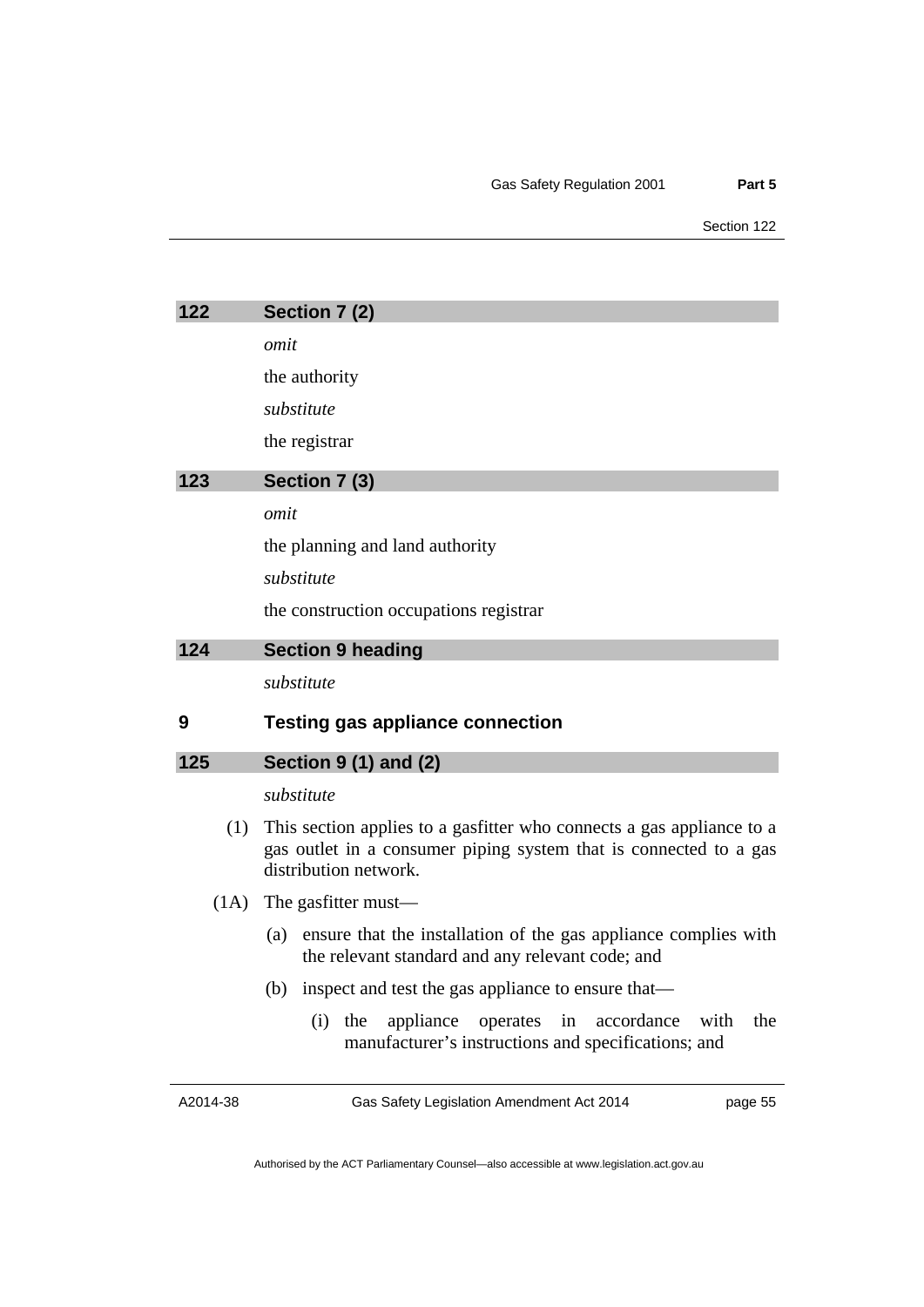(ii) the installation complies with any condition of an exemption under subsection (2) or section 7 (2).

Maximum penalty: 10 penalty units.

- (2) The construction occupations registrar may exempt a person from subsection (1A) (a) if the registrar believes on reasonable grounds that—
	- (a) compliance with the relevant standard and any relevant code does not justify the cost of compliance; and
	- (b) the degree of safety reached in other ways is acceptable.

| 126 | Section 9 (3)                                  |
|-----|------------------------------------------------|
|     | omit                                           |
|     | planning and land authority                    |
|     | substitute                                     |
|     | construction occupations registrar             |
| 127 | <b>Section 10 heading</b>                      |
|     | substitute                                     |
| 10  | <b>Testing gas appliance disconnection etc</b> |
| 128 | Section 10 (1) (a)                             |
|     | omit                                           |
|     | an appliance                                   |
|     | substitute                                     |

a gas appliance

page 56 Gas Safety Legislation Amendment Act 2014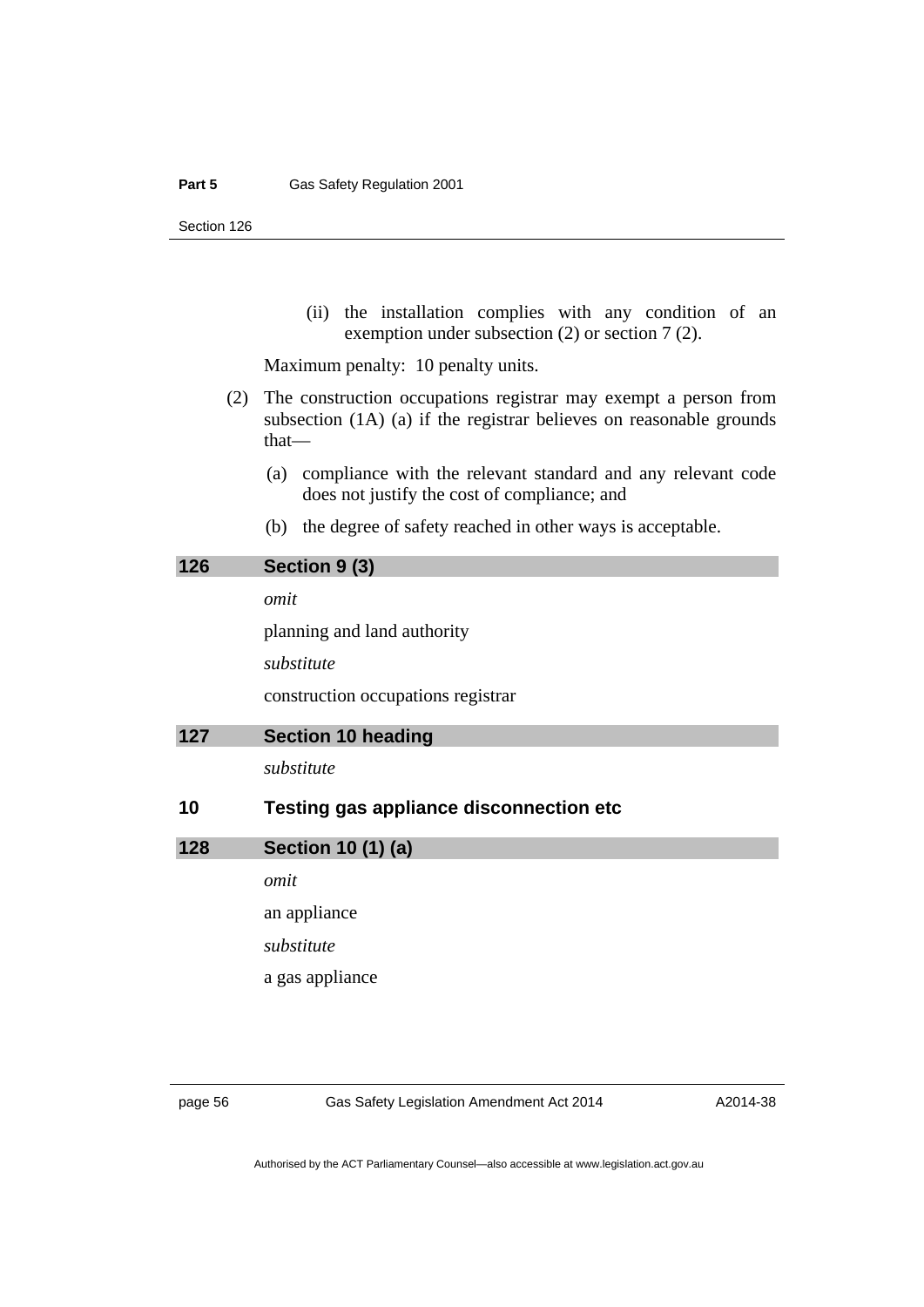| 129 | <b>Section 10 (1) (c)</b>                                                                                                   |
|-----|-----------------------------------------------------------------------------------------------------------------------------|
|     | omit                                                                                                                        |
|     | another appliance                                                                                                           |
|     | substitute                                                                                                                  |
|     | another gas appliance                                                                                                       |
| 130 | <b>Section 10 (3)</b>                                                                                                       |
|     | omit                                                                                                                        |
|     | person                                                                                                                      |
|     | substitute                                                                                                                  |
|     | responsible gasfitter                                                                                                       |
| 131 | <b>Compliance indicators</b><br><b>Section 11</b>                                                                           |
|     | omit                                                                                                                        |
| 132 | <b>Certificates of compliance</b><br><b>Section 12 (2)</b>                                                                  |
|     | substitute                                                                                                                  |
| (2) | A gasfitter who gives a certificate of compliance in relation to<br>gasfitting work must give a copy of the certificate to- |
|     | the construction occupations registrar; and<br>(a)                                                                          |
|     | (b) the owner of the gas distribution network.                                                                              |
|     | Maximum penalty: 10 penalty units.                                                                                          |
|     |                                                                                                                             |

A2014-38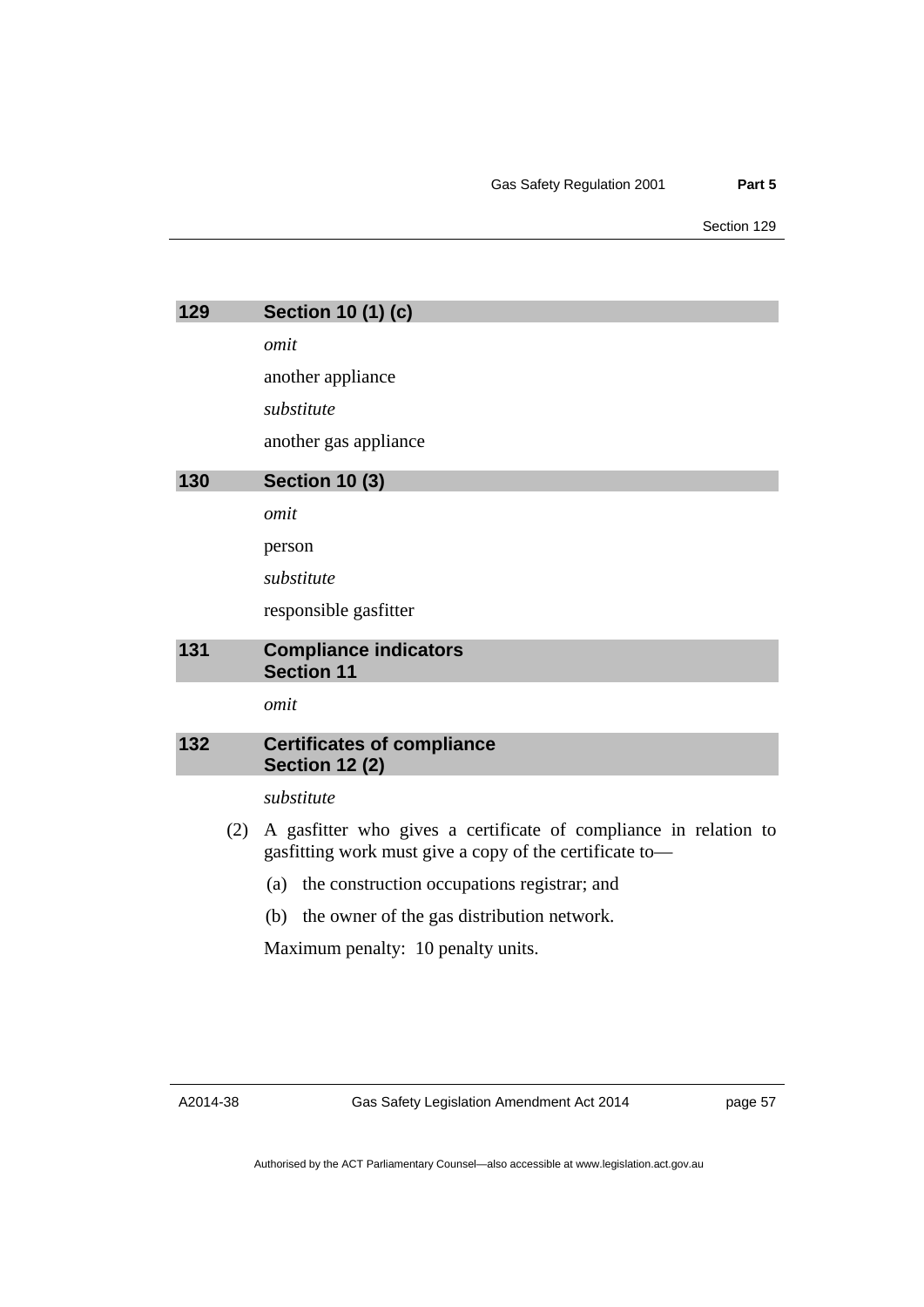#### Part 5 **Gas Safety Regulation 2001**

Section 133

## **133 Section 12 (4)**

*omit* 

planning and land authority

*substitute* 

construction occupations registrar

## **134 Interfering with compliance indicators Section 13**

*omit* 

## **135 Unsafe consumer piping system—Act, s 12 Section 15**

*omit* 

section 12 (2), the responsible gasfitter

*substitute* 

section 12 (c), the gasfitter

| <b>Section 17 heading</b> | 136 |  |  |  |
|---------------------------|-----|--|--|--|
|---------------------------|-----|--|--|--|

*substitute* 

## **17 Construction occupations registrar may direct testing of consumer piping system**

**137 Section 17 (1) and (2)** 

*omit* 

planning and land authority

*substitute* 

construction occupations registrar

page 58 Gas Safety Legislation Amendment Act 2014

A2014-38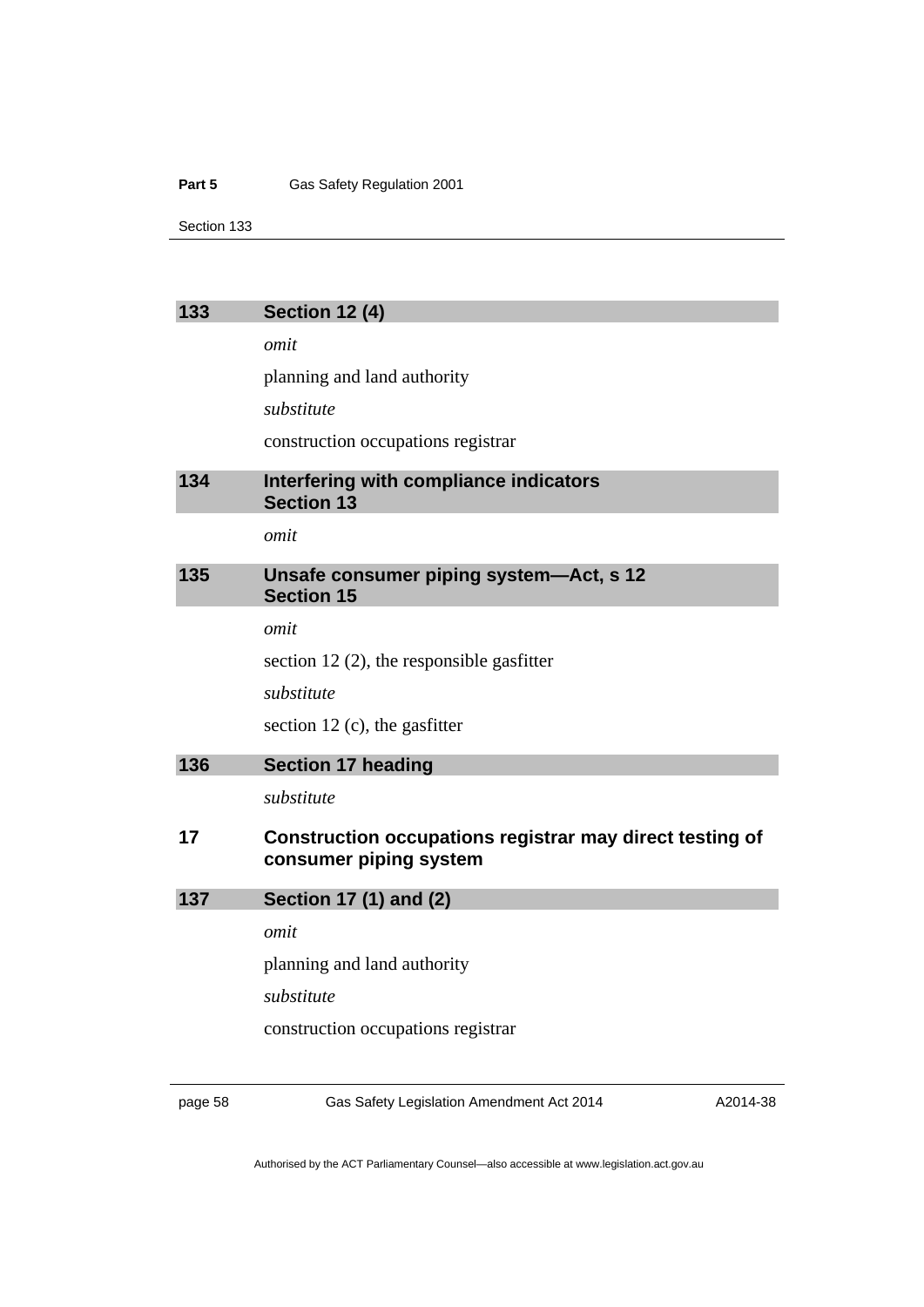## **138 Division 2.2 heading**

*substitute* 

## **Division 2.2 Gas appliance work**

| 139 | Accreditation to do appliance work |  |
|-----|------------------------------------|--|
|     | <b>Section 17A</b>                 |  |

*omit* 

## **140 Sections 17B and 17C**

*substitute* 

## **17B Gas appliance worker to produce licence**

 A gas appliance worker must produce his or her licence to undertake gas appliance work if asked to do so by—

- (a) an inspector; or
- (b) the owner or occupier of premises where the gas appliance worker is carrying out gas appliance work.

## **17C Gas appliance work—testing**

- (1) This section applies when a gas appliance worker completes work on a gas appliance.
- (2) The gas appliance worker must—
	- (a) for a type A gas appliance—inspect and test the appliance in accordance with the relevant standard; and
		- *Note Relevant standard*—see the [Act](http://www.legislation.act.gov.au/a/2000-67/default.asp), s 6H.
	- (b) for a type B gas appliance—inspect and test the appliance in accordance with AS/NZS 3814, as in force from time to time.
	- *Note AS/NZS 3814*—see the [Act,](http://www.legislation.act.gov.au/a/2000-67/default.asp) s 6H.

A2014-38

Gas Safety Legislation Amendment Act 2014

page 59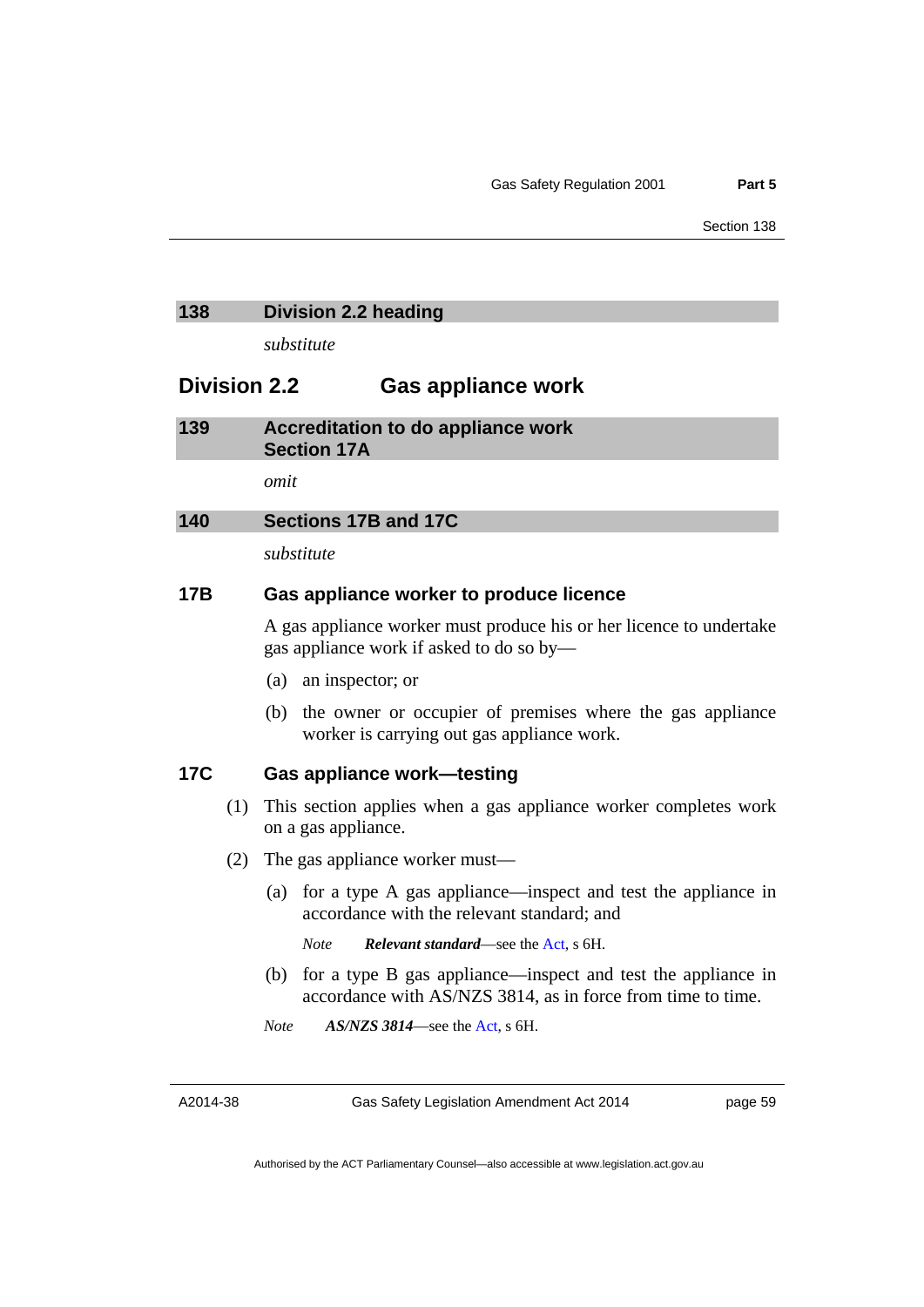- (3) A gas appliance worker must keep, for at least 5 years, a record of gas appliance work done by the worker including a record of—
	- (a) the gas appliance that work was carried out on; and
	- (b) the premises where the appliance is located; and
	- (c) when the work was completed.
- (4) A gas appliance worker who keeps a record under subsection (3) must not, without reasonable excuse, fail to produce the record if asked to do so by an inspector.
- (5) The [Legislation Act](http://www.legislation.act.gov.au/a/2001-14), section 47 (6) does not apply to AS/NZS 3814.
	- *Note* AS/NZS 3814 does not need to be notified under the [Legislation Act](http://www.legislation.act.gov.au/a/2001-14) because s 47 (6) does not apply (see [Legislation Act](http://www.legislation.act.gov.au/a/2001-14), s 47 (7)). The standard may be purchased at [www.standards.org.au.](http://www.standards.org.au/)

#### **141 Section 17D heading**

*substitute* 

## **17D Unsafe gas appliance**

## **142 Section 17D (1)**

*omit* 

an accredited appliance worker

*substitute* 

a gas appliance worker

#### **143 Section 17D (1) (a)**

*omit* 

an appliance

*substitute* 

a gas appliance

page 60 Gas Safety Legislation Amendment Act 2014

A2014-38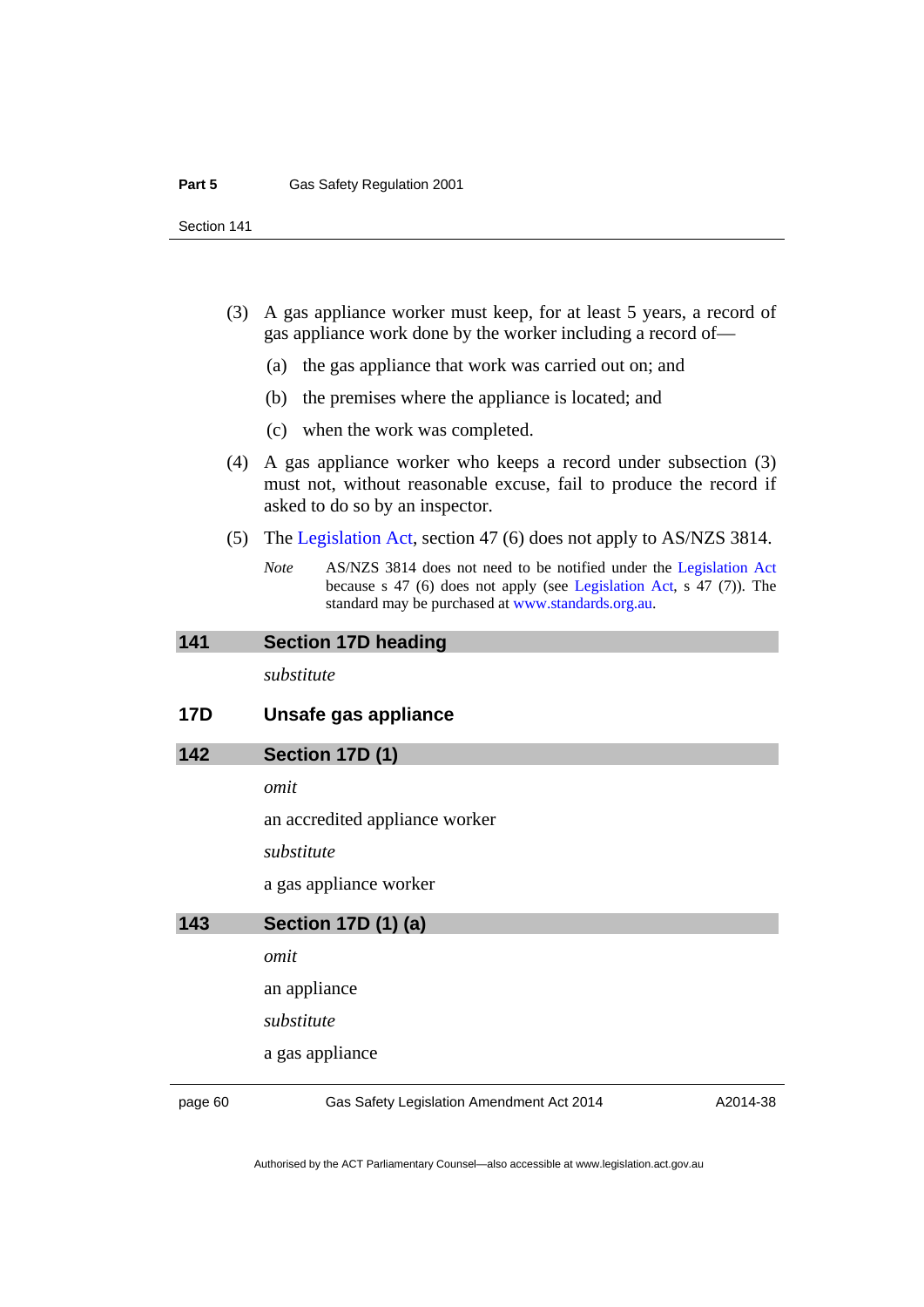| 144 |     | Section 17D (2)                                          |
|-----|-----|----------------------------------------------------------|
|     |     | omit                                                     |
|     |     | appliance worker                                         |
|     |     | insert                                                   |
|     |     | gas appliance worker                                     |
| 145 |     | Section 17D (2) (a)                                      |
|     |     | omit                                                     |
|     |     | the appliance                                            |
|     |     | substitute                                               |
|     |     | the gas appliance                                        |
| 146 |     | Section 17D (2) (c) (iv)                                 |
|     |     | omit                                                     |
|     |     | accreditation number                                     |
|     |     | substitute                                               |
|     |     | gas appliance worker licence number                      |
| 147 |     | Section 17D (3) and (4)                                  |
|     |     | substitute                                               |
|     | (3) | A gas appliance worker complies with the requirements of |

subsection (2) (a) if the gas appliance worker engages a qualified person to undertake necessary work for which the gas appliance worker is not qualified under the gas safety legislation or the *[Electricity Safety Act 1971](http://www.legislation.act.gov.au/a/1971-30)*.

A2014-38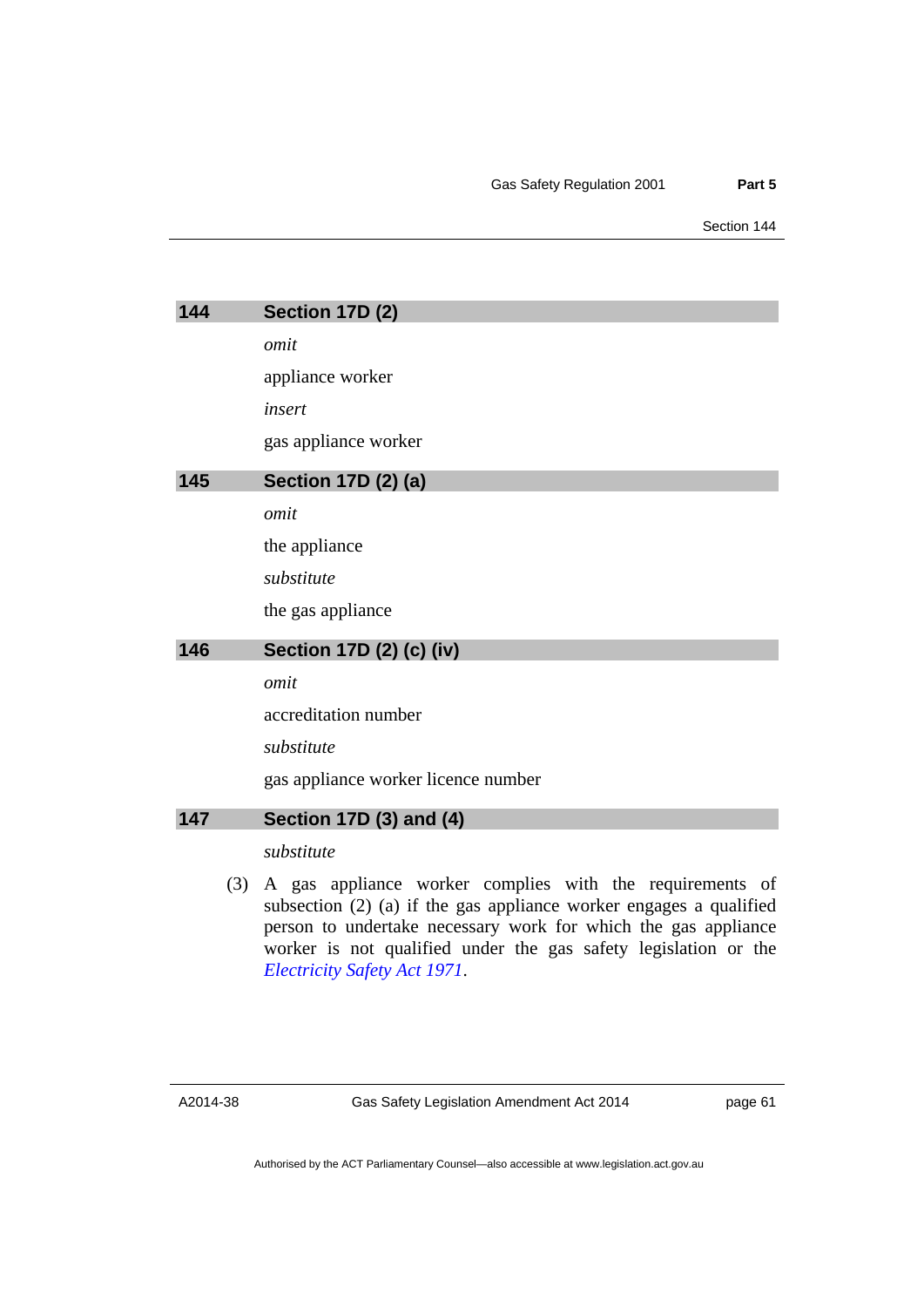(4) A gas appliance worker commits an offence if the worker fails to give the owner or occupier of the premises written notice of the unsafe gas appliance.

Maximum penalty: 10 penalty units.

- (4A) A notice under subsection (4) must—
	- (a) identify the unsafe gas appliance and its location; and
	- (b) state the date when the notice is given; and
	- (c) set out the reason for the isolation of the appliance and the action necessary to make it safe; and
	- (d) state the name, gas appliance worker licence number and telephone number of the gas appliance worker.

#### **148 Section 17D (5)**

*omit* 

appliance worker

*substitute* 

gas appliance worker

## **149 Section 17D (6) and (7)**

### *substitute*

- (6) A gas appliance worker who gives a notice under subsection (4) must keep, for at least 5 years, a record of the notice including a record of—
	- (a) the unsafe gas appliance; and
	- (b) the premises where the appliance is located; and
	- (c) when the notice was given.

page 62 Gas Safety Legislation Amendment Act 2014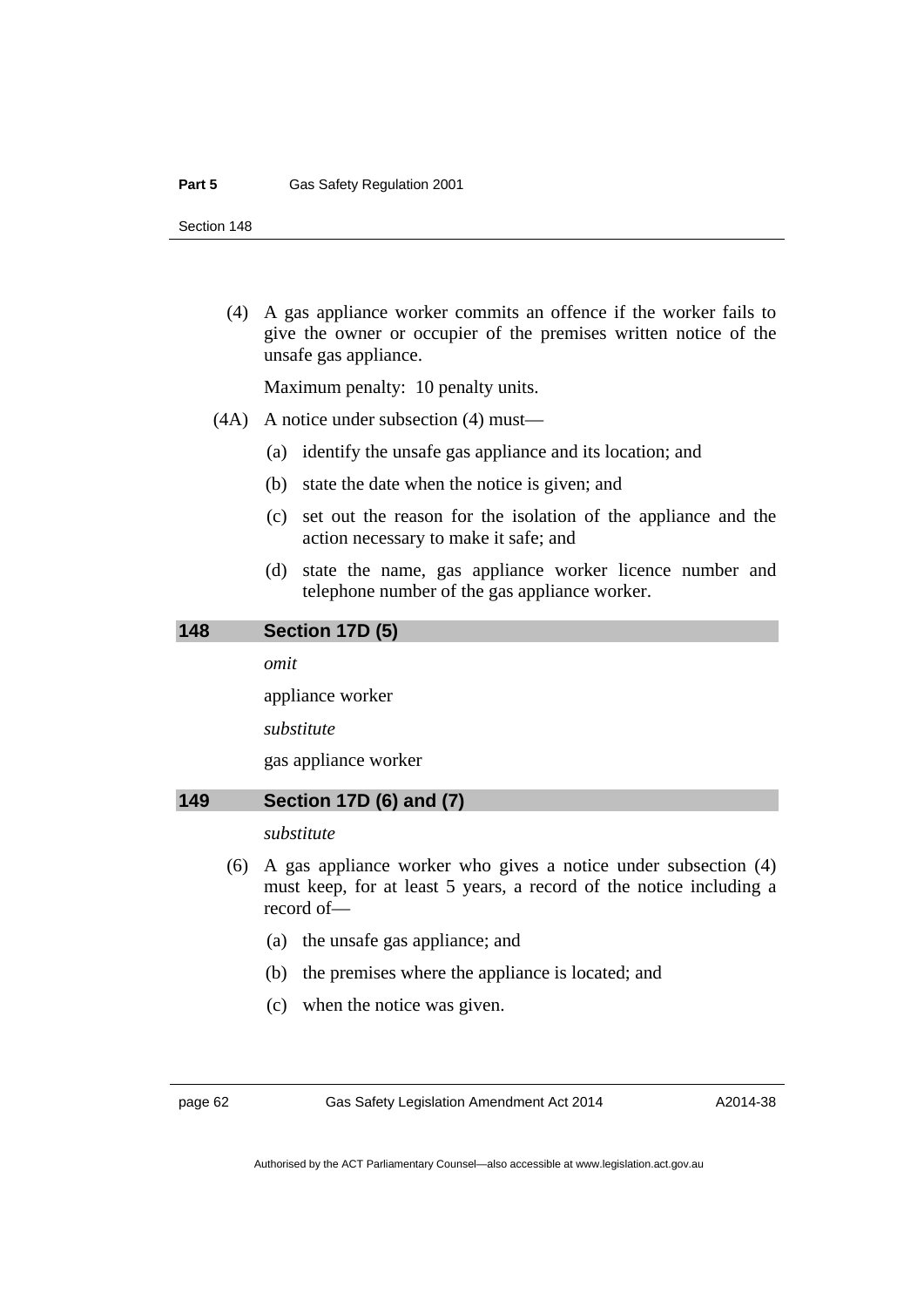(7) A gas appliance worker who keeps a record under subsection (6) must produce the record if asked to do so by an inspector.

| 150 | Interfering with defect tag<br><b>Section 17E</b> |
|-----|---------------------------------------------------|
|     | before                                            |
|     | appliance                                         |
|     | insert                                            |
|     | gas                                               |
| 151 | Part 3 heading                                    |
|     | substitute                                        |

# **Part 3 Use of consumer piping systems and gas appliances**

## **152 Consumer piping system not to be used unless certified safe Section 18 (2) (a)**

## *substitute*

(a) a compliance plate is attached; or

## **153 Section 18 (3)**

*omit* 

responsible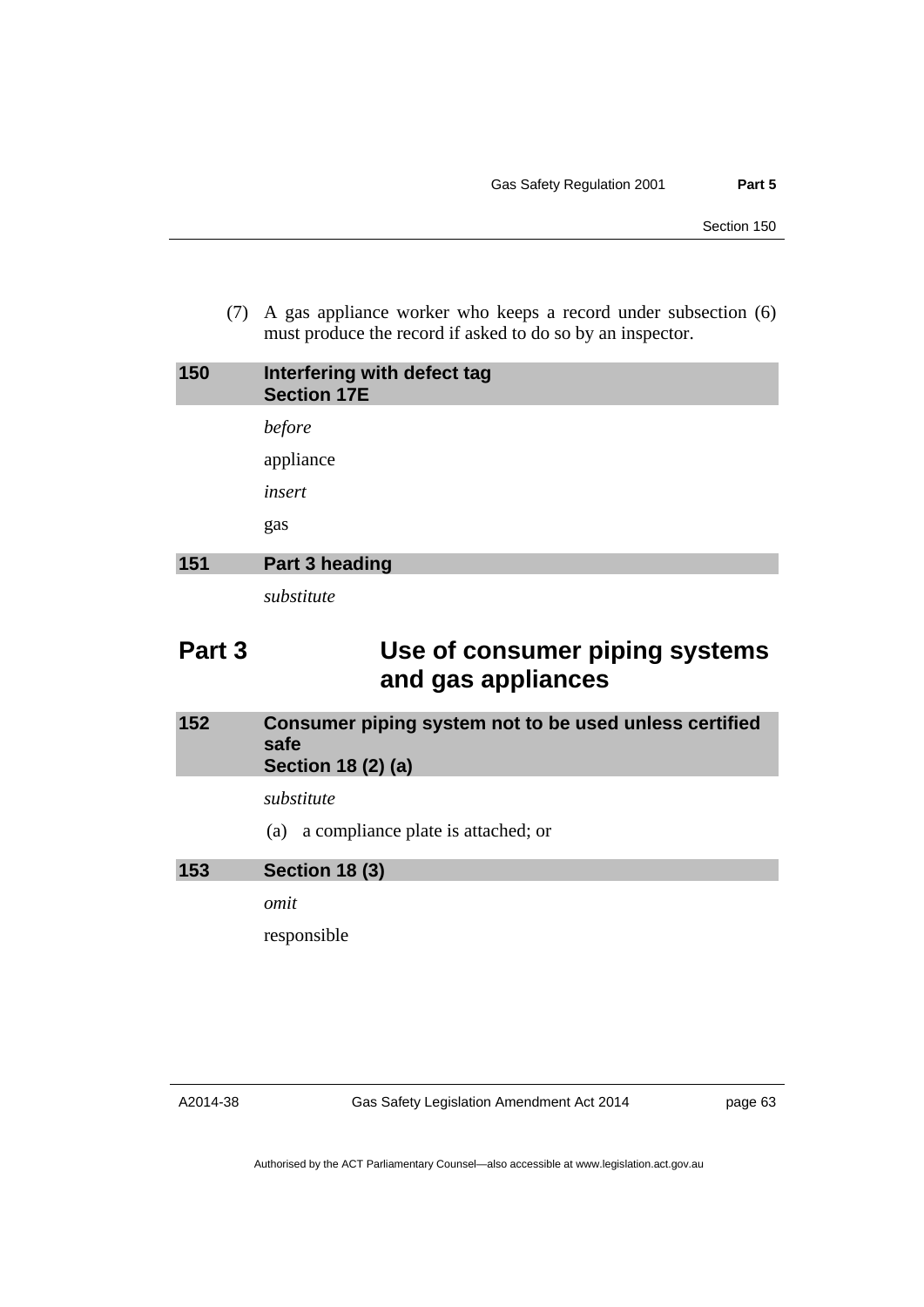#### Part 5 **Gas Safety Regulation 2001**

Section 154

#### **154 New section 18 (4)**

*insert* 

(4) In this section:

*compliance plate* means a thing fixed in a conspicuous place to a permanent structure near a meter through which gas is conveyed to the consumer piping system in accordance with the regulation, section 11 as in force immediately before the commencement of the *Gas Safety Legislation Amendment Act 2014*.

*substitute* 

# **Part 3A Regulation of gas appliances**

| 156        | Sections 18B and 18C                                           |
|------------|----------------------------------------------------------------|
|            | omit                                                           |
| 157        | Sections 18D to 18H                                            |
|            | substitute                                                     |
| <b>18D</b> | Application for approval of type B gas appliance—<br>Act. s 21 |

- (1) An application for approval of a type B gas appliance must—
	- (a) be in writing; and
	- (b) state how the appliance will comply with AS/NZS 1375 and AS/NZS 3814, as in force from time to time; and
		- *Note AS/NZS 1375* and *AS/NZS 3814*—see the [Act,](http://www.legislation.act.gov.au/a/2000-67/default.asp) s 6H.
	- (c) include any plans, specifications, operating requirements and other information stated in AS/NZS 3814, Appendix A, as in force from time to time; and

page 64 Gas Safety Legislation Amendment Act 2014

A2014-38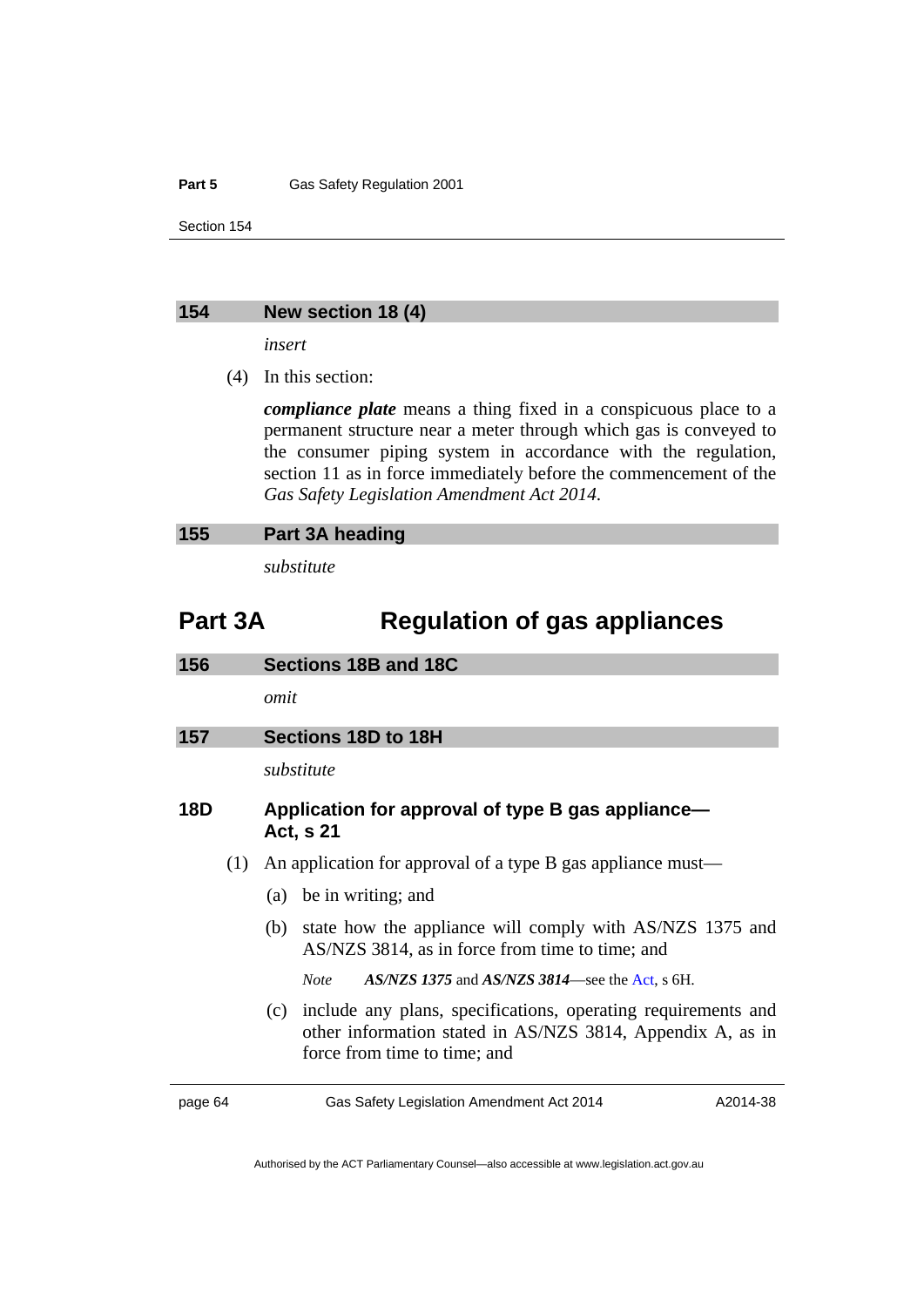- (d) state the person who is responsible for any gasfitting and gas appliance work related to the gas appliance; and
- (e) be given to the construction occupations registrar before the gas appliance is commissioned and operated.

*Note* A fee may be determined under the [Act](http://www.legislation.act.gov.au/a/2000-67/default.asp), s 67 for this provision.

- (2) The [Legislation Act](http://www.legislation.act.gov.au/a/2001-14), section 47 (6) does not apply to AS/NZS 1375 or AS/NZS 3814.
	- *Note* AS/NZS 1375 and AS/NZS 3814 do not need to be notified under the [Legislation Act](http://www.legislation.act.gov.au/a/2001-14) because s 47 (6) does not apply (see [Legislation Act,](http://www.legislation.act.gov.au/a/2001-14) s 47 (7)). The standards may be purchased at [www.standards.org.au](http://www.standards.org.au/).

# **18E Decision of construction occupations registrar**

- (1) The construction occupations registrar must, within 20 working days after receiving an application under section 18D—
	- (a) approve the commissioning of the appliance (with or without conditions); or

#### **Examples—conditions**

- 1 that a compliance indicator is attached to the gas appliance
- 2 that the gas appliance be inspected by a gas inspector before it is commissioned
- 3 that a specific test be carried out on the gas appliance before it is commissioned
- *Note* An example is part of the regulation, is not exhaustive and may extend, but does not limit, the meaning of the provision in which it appears (see [Legislation Act,](http://www.legislation.act.gov.au/a/2001-14) s 126 and s 132).
- (b) refuse to approve the application; or
- (c) extend the time for giving approval for commissioning of the appliance.
- (2) The construction occupations registrar may request the applicant to provide further information if the registrar considers it necessary to decide the application.

A2014-38

Gas Safety Legislation Amendment Act 2014

page 65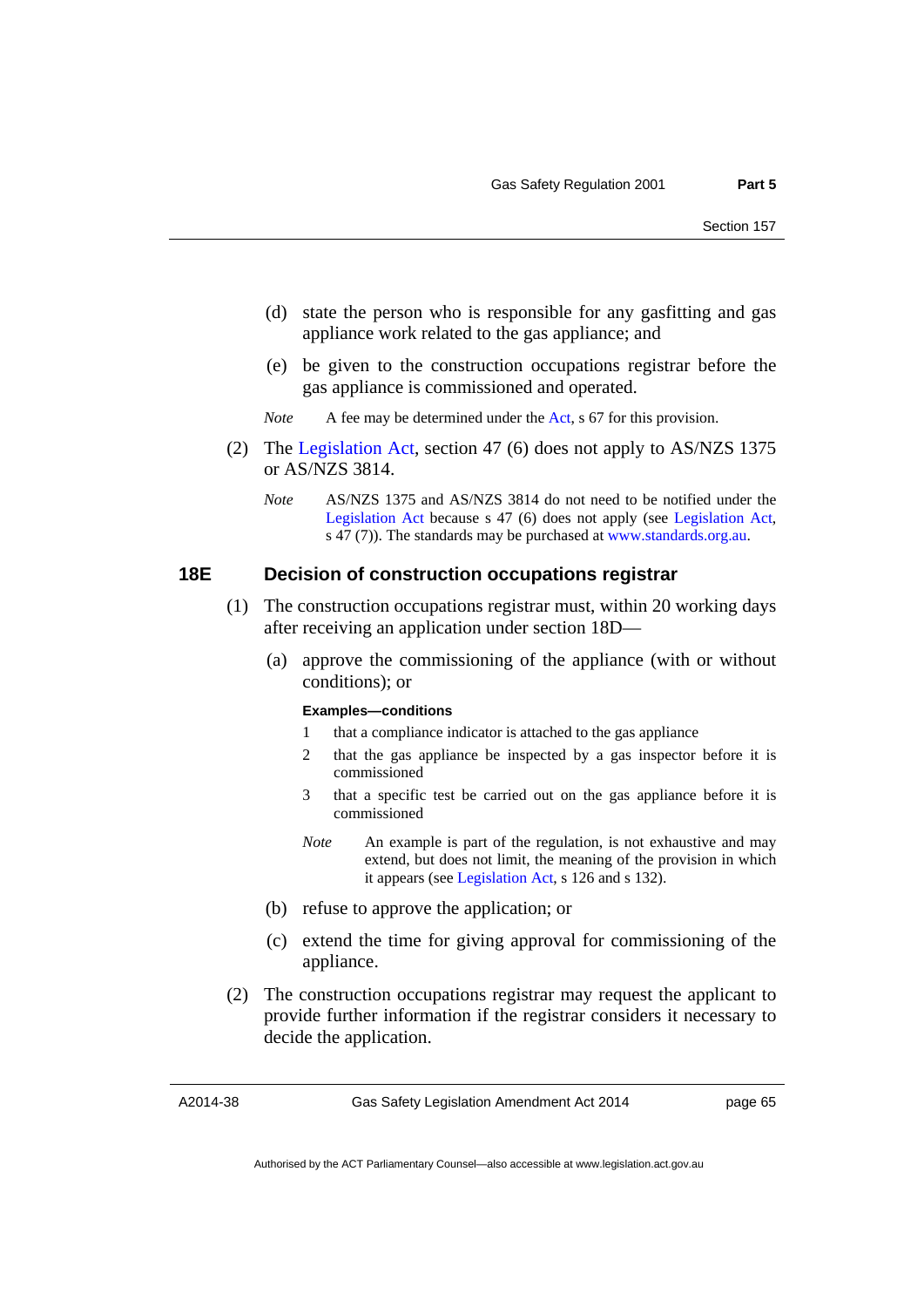Section 157

- (3) The construction occupations registrar must, as soon as practicable—
	- (a) tell the applicant in writing of the decision under subsection (1); and
	- (b) if the application is refused or the time for giving approval extended—give reasons for the decision.

# **18F Prescribed circumstances for unapproved gas appliances—Act, s 23 (4)**

The [Act](http://www.legislation.act.gov.au/a/2000-67/default.asp), section 23 does not apply in the following circumstances:

- (a) the connection of a gas appliance to a consumer piping system or its use, in accordance with approval for commissioning, under section 18E;
- (b) the connection of a gas appliance to a consumer piping system, or its use, with the construction occupations registrar's approval, for product testing, product development or experimental purposes;
- (c) the sale, for scrap material, of a gas appliance that has been disabled for the use of gas.

# **18G Compliance indicator—type A gas appliance—Act, s 25**

A compliance indicator for a type A gas appliance must include the following information:

- (a) the manufacturer;
- (b) the model name or number;
- (c) the serial number;
- (d) the type of gas the appliance must use;
- (e) the maximum gas pressure level at which the appliance safely operates calculated in accordance with the relevant standard;

page 66 Gas Safety Legislation Amendment Act 2014

A2014-38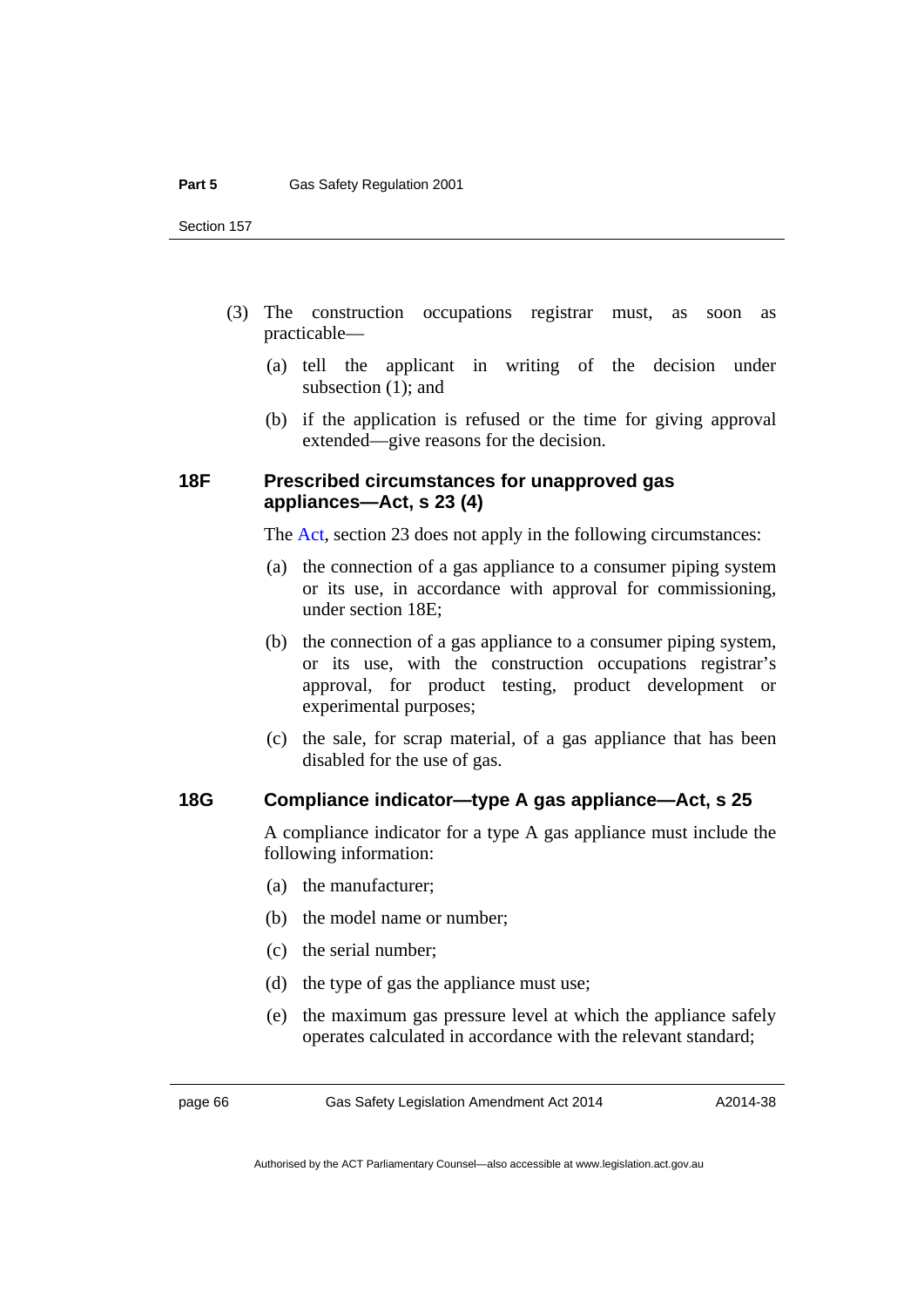- (f) the maximum gas consumption of the appliance as defined in the relevant standard expressed in MJ/h;
- (g) the gas injector size needed for the safe and effective operation of the appliance expressed in mm.

*Note Relevant standard*—see the [Act](http://www.legislation.act.gov.au/a/2000-67/default.asp), s 6H.

# **18GA Compliance indicator—type B gas appliance—Act, s 25**

A compliance indicator for a type B gas appliance must be of durable material and be legibly and permanently marked with the following information:

- (a) a description of the appliance;
- (b) the name and licence number of the gas appliance worker or gasfitter who connects the appliance to the consumer piping system;
- (c) the name of the commissioning agent;
- (d) the name and licence number of the gas appliance worker who carried out the commissioning;
- (e) the date of approval;
- (f) the approval number;
- (g) the following information expressed in kPa:
	- (i) the designed inlet pressure;
	- (ii) the maximum inlet pressure;
	- (iii) the outlet pressure;
	- (iv) the over pressure protection limit;
	- (v) the over pressure set point;

A2014-38

page 67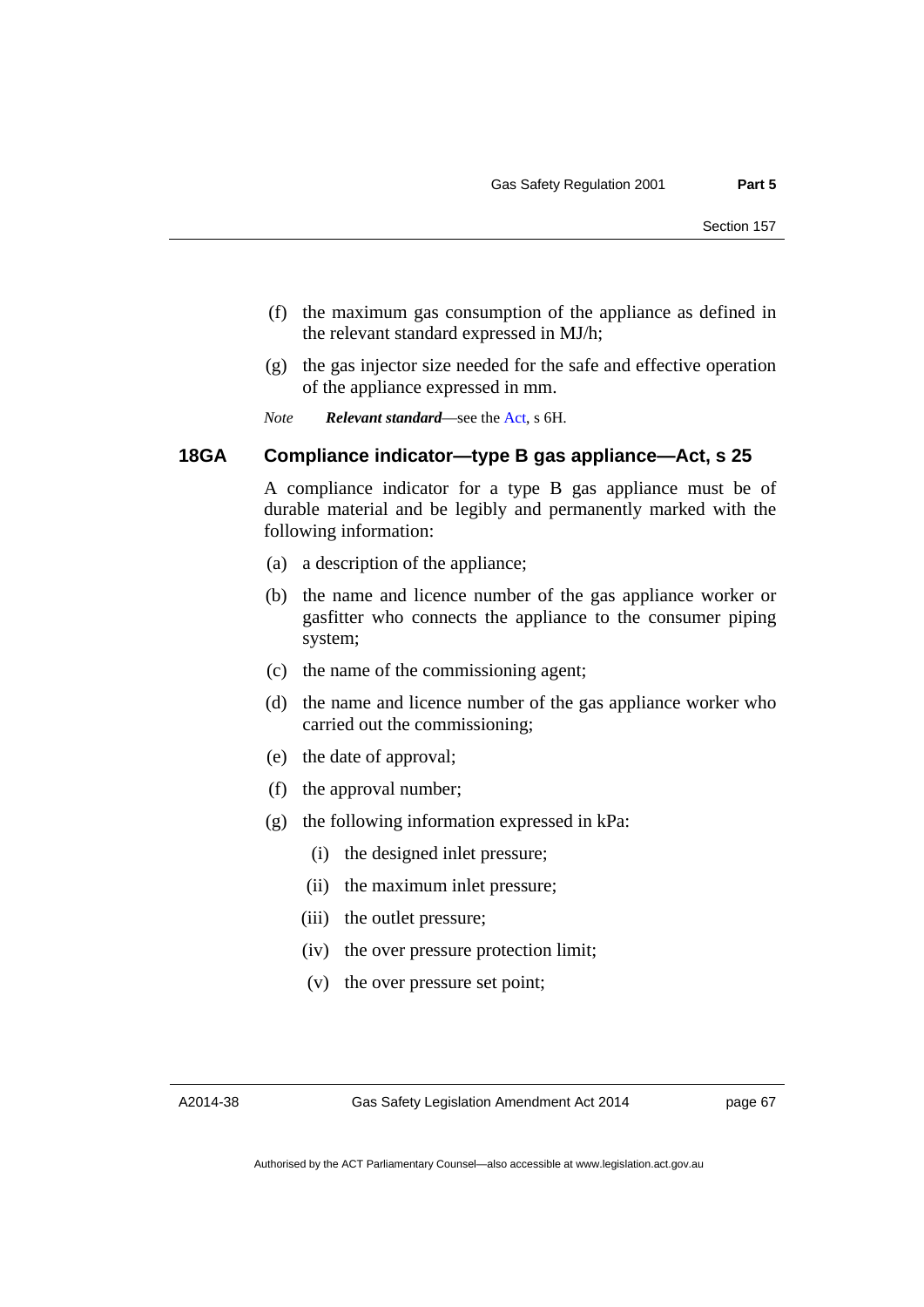Section 158

- (vi) the high gas pressure switch (HGPS) setting.
- *Note 1* If a compliance indicator is approved under s 19A (Approved compliance indicator) for this section, the approved indicator must be used.
- *Note 2* There is a penalty for attaching a compliance indicator to an appliance that is not approved (see [Act,](http://www.legislation.act.gov.au/a/2000-67/default.asp) s  $26(2)$ ).
- *Note 3* There is a penalty for attaching to an appliance anything that falsely purports to be a compliance indicator (see [Act,](http://www.legislation.act.gov.au/a/2000-67/default.asp) s 26 (3)).

#### **18GB Offence—interfere with compliance indicator**

 A person commits an offence if the person removes, alters, damages or defaces a compliance indicator attached to a gas appliance.

Maximum penalty: 10 penalty units.

# **18H Prescribed circumstances for prohibited gas appliances—Act, s 28 (4)**

The [Act](http://www.legislation.act.gov.au/a/2000-67/default.asp), section 28 does not apply in the following circumstances:

- (a) the connection of a gas appliance to a consumer piping system, or its use, with the construction occupations registrar's approval, for product testing, product development or experimental purposes;
- (b) the sale, for scrap material, of a gas appliance that has been disabled for the use of gas.

### **158 Sections 19 and 19A**

*omit* 

planning and land authority

*substitute* 

construction occupations registrar

page 68 Gas Safety Legislation Amendment Act 2014

A2014-38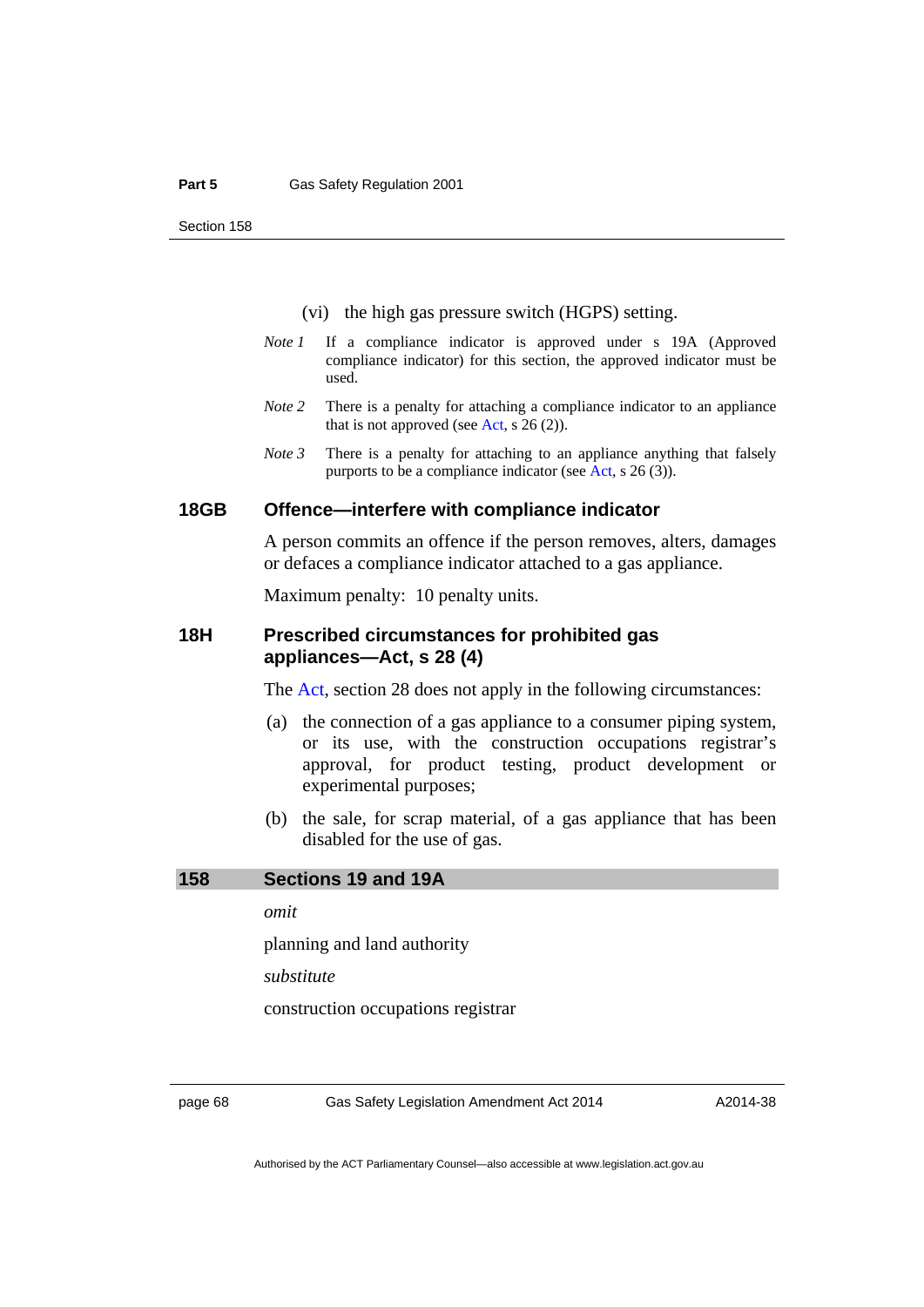| 159        | <b>Section 20A</b>                                                                                                                 |
|------------|------------------------------------------------------------------------------------------------------------------------------------|
|            | substitute                                                                                                                         |
| <b>20A</b> | Reviewable decisions-Act, s 64A, def reviewable<br>decision                                                                        |
|            | A decision mentioned in schedule 1, part 1.1 under a provision<br>mentioned in column 2 in relation to the decision is prescribed. |
| 160        | <b>Reviewable decisions-Act and regulation</b><br>Schedule 1, part 1.1 heading                                                     |
|            | omit                                                                                                                               |
| 161        | Schedule 1, part 1.1, items 1 and 2                                                                                                |
|            | omit                                                                                                                               |
| 162        | Schedule 1, part 1.1, item 3, column 3                                                                                             |
|            | before                                                                                                                             |
|            | appliances                                                                                                                         |
|            | insert                                                                                                                             |
|            | gas                                                                                                                                |
| 163        | Schedule 1, part 1.1, item 6, column 4                                                                                             |
|            | omit                                                                                                                               |
|            | accredited person                                                                                                                  |
|            | substitute                                                                                                                         |
|            | gas appliance worker                                                                                                               |
|            |                                                                                                                                    |

Gas Safety Legislation Amendment Act 2014

page 69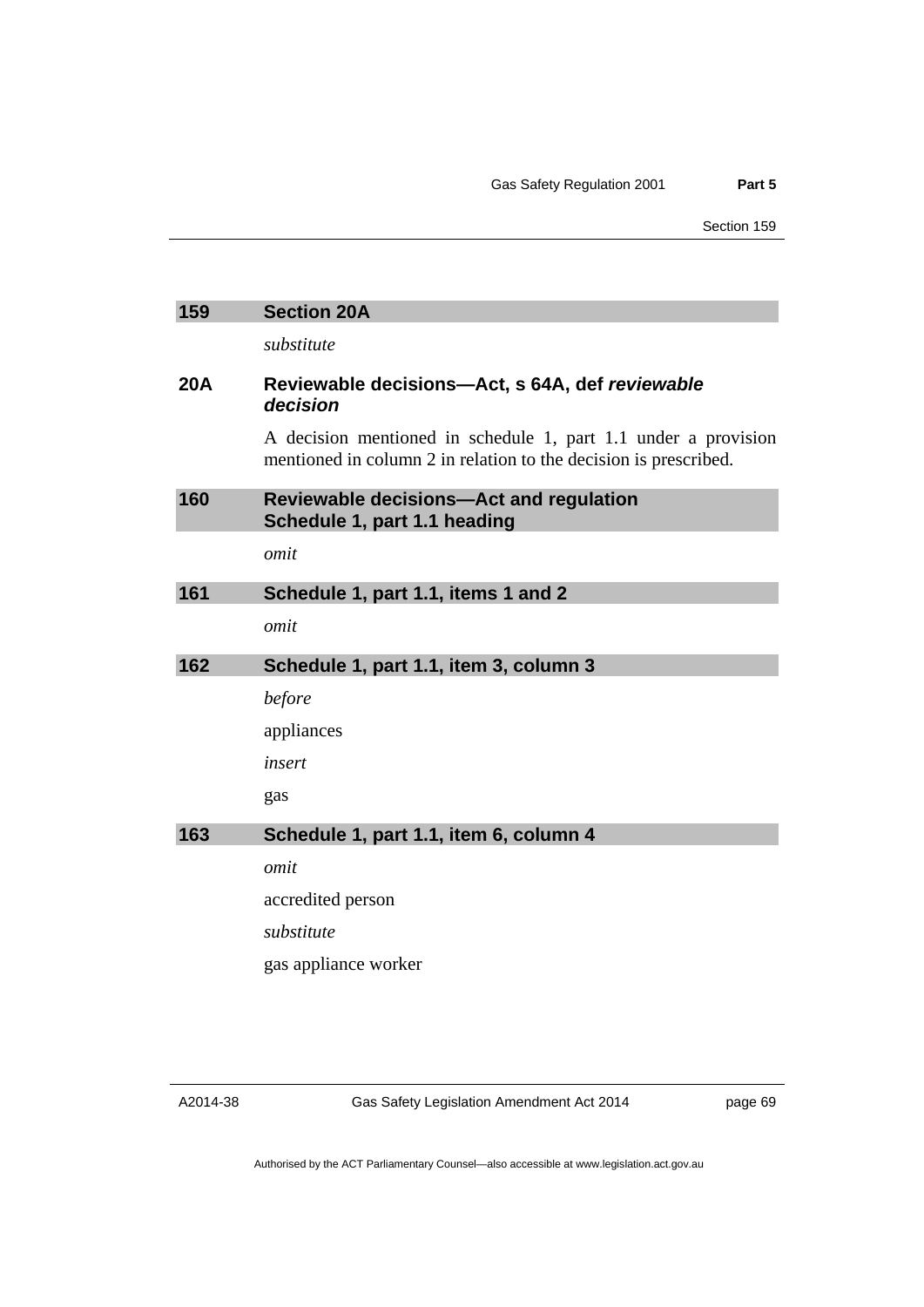#### Part 5 **Gas Safety Regulation 2001**

Section 164

| 164 | Schedule 1, part 1.1, items 11 to 13, column 3                         |
|-----|------------------------------------------------------------------------|
|     | before                                                                 |
|     | appliance                                                              |
|     | insert                                                                 |
|     | gas                                                                    |
| 165 | Reviewable decisions-code approved under s 17A<br>Schedule 1, part 1.2 |
|     | omit                                                                   |
| 166 | Dictionary, note 3                                                     |
|     | insert<br>compliance indicator<br>gas appliance (s 6A)                 |
| 167 | <b>Dictionary</b>                                                      |
|     | omit the definitions of                                                |
|     | appliance                                                              |
|     |                                                                        |
|     | <b>AS/NZS 5601</b>                                                     |
|     | <b>Australian Gas Association</b>                                      |
|     | certificate of accreditation                                           |
| 168 | Dictionary, definitions of type A appliance and type B<br>appliance    |
|     | omit                                                                   |

page 70 Gas Safety Legislation Amendment Act 2014

A2014-38